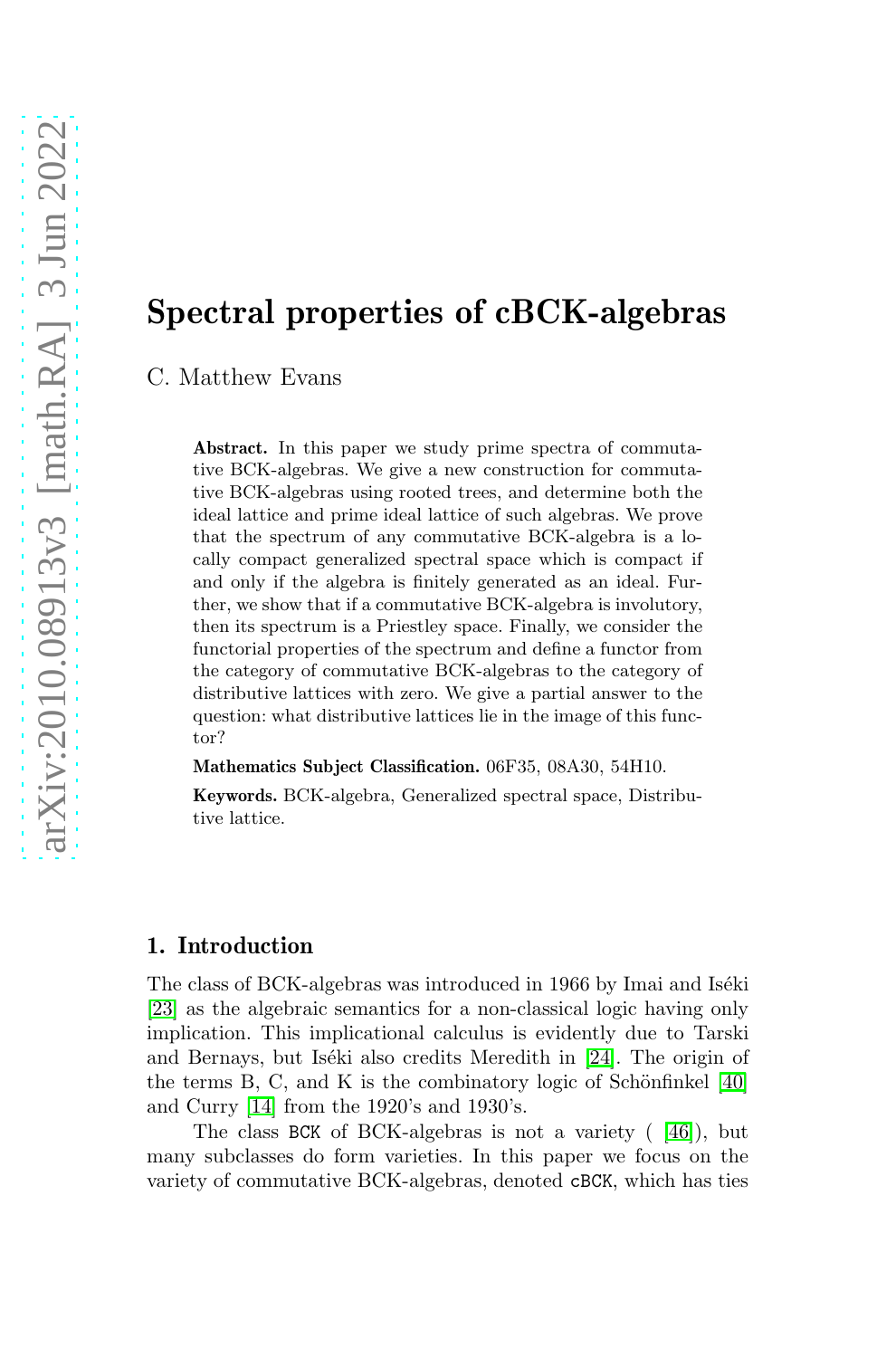to many other algebraic structures including MV-algebras, latticeordered Abelian groups, BCI-algebras, AF C ∗ -algebras, Lukasiewicz algebras, commutative integral residuated lattices, and others. We note, for exmaple, that the variety of bounded commutative BCKalgebras is term-equivalent to the variety of MV-algebras [\[32\]](#page-34-2).

The core of this paper deals with a topological representation for commutative BCK-algebras. The idea of representing an algebraic structure with a topological space dates back to Stone's pioneering work [\[41\]](#page-34-3) which provides a dual equivalence between the category of Boolean algebras, BA, and the category of Stones spaces, Stone. This was later extended in [\[37\]](#page-34-4) to a dual equivalence between BDL, the category of bounded distributive lattices, and the category Pries of Priestley spaces; as is well-known these two equivalences both arise as natural dualities ( [\[10\]](#page-33-3)).

One may wonder whether this type of natural duality is possible for cBCK. The representation we develop here will not lead to a dual equivalence: many non-isomorphic algebras will have the same spectrum (up to homeomorphism). Further, in [\[33\]](#page-34-5), Niederkorn showed that the variety bcBCK of bounded commutative BCK-algebras is not dualisable. The signature for the variety bcBCK is not the same as that of cBCK, so this does not rule out the possibility that cBCK could be dualisable. While we would conjecture that cBCK is not dualisable, to the author's knowledge this is an open problem. However, the representing spaces are still interesting objects in their own right, and point toward some interesting connections between commutative BCK-algebras and commutative rings.

The organization of this paper is as follows: in section 2 we give an overview of the necessary background of commutative BCKalgebras and the basics of their ideal theory. We also provide some examples that will be used throughout the paper.

In section 3 we describe two constructions for building commutative BCK-algebras, and characterize both their ideal lattices and prime ideal lattices. The first construction is a disjoint union-type construction that seems to have first appeared in [\[25\]](#page-33-4). Despite this being a known construction, the characterization of the prime ideal lattices is new. The second construction involves the use of rooted trees to define commutative BCK-algebras, and this construction is new. We also show in this section that any finite subdirectly irreducible distributive p-algebra occurs as the ideal lattice of a commutative BCK-algebra.

In section 4 we define the spectrum of a commutative BCKalgebra and consider its topological properties. In particular, we show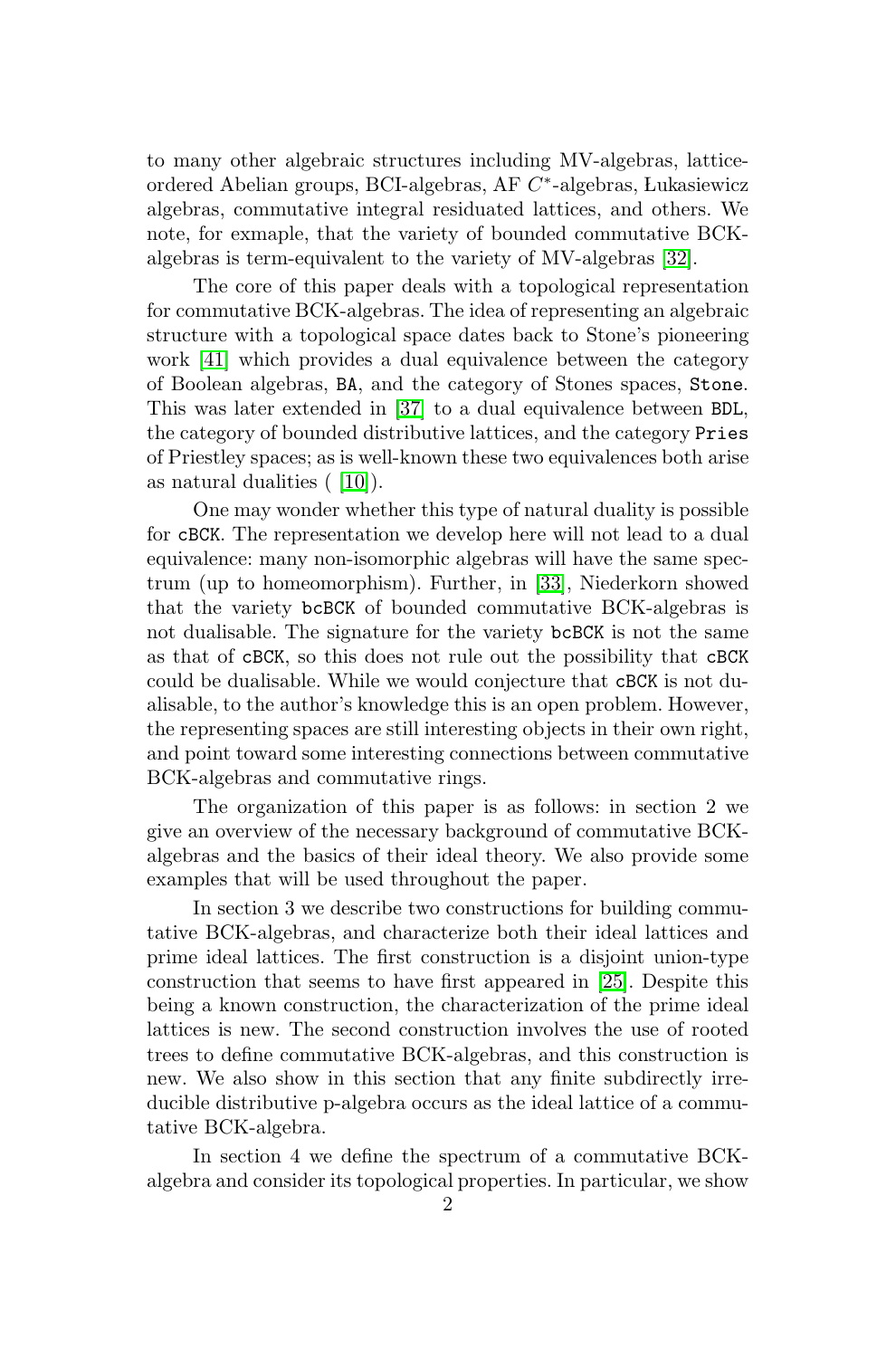that the spectrum of a commutative BCK-algebra is a locally compact generalized spectral space which is compact if and only if the algebra is finitely generated as an ideal. We also show that when the algebra is involutory, the spectrum is a Priestley space.

In section 5 we discuss the functoriality of the spectrum and define a functor  $\mathcal{K}^{\circ}$  X from cBCK to DL<sub>0</sub>, the category of distributive lattices with 0. By focusing our attention on Noetherian spectra, we give a partial answer to the question: what lattices lie in the image of  $\mathcal{K}^{\circ}$  X? In giving this partial answer, we are finding distributive lattices that occur both as the lattices of compact open subsets of the spectra of some cBCK-algebras, and as the ideal lattices of some cBCK-algebras.

We note that this paper is an adaptation of the author's dissertation [\[19\]](#page-33-5), and that the results of this paper are contained in [\[19\]](#page-33-5) in some form, with the exception of section [5.2.](#page-29-0)

# 2. Preliminaries

**Definition 2.1.** A *commutative BCK-algebra* is an algebra  $\langle A; \cdot, 0 \rangle$  of type (2, 0) such that

 $(cBCK1)$   $(x \cdot y) \cdot z = (x \cdot z) \cdot y$  $(cBCK2)$   $x \cdot (x \cdot y) = y \cdot (y \cdot x)$  $(cBCK3)$   $x \cdot x = 0$  $(cBCK4)$   $x \cdot 0 = x$ for all  $x, y, z \in A$ .

Throughout, we will write  $\mathbf{A} = \langle A; \cdot, 0 \rangle$ , and we will refer to commutative BCK-algebras as cBCK-algebras. Denote the variety of cBCK-algebras by cBCK. If  $\mathbf{A} = \langle A; \cdot_A, 0_A \rangle$  and  $\mathbf{B} = \langle B; \cdot_B, 0_B \rangle$  are cBCK-algebras, we say a function  $h: \mathbf{A} \to \mathbf{B}$  is a *BCK-homomorph*ism if  $h(x \cdot_A y) = h(x) \cdot_B h(y)$  for all  $x, y \in A$ . We note that any BCKhomomorphism is also 0-preserving due to (cBCK3). The notation cBCK will also denote the category with cBCK-algebras as objects and BCK-homomorphisms as morphisms.

For the elementary properties of cBCK-algebras, we point the reader to Iséki and Tanaka's introductory papers [\[26\]](#page-33-6) and [\[25\]](#page-33-4), Tanaka's paper [\[43\]](#page-34-6), Romanowska and Traczyk's paper [\[38\]](#page-34-7), Traczyk's paper [\[45\]](#page-34-8), Yutani's paper [\[48\]](#page-35-0), and the text [\[30\]](#page-34-9) by Meng and Jun.

We collect here a few important properties.

## Proposition 2.2 (  $[26]$ ). Let A be a cBCK-algebra.

- (1) **A** is partially ordered via:  $x \leq y$  if and only if  $x \cdot y = 0$ .
- (2)  $0 \cdot x = 0$  for all  $x \in A$ , so 0 is the least element in **A**.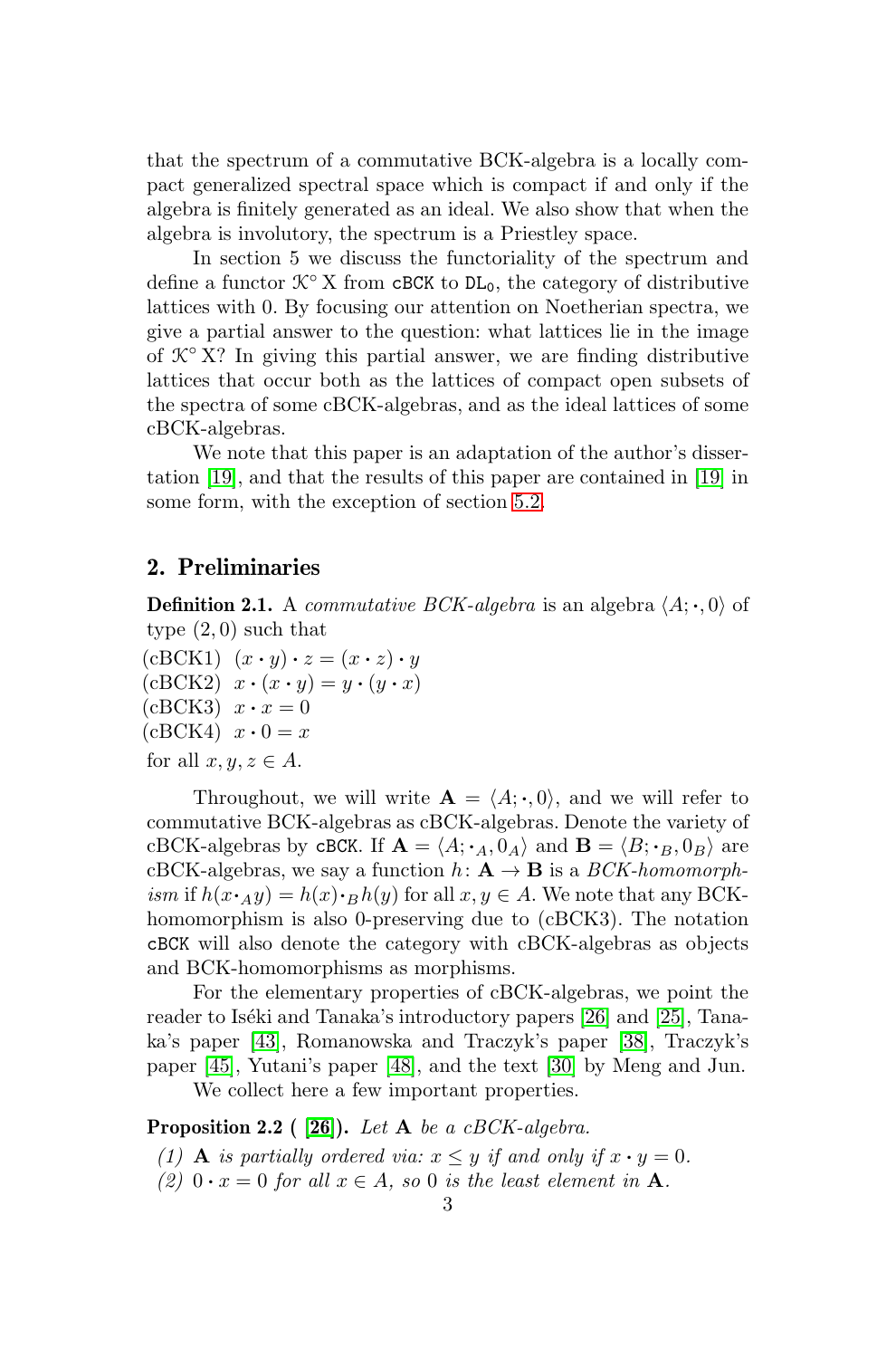- (3) The operation  $\cdot$  is right isotone; that is, if  $x \leq y$ , then  $z \cdot x \leq z \cdot y$ .
- (4) The operation  $\cdot$  is left antitone; that is, if  $x \leq y$ , then  $y \cdot z \leq x \cdot z$ .
- (5) The term operation  $x \wedge y := y \cdot (y \cdot x)$  is the greatest lower bound of x and y.
- (6)  $x \cdot y \leq x$  with equality if and only if  $x \wedge y = 0$ .
- (7) **A** is a semilattice with respect to  $\wedge$ .

The identity (cBCK2) tells us  $x \wedge y = y \wedge x$ ; these algebras are called "commutative" because of this.

We say a cBCK-algebra  $\bf{A}$  is *bounded* if there is an element  $1 \in A$  such that  $x \cdot 1 = 0$  for all  $x \in A$ , so  $x \le 1$  for all  $x \in A$ . The class of bounded cBCK-algebras may be considered as a variety as well; that is, an algebra  $\mathbf{A} = \langle A; \cdot, 0, 1 \rangle$  of type  $(2, 0, 0)$  is a bounded commutative BCK-algebra if it satisfies (cBCK1)-(cBCK4) as well as  $x \cdot 1 = 0$  for all  $x \in A$ . This variety will be denoted bcBCK.

Given a bounded cBCK-algebra A the term operation

$$
x \vee y := 1 \cdot ((1 \cdot x) \wedge (1 \cdot y)),
$$

gives the least upper bound of x and y. Iséki and Tanaka showed in [\[26\]](#page-33-6) that the term-reduct  $\mathbf{A}^d = \langle A; \wedge, \vee \rangle$  is a lattice, while Traczyk showed in [\[45\]](#page-34-8) that  $\mathbf{A}^d$  is a distributive lattice.

## 2.1. Examples

There are many natural examples of cBCK-algebras. We focus our attention on those examples which will be most useful for our purposes.

The set of non-negative reals  $\mathbb{R}_{\geq 0}$  becomes a cBCK-algebra via the operation  $x \cdot y = \max\{x - y, 0\}$ . We denote this algebra by  $\mathbb{R}^+$ . This truncated difference is the prototypical operation for a generic cBCK-algebra.

From this algebra we obtain important subalgebras. The nonnegative integers  $\mathbb{N}_0 := \mathbb{N} \cup \{0\}$  is a cBCK-subalgebra of  $\mathbb{R}^+$  which we will denote  $N_0$ .

If we let  $I = [0, 1]$  denote the unit interval in  $\mathbb{R}$ , then we obtain a cBCK-subalgebra I of  $\mathbb{R}^+$ . Putting  $Q = I \cap \mathbb{Q}$ , we have another cBCK-subalgebra of  $\mathbb{R}^+$  which we will denote **Q**.

For  $k \in \mathbb{N}$ , let  $C_k = \{0, \frac{1}{k}, \frac{2}{k}, \dots, \frac{k-1}{k}, 1\}$ . This is a cBCKsubalgebra of I we will denote  $\mathbf{C}_k$ . In particular,  $\mathbf{C}_1$  is just the twoelement cBCK-algebra with universe  $\{0, 1\}$ .

**Remark 2.3.** The variety bcBCK is generated by **I**; that is, bcBCK  $=$ HSP(I). This is essentially the content of Chang's Completeness Theorem for many-valued logic, see [\[6\]](#page-33-7) and [\[7\]](#page-33-8). Chang's proof is in the language of MV-algebras, but Mundici showed in [\[32\]](#page-34-2) that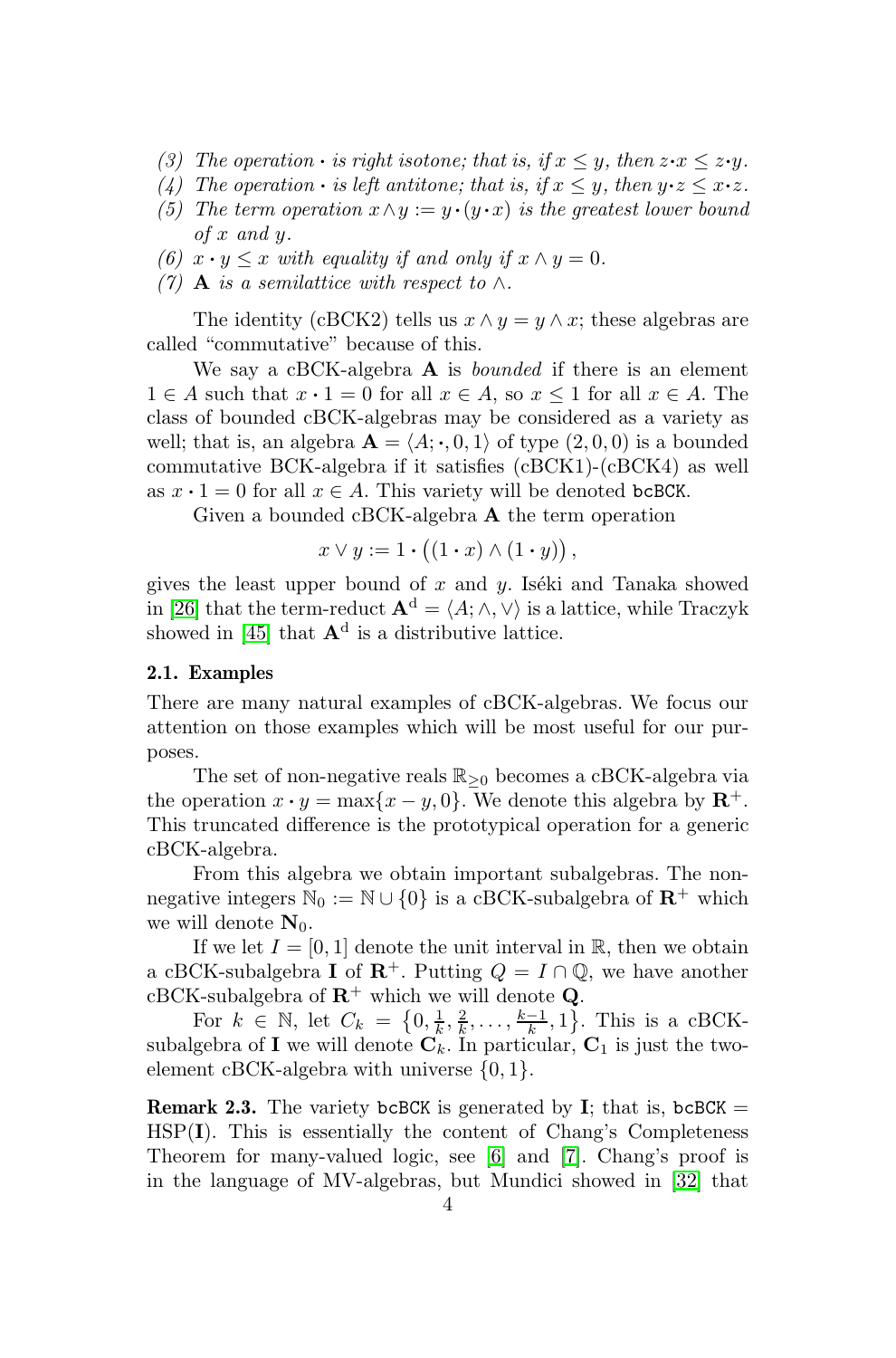MV-algebras and bcBCK-algebras are term-equivalent. Further, we also have that  $bcBCK = HSP(\mathbf{C}_1, \mathbf{C}_2, \mathbf{C}_3, \ldots)$  (see Proposition 8.1.2) of [\[8\]](#page-33-9)), but bcBCK is not finitely generated (see [\[12\]](#page-33-10)).

## 2.2. Ideals

**Definition 2.4.** A subset  $I \subseteq A$  of a cBCK-algebra **A** is an *ideal* if  $0 \in I$  and the following implication is satisfied: if  $x \cdot y \in I$  and  $y \in I$ , then  $x \in I$ .

Every ideal is a down-set: take  $y \in I$  and  $x \in A$  with  $x \leq y$ . Then  $x \cdot y = 0 \in I$ , and since  $y \in I$  we must have  $x \in I$ .

**Definition 2.5.** Let  $A$  be a cBCK-algebra and  $P$  an ideal of  $A$ .

- (1) We say P is proper if  $P \neq \mathbf{A}$ .
- (2) We say P is a prime ideal if it is proper and  $x \wedge y \in P$  implies  $x \in P$  or  $y \in P$ .
- (3) We say P is an *irreducible ideal* if, whenever  $I \cap J = P$  for ideals I and J, we have  $I = P$  or  $J = P$ .
- (4) We say P is a meet-prime ideal if, whenever  $I \cap J \subseteq P$  for ideals I and J, we have  $I \subseteq P$  or  $J \subseteq P$ .

Pałasinski proved in [\[34\]](#page-34-10) that prime ideals, irreducible ideals, and meet-prime ideals all coincide in a cBCK-algebra.

Given a cBCK-algebra A, we will denote the collection of all ideals of  $A$  by  $Id(A)$  and the collection of all prime ideals of  $A$  by  $X(A)$ . As lattices, Id(A) ≅ Con(A). A proof can be found in [\[38\]](#page-34-7), [\[48\]](#page-35-0), or [\[1\]](#page-32-0), but we give the idea here: for  $I \in \text{Id}(\mathbf{A})$ , define  $\theta_I \subseteq A \times A$ by  $(x, y) \in \theta_I$  if and only if  $x \cdot y \in I$  and  $y \cdot x \in I$ . The map sending  $I \mapsto \theta_I$  is a lattice isomorphism. The inverse is  $\theta \mapsto [0]_\theta$ , where  $[0]_\theta$ is the equivalence class of 0.

The lattice  $Id(A)$  is also known to be distributive, see Lemma 3.2 of [\[38\]](#page-34-7). From this and the previous paragraph, it follows that cBCK is a congruence-distributive variety.

Given a subset S of a cBCK-algebra  $\bf{A}$ , the *ideal generated by* S, denoted  $(S)$ , is the smallest ideal containing S. Iséki and Tanaka provide a very nice characterization of  $(S)$ .

<span id="page-4-0"></span>**Theorem 2.6 ( [\[25\]](#page-33-4), Theorem 3).** Let S be a subset of a cBCK-algebra **A**. Then  $x \in (S]$  if and only if there exist  $s_1, \ldots, s_n \in S$  such that

$$
(\cdots ((x \cdot s_1) \cdot s_2) \cdot \cdots \cdot s_{n-1}) \cdot s_n = 0.
$$

If  $S = \{x_1, x_2, ..., x_k\}$ , we may write  $(x_1, x_2, ..., x_k)$  rather than  $(S)$ . In particular, for singleton subsets  $\{x\}$  we will write  $(x)$ .

For any cBCK-algebra **A**, the subsets  $\{0_A\}$  and A are always ideals. If these are the only ideals, we say  $\bf{A}$  is *simple*.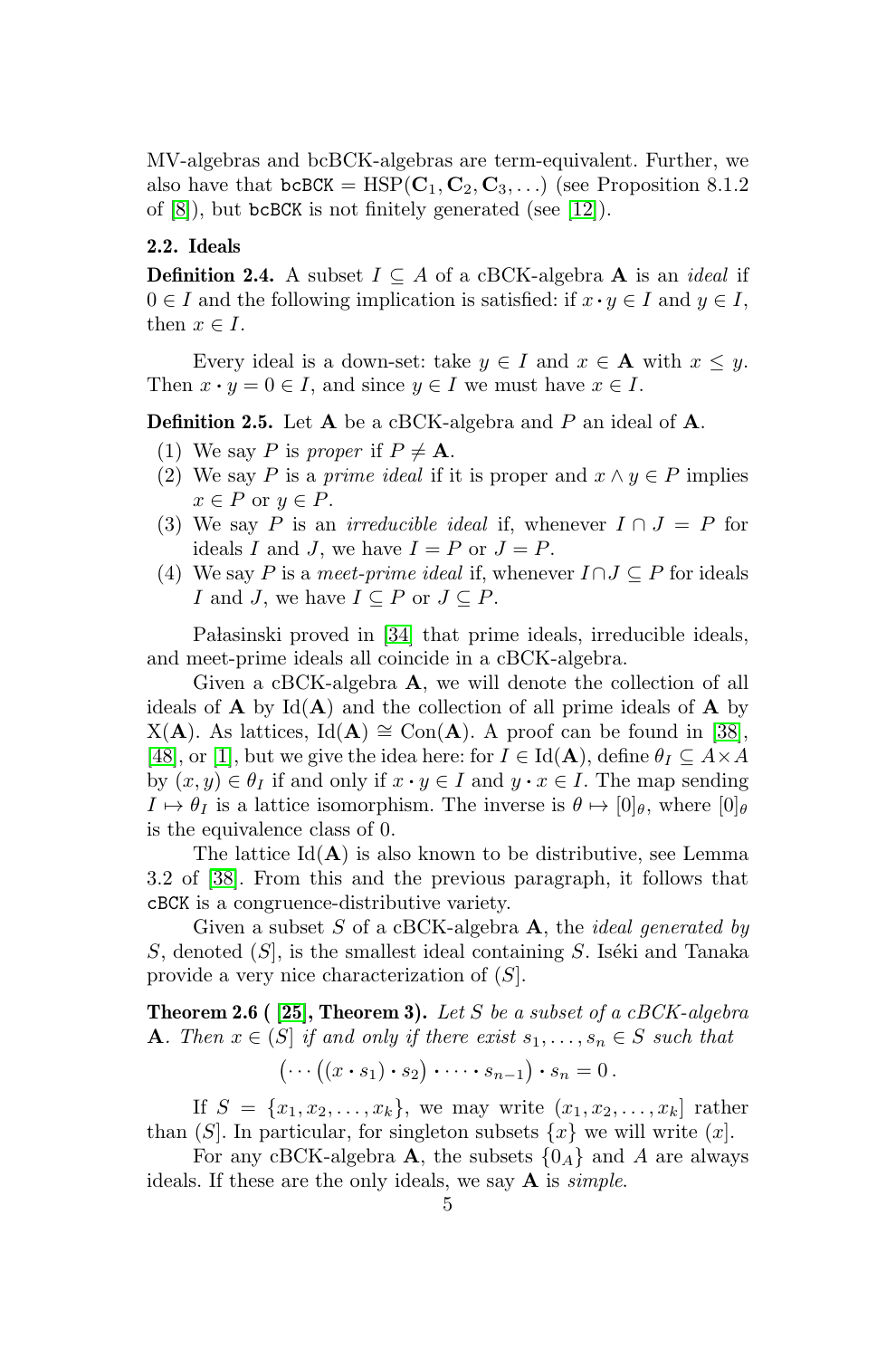For  $x, y \in \mathbf{A}$ , we define the notation  $x \cdot y^n$  for  $n \in \mathbb{N}_0$  recursively by

$$
x \cdot y^0 = x
$$
  

$$
x \cdot y^n = (x \cdot y^{n-1}) \cdot y.
$$

Since  $x \cdot y \leq x$ , any pair  $x, y \in A$  gives us a decreasing sequence

$$
x \cdot y^0 \ge x \cdot y^1 \ge x \cdot y^2 \ge \dots \ge x \cdot y^n \ge \dots.
$$

If the underlying poset of a cBCK-algebra is totally ordered, we will call it a *cBCK-chain*. For example, all of the algebras  $\mathbb{R}^+$ ,  $\mathbf{N}_0$ , **I**, **Q**, and  $\mathbf{C}_k$  for  $k \in \mathbb{N}$  are cBCK-chains.

**Proposition 2.7.** A  $cBCK$ -chain is simple if and only if, for any  $x, y \in \mathbf{A}, y \neq 0$ , there is a natural number n such that  $x \cdot y^n = 0$ .

This result is stated without proof in [\[39\]](#page-34-11). For the sake of completeness we provide a proof here.

*Proof.* Assume first that **A** is simple, and take  $x, y \in \mathbf{A}$  with  $y \neq 0$ . Consider the ideal (y). By simplicity we must have  $(y) = A$  since  $y \neq 0$ . But this means  $x \in (y]$ ; therefore, by Theorem [2.6,](#page-4-0) there exists  $n \in \mathbb{N}$  such that  $x \cdot y^n = 0$ .

On the other hand, assume for any pair  $x, y \in A$  with  $y \neq 0$ that there exists  $n \in \mathbb{N}$  such that  $x \cdot y^n = 0$ . Let I be a non-zero ideal of **A**. Take  $z \in \mathbf{A}$  and  $y \neq 0$  in *I*. By hypothesis there is some  $k \in \mathbb{N}$  such that  $z \cdot y^k = 0 \in I$ . Since  $y \in I$ , we repeatedly apply the ideal property to obtain  $z \in I$ . Hence,  $I = \mathbf{A}$  and  $\mathbf{A}$  is simple.  $\Box$ 

From this it follows that  $\mathbb{R}^+$ ,  $\mathbb{N}_0$ , **I**, **Q**, and  $\mathbb{C}_k$  are all simple. For some cBCK-chains that are not simple, see Examples [3.14](#page-14-0) and [3.15.](#page-14-1)

We note that the ideals of any cBCK-chain are linearly ordered and the prime ideals of any cBCK-chain are precisely the proper ideals; see Lemmas 2.3.1 and 2.3.2 of [\[19\]](#page-33-5) for proofs.

### 2.3. Involutory algebras

Let  $\mathbf{A} = \langle A; \cdot, 0 \rangle$  be a cBCK-algebra.

**Definition 2.8.** For  $S \subseteq A$ , the annihilator of S is

$$
S^* := \{ a \in \mathbf{A} \mid a \wedge s = 0 \text{ for all } s \in S \}.
$$

Aslam and Thaheem prove in [\[3\]](#page-32-1) that  $(-)^*$  is a Galois connection and that  $S^*$  is an ideal of **A**.

**Definition 2.9.** We say that an ideal I of **A** is *involutory* if  $I = I^{**}$ . We say the algebra  $\bf{A}$  is *involutory* if every ideal is involutory.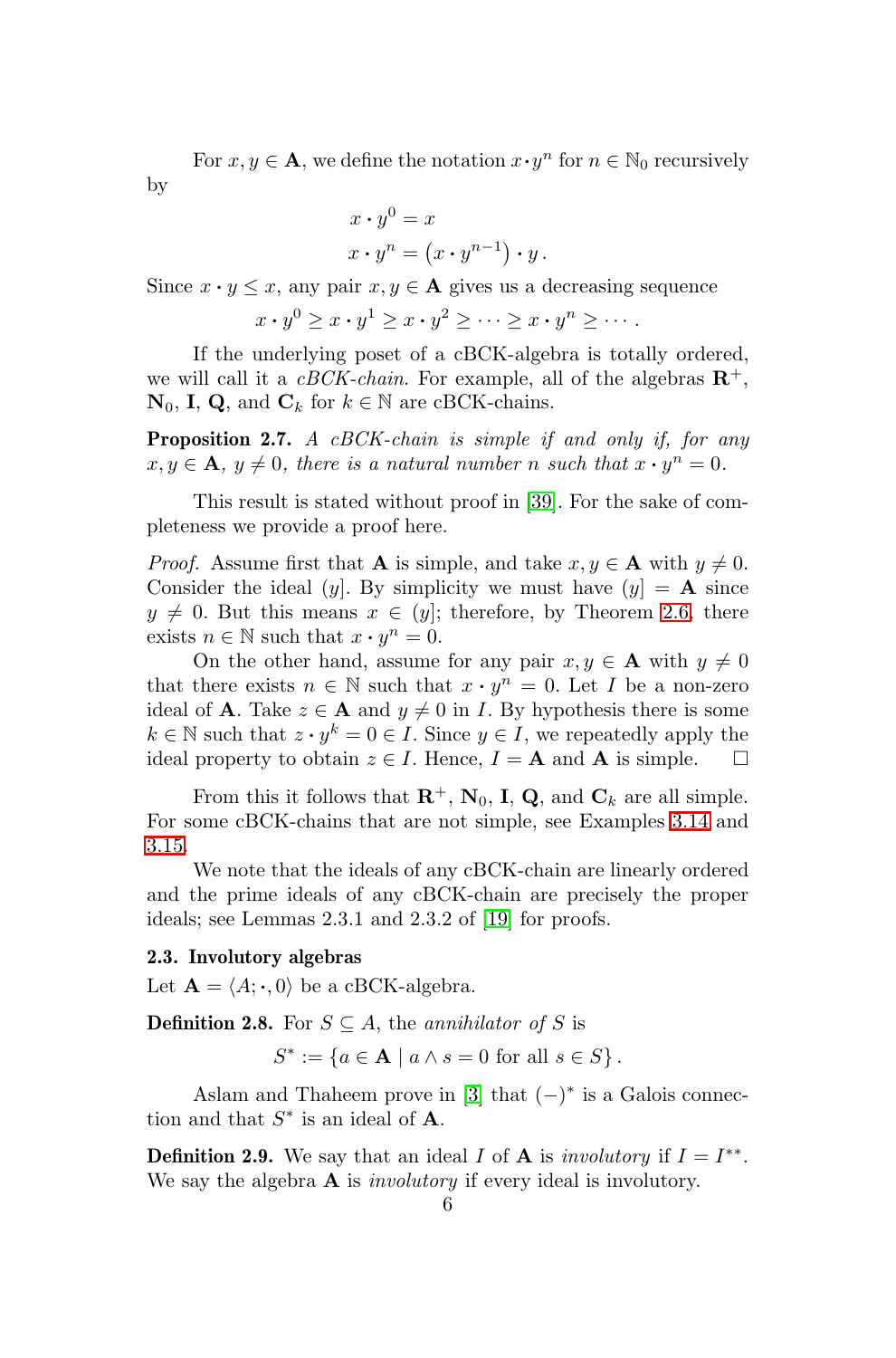The zero ideal  $\{0\}$  and **A** itself are always involutory, and therefore any simple cBCK-algebra is an involutory algebra. We say that A satisfies the descending chain condition if the sequence

$$
x \geq x \cdot y \geq x \cdot y^2 \geq \cdots \geq x \cdot y^n \geq \cdots.
$$

stabilizes for any pair  $x, y \in \mathbf{A}$ ; that is, for each pair  $x, y \in \mathbf{A}$  there is some  $n \in \mathbb{N}_0$  such that  $x \cdot y^n = x \cdot y^{n+1}$ . One can show that **A** is involutory if and only if it satisfies the descending chain condition; see Theorem 3.10 of [\[3\]](#page-32-1) together with Theorem 3.3 of [\[47\]](#page-34-12).

For an integer  $n \geq 1$ , consider the identity

$$
x \cdot y^n = x \cdot y^{n+1} \,. \tag{E_n}
$$

Any cBCK-algebra  $\bf{A}$  satisfying  $(E_1)$  also must satisfy the identity  $x \cdot (y \cdot x) = x$  and is said to be *implicative*. We note also that any bounded implicative BCK-algebra is a Boolean algebra ( [\[26\]](#page-33-6)). Varieties of BCK-algebras satisying  $(E_n)$  are discussed in detail in [\[12\]](#page-33-10) and [\[17\]](#page-33-11).

**Lemma 2.10.** If a cBCK-algebra  $\bf{A}$  is finite, locally finite, or satisfies  $(E_n)$  for some n, then **A** is involutory.

*Proof.* If **A** is finite or satisfies  $(E_n)$  for some *n*, clearly any decreasing sequence will stabilize.

Suppose **A** is locally finite. Take  $x, y \in \mathbf{A}$  and consider  $\langle x, y \rangle$ , the subalgebra generated by  $x$  and  $y$ . This subalgebra contains the sequence  $(x \cdot y^n)_{n \in \mathbb{N}_0}$ , but it is a finitely-generated subalgebra and hence finite. Thus, the sequence  $(x \cdot y^n)_{n \in \mathbb{N}_0}$  must stabilize.

In all three cases, the algebra satisfies the descending chain condition and is therefore involutory.

## 3. Two constructions

In this section we describe two methods of building cBCK-algebras. For each construction we characterize the ideals and prime ideals.

#### <span id="page-6-0"></span>3.1. cBCK-unions

Let  $\Lambda$  be an index set and  $\{A_{\lambda}\}_{\lambda\in\Lambda}$  a family of cBCK-algebras. Suppose further that  $A_{\lambda} \cap A_{\mu} = \{0\}$  for  $\lambda \neq \mu$  and let U be the union of the  $A_\lambda$ 's. We will use the notation  $U = \bigcup_{\lambda \in \Lambda} A_\lambda$ .

Equipping  $U$  with the operation

$$
x \cdot y = \begin{cases} x \cdot_{\lambda} y & \text{if } x, y \in A_{\lambda} \\ x & \text{otherwise} \end{cases}
$$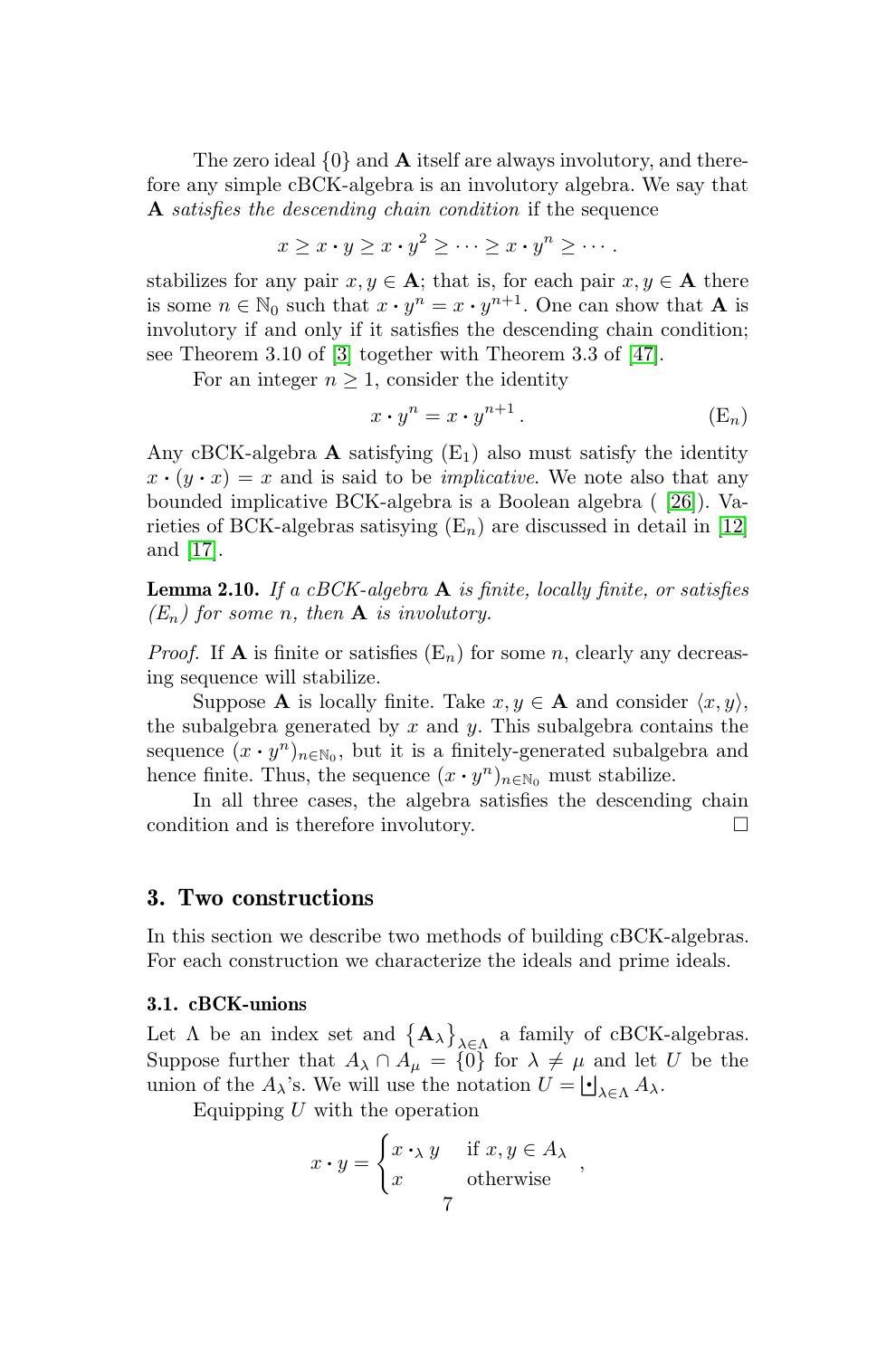where  $\cdot_{\lambda}$  is the BCK-operation in  $\mathbf{A}_{\lambda}$ , yields a new cBCK-algebra which we will denote as  $\mathbf{U} = \bigsqcup_{\lambda \in \Lambda} \mathbf{A}_{\lambda}$ . We will refer to U as a cBCK-union.

That this construction does indeed yield a cBCK-algebra is proven in [\[25\]](#page-33-4) in the case  $|\Lambda| = 2$ . Extending the proof to arbitrary Λ is tedious but straightforward; a full proof can be found in the author's dissertation [\[19\]](#page-33-5) (Proposition 2.2.1). Note that if  $x \in \mathbf{A}_{\lambda}$ and  $y \in A_\mu$  with  $\lambda \neq \mu$ , then  $x \wedge y = 0$  in U.

Ideals and prime ideals in a cBCK-union are very well behaved.

<span id="page-7-0"></span>**Proposition 3.1** ( [\[49\]](#page-35-1), Propositions 3 and 4). A subset  $I \subseteq U$  is an ideal of  $U = \bigsqcup_{\lambda \in \Lambda} A_{\lambda}$  if and only if  $I = \bigsqcup_{\lambda \in \Lambda} I_{\lambda}$ , where  $I_{\lambda} \in$  $\text{Id}(\mathbf{A}_{\lambda})$ . For a given ideal I, this decomposition is unique.

<span id="page-7-2"></span>**Theorem 3.2.** Let  $\mathbf{U} = \bigcup_{\lambda \in \Lambda} \mathbf{A}_{\lambda}$ . An ideal P of U is prime if and only if there exists  $\mu \in \Lambda$  and  $Q \in X(\mathbf{A}_{\mu})$  so that

$$
P = \bigcup_{\lambda \in \Lambda} \mathbf{A}^Q_{\lambda,\mu} \,,
$$

.

where  ${\bf A}_{\lambda,\mu}^Q=$  $\int \mathbf{A}_{\lambda}$  if  $\lambda \neq \mu$  $Q$  if  $\lambda = \mu$  $\mathcal{L}$ 

Proof. First suppose  $P = \bigcup_{\lambda \in \Lambda} \mathbf{A}_{\lambda,\mu}^Q$  for some  $\mu \in \Lambda$  and  $Q \in$  $X(\mathbf{A}_{\mu})$ . By Proposition [3.1,](#page-7-0) we see that P is an ideal of U. Suppose  $x \wedge y \in P$  but  $x, y \notin P$ . Then  $x, y \in A_\mu \setminus Q$ , but since Q is prime in  $\mathbf{A}_{\mu}$  we must have  $x \wedge y \notin Q$ . This is a contradiction since  $x \wedge y \notin Q$  implies  $x \wedge y \notin P$ . So P must be prime.

On the other hand, let P be a prime ideal of U. Then  $P =$  $\bigcup_{\lambda \in \Lambda} I_{\lambda}$  for ideals  $I_{\lambda} \in \text{Id}(\mathbf{A}_{\lambda})$ . If there are indices  $\alpha \neq \beta$  such that  $I_{\alpha} \neq \mathbf{A}_{\alpha}$  and  $I_{\beta} \neq \mathbf{A}_{\beta}$ , choose  $x \in \mathbf{A}_{\alpha} \setminus I_{\alpha}$  and  $y \in \mathbf{A}_{\beta} \setminus I_{\beta}$ . Then  $x \wedge y = 0 \in P$ , but  $x, y \notin P$ , a contradiction. So  $I_{\lambda} = \mathbf{A}_{\lambda}$  for all but at most one index. But prime ideals are proper, so we have  $I_{\lambda} = \mathbf{A}_{\lambda}$ for all but exactly one index, say  $\mu$ . We claim that  $I_{\mu}$  is a prime ideal of  ${\bf A}_{\mu}$ .

Take  $a, b \in A_\mu \setminus I_\mu$ . Then  $a, b \notin P$ . Since P is prime we have  $a \wedge b \notin P$ . Thus,  $a \wedge b \notin I_\mu$ , meaning  $I_\mu$  is prime in  $\mathbf{A}_\mu$ . Therefore,  $P$  is of the desired form.

We take a moment to consider when a cBCK-union is involu-tory. In Theorem [4.14](#page-22-0) we will see that an algebra  $\bf{A}$  being involutory gives a great deal of information about its spectrum.

<span id="page-7-1"></span>**Lemma 3.3.** If  $I = \bigcup_{\lambda \in \Lambda} I_{\lambda} \in \text{Id}(\mathbf{U})$ , then

$$
I^* = \left(\begin{array}{c} \cdot \\ \cdot \end{array}\right) I_\lambda^* = \begin{array}{c} \cdot \\ \cdot \end{array}\right) I_\lambda^*.
$$
  
8  

$$
\lambda \in \Lambda
$$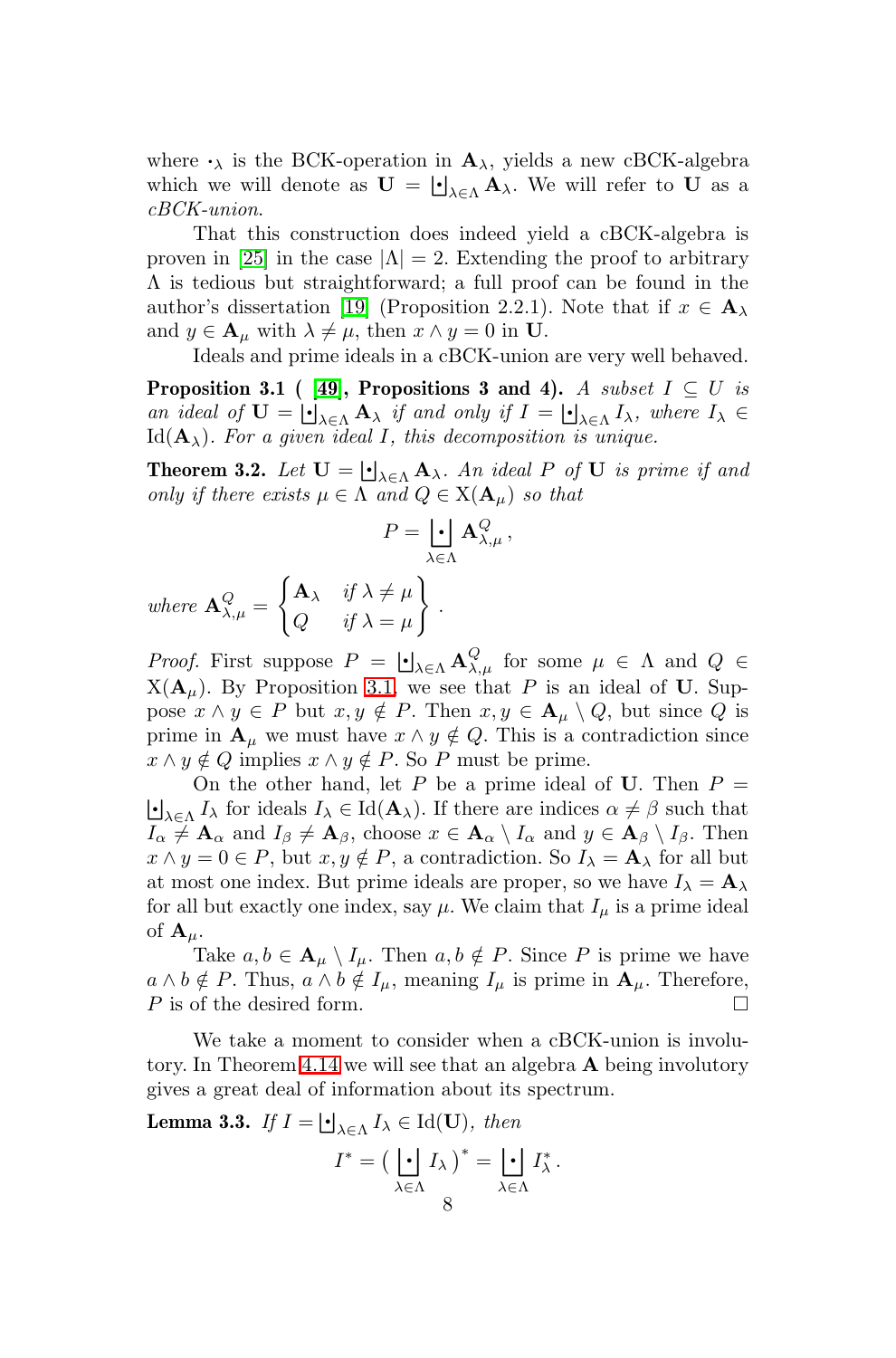*Proof.* Take  $x \in I^*$ . Since  $x \in U$ , we have  $x \in A_\alpha$  for some  $\alpha \in \Lambda$ . Then for any  $y \in I_\alpha$ , we have  $x \wedge y = 0$ , so  $x \in I_\alpha^* \subseteq \bigcup_{\lambda \in \Lambda} I_\lambda^*$ . Thus,  $I^* \subseteq \bigcup_{\lambda \in \Lambda} I_{\lambda}^*.$ 

 $\Xi$ A $\in$ A $\to$ <sup>1</sup>  $\to$  Then  $x \in \bigcup_{\lambda \in \Lambda} I_{\lambda}^*$ . Then  $x \in I_{\alpha}^*$  for some  $\alpha \in \Lambda$ , and  $x \wedge y = 0$  for all  $y \in I_{\alpha}$ . If we take  $z \in I_{\beta}$  for any  $\beta \neq \alpha$ , then  $x \wedge z = 0$  since  $x \in \mathbf{A}_{\alpha}$  and  $z \in \mathbf{A}_{\beta}$ . Hence  $x \in (\bigcup_{\lambda \in \Lambda} I_{\lambda})^* = I^*$ , and thus  $\bigcup_{\lambda \in \Lambda} I_{\lambda}^* \subseteq I^*$ .

**Theorem 3.4.** The algebra  $\mathbf{U} = \bigsqcup_{\lambda \in \Lambda} \mathbf{A}_{\lambda}$  is involutory if and only if each  $\mathbf{A}_{\lambda}$  is involutory.

*Proof.* This follows from Proposition [3.1](#page-7-0) and Lemma [3.3.](#page-7-1)  $\Box$ 

## 3.2. cBCK-algebras associated to trees

Let  $T$  be a rooted tree; we will use Greek letters to indicate elements of the vertex set  $V(T)$ , and in particular we will use  $\lambda$  to indicate the root of T. Denote by  $\mathbb{Z}^T$  the set of all functions  $V(T) \to \mathbb{Z}$ . Let  $A^T$ be the subset of  $\mathbb{Z}^T$  consisting of all functions  $\mathbf{u}: V(T) \to \mathbb{Z}$  with finitely many non-zero entries and where the first non-zero entry along every root-based path is positive.

For an element  $\mathbf{u} \in A^T$  and a vertex  $\alpha \in V(T)$ , we will write  $u_{\alpha}$  to indicate the value of **u** at  $\alpha$ . For a root-based path p we will write  $\mathbf{u}_p$  for the "sub-tuple" of **u** corresponding to the values of **u** along the path p. If p is an interval in T, say  $p = [\lambda, \alpha]$ , we may write  $\mathbf{u}_{[\lambda,\alpha]}$  rather than  $\mathbf{u}_p$ . On occassion we will use other standard interval notations, particularly  $[\lambda, \alpha)$ , indicating the interval from  $\lambda$ to  $\alpha$ , but excluding  $\alpha$ . We will write **0** for the zero function. For the sake of clarity, we provide a small example.

**Example 3.5.** Figure [1](#page-8-0) shows a rooted tree T and an element  $\mathbf{u} \in A^T$ . So  $u_{\beta} = 2$  and  $u_{\delta} = -1$  while  $\mathbf{u}_{[\lambda,\beta]} = (0, 2)$  and  $\mathbf{u}_{[\lambda,\delta]} = (0, 2, -1)$ .



<span id="page-8-0"></span>FIGURE 1. A rooted tree T and an element  $\mathbf{u} \in A^T$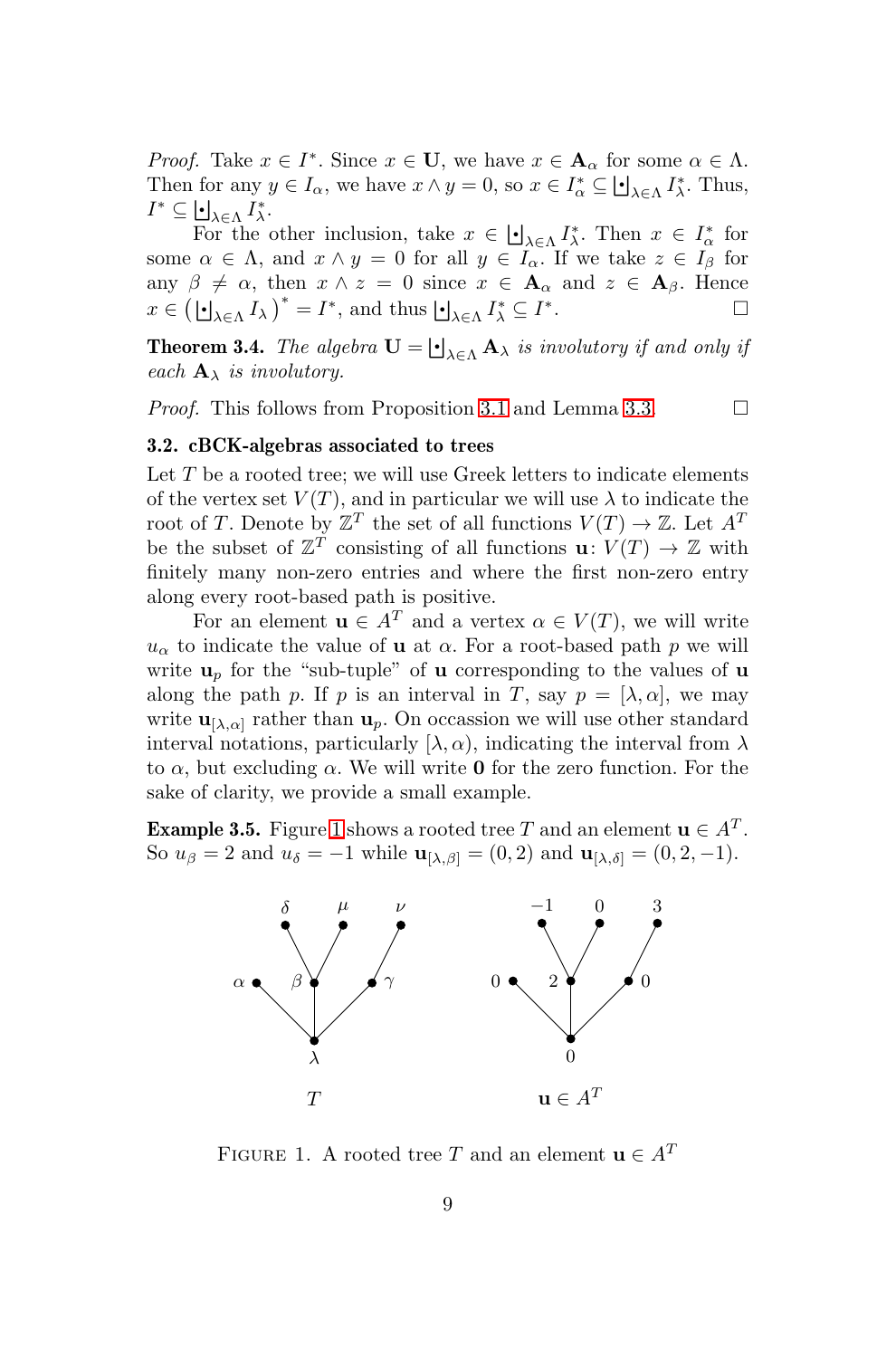For  $\mathbf{u} \in A^T$  and any root-based path p, we see that  $\mathbf{u}_p$  is a  $\mathbb{Z}\text{-}\mathsf{valued}\ |p|$ -tuple. Let  $\leq_\ell$  denote the lexicographic order on the set of  $|p|$ -tuples.

We will also have occasion to use the fact that  $V(T)$  is partially ordered as well. We will write  $\alpha \leq_T \beta$  to indicate that the vertices α and β are comparable with α at or below β in T. That is,  $\alpha \leq_T \beta$ if and only if  $\alpha$  is an ancestor of  $\beta$ . For example,  $\lambda \leq_T \alpha$  for all  $\alpha \in V(T)$ .

Define an operation on  $A^T$  as follows: for  $\mathbf{u}, \mathbf{v} \in A^T$  and  $\alpha \in \mathbb{R}$  $V(T)$ ,

$$
(\mathbf{u} \cdot \mathbf{v})_{\alpha} = \begin{cases} u_{\alpha} - v_{\alpha} & \text{if } \mathbf{u}_{[\lambda, \alpha]} >_{\ell} \mathbf{v}_{[\lambda, \alpha]} \\ 0 & \text{if } \mathbf{u}_{[\lambda, \alpha]} \leq_{\ell} \mathbf{v}_{[\lambda, \alpha]} \end{cases}
$$

.

Under this operation,  $A<sup>T</sup>$  becomes a cBCK-algebra which we will denote  $A<sup>T</sup>$ . The proof of this is straightforward, though rather tedious. We refer the reader to the author's dissertation [\[19\]](#page-33-5) (Proposition 2.4.2) for the proof. The cBCK-order that arises can be described as follows:  $\mathbf{u} \leq \mathbf{v}$  if and only if  $\mathbf{u}_p \leq_{\ell} \mathbf{v}_p$  for every root-based path p. See again [\[19\]](#page-33-5).

Remark 3.6. In [\[13\]](#page-33-12), Cornish also used rooted trees to construct  $cBCK$ -algebras: if a rooted tree  $T$  (thought of as a lower semilattice with 0) admits a valuation  $v$  in a cBCK-algebra  $C$ , then one can define a BCK-operation on T yielding a commutative BCK-algebra. In some cases, Cornish's construction gives back known examples; for instance, his Example 1.3 is the same as the cBCK-union defined in subsection [3.1](#page-6-0) of the present paper. This example first appears in [\[25\]](#page-33-4).

However, Cornish's construction is quite different from the construction presented here. Given a rooted tree T with a valuation  $v: T \to \mathbf{C}$  in a cBCK-algebra **C**, Cornish's construction produces a  $cBCK-structure$  on the *labels* of the vertices of  $T$ . In particular, if we begin with a finite rooted tree, the corresponding cBCK-algebra is finite. By contrast, using the construction defined above, each element of  $A<sup>T</sup>$  is itself a Z-labeling of T, and  $A<sup>T</sup>$  is always infinite.

To give a concrete example of the disinction between these two constructions, consider the two-element chain  $Ch_2 = {\lambda, \alpha}$  with  $\lambda < \alpha$ . Cornish's construction applied to Ch<sub>2</sub> gives (an isomorphic copy of) the unique two-element cBCK-algebra, which is simple (and Boolean). Using our construction defined above, the algebra  ${\bf A}^{\rm Ch_2}$  is countably infinite and has a proper, non-trivial ideal. See Example [3.14](#page-14-0) below.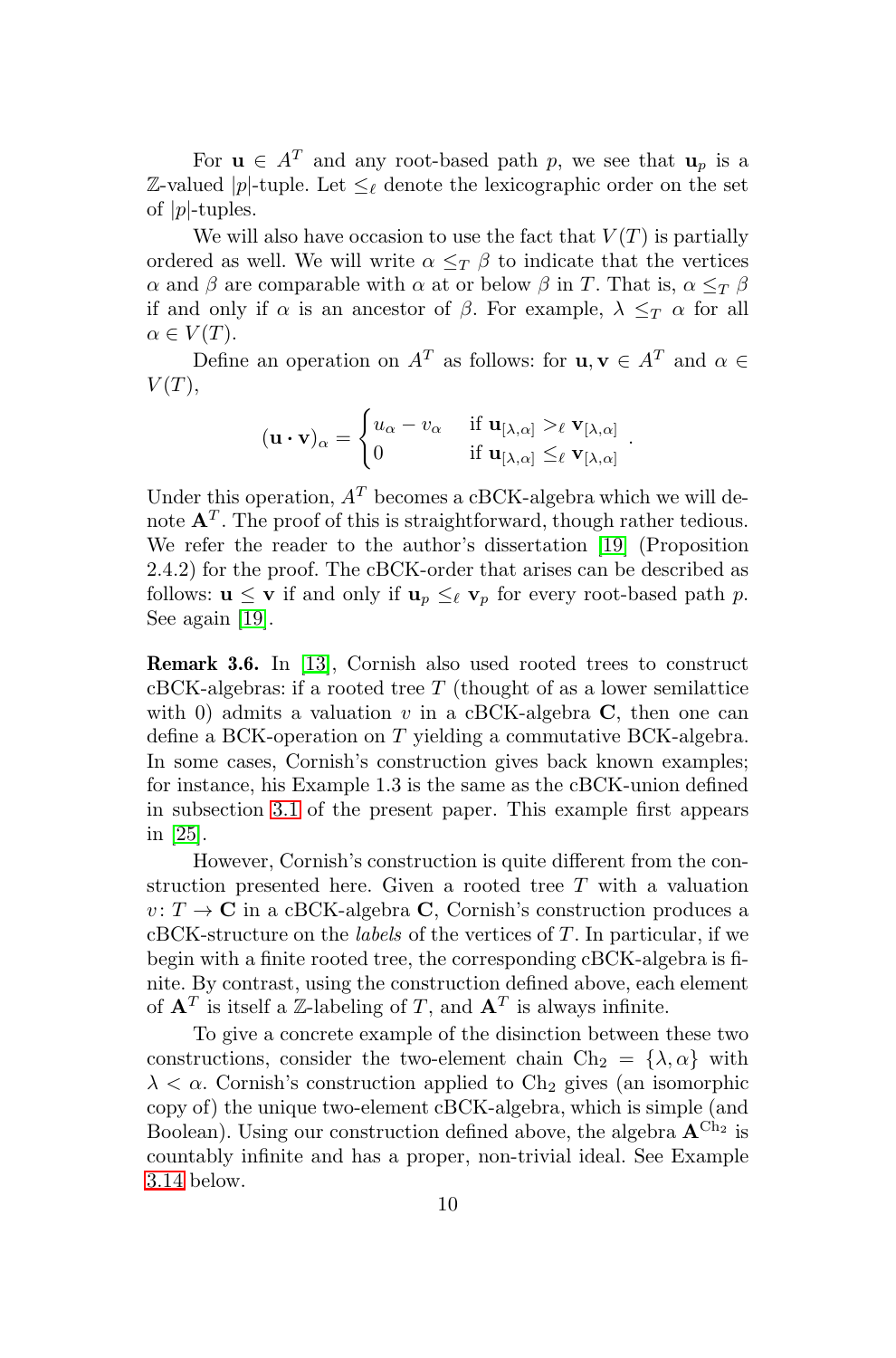For the next lemma, recall the term operation

$$
\mathbf{u} \wedge \mathbf{v} = \mathbf{v} \cdot (\mathbf{v} \cdot \mathbf{u}) = \mathbf{u} \cdot (\mathbf{u} \cdot \mathbf{v}).
$$

<span id="page-10-1"></span>**Lemma 3.7.** For any  $\mathbf{u}, \mathbf{v} \in \mathbf{A}^T$  and any root-based path p, we have

$$
(\mathbf{u} \wedge \mathbf{v})_p = \begin{cases} \mathbf{u}_p & \text{if } \mathbf{u}_p \leq \ell \mathbf{v}_p \\ \mathbf{v}_p & \text{if } \mathbf{u}_p > \ell \mathbf{v}_p \end{cases}.
$$

Consequently  $(\mathbf{u} \wedge \mathbf{v})_p = \mathbf{u}_p \wedge_{\ell} \mathbf{v}_p$ , where  $\wedge_{\ell}$  is the meet with respect to the lexicographic order on the set of  $|p|$ -tuples.

*Proof.* Assume first that  $\mathbf{u}_p \leq_{\ell} \mathbf{v}_p$ . Then  $(\mathbf{u} \cdot \mathbf{v})_{\alpha} = 0$  for all  $\alpha \in p$  and so  $(\mathbf{u} \cdot \mathbf{v})_p = \mathbf{0}_p$ . From this we see that  $(\mathbf{u} \wedge \mathbf{v})_\alpha = (\mathbf{u} \cdot (\mathbf{u} \cdot \mathbf{v}))_\alpha = u_\alpha$ for all  $\alpha \in p$ , and hence  $(\mathbf{u} \wedge \mathbf{v})_p = \mathbf{u}_p$ .

Next, assume instead that  $\mathbf{u}_p >_{\ell} \mathbf{v}_p$ . Then there is some vertex  $\beta \in p$  such that  $\mathbf{v}_{[\lambda,\beta)} = \mathbf{u}_{[\lambda,\beta)}$  and  $v_{\beta} < u_{\beta}$ . So for vertices  $\gamma \in [\lambda,\beta)$ we have  $(\mathbf{u} \cdot \mathbf{v})_{\gamma} = 0$ , meaning  $(\mathbf{u} \cdot (\mathbf{u} \cdot \mathbf{v}))_{\gamma} = u_{\gamma} = v_{\gamma}$ . But then for vertices  $\delta \in p \setminus [\lambda, \beta)$  we have  $(\mathbf{u} \cdot \mathbf{v})_{\delta} = u_{\delta} - v_{\delta}$  and so  $(\mathbf{u} \cdot (\mathbf{u} \cdot \mathbf{v}))_{\delta} =$  $u_{\delta} - (u_{\delta} - v_{\delta}) = v_{\delta}$ . Thus, we have  $(\mathbf{u} \cdot (\mathbf{u} \cdot \mathbf{v}))_{\alpha} = v_{\alpha}$  for all  $\alpha \in p$ , and  $(\mathbf{u} \cdot (\mathbf{u} \cdot \mathbf{v}))_p = \mathbf{v}_p$  as desired.

The next several results describe the ideals of  $A<sup>T</sup>$  and their general behavior. Let  $\mathbb{P}(T)$  denote the set of all root-based paths in T. Consider the binary relation  $\zeta \subseteq \mathbf{A}^T \times \mathbb{P}(T)$  given by

$$
\zeta = \{ (\mathbf{u}, p) \in \mathbf{A}^T \times \mathbb{P}(T) \mid \mathbf{u}_p = \mathbf{0}_p \}.
$$

This relation induces a Galois connection:

for 
$$
U \subseteq \mathbf{A}^T
$$
, put  $\mathcal{P}(U) = \{p \in \mathbb{P}(T) \mid \mathbf{u}_p = \mathbf{0}_p \text{ for all } \mathbf{u} \in U\}$ 

for  $R \subseteq \mathbb{P}(T)$ , put  $I(R) = {\mathbf{u} \in \mathbf{A}^T | \mathbf{u}_p = \mathbf{0}_p \text{ for all } p \in R}$ .

Notice that  $I(\emptyset) = A^T$  and, though it is an abuse of notation,  $I(T) := I(\mathbb{P}(T)) = \{0\}.$  If R is a singleton set, say  $R = \{p\},\$ will simply write  $I(p)$ , and if  $p = [\lambda, \alpha]$  we will write  $I(\alpha)$ .

<span id="page-10-0"></span>**Proposition 3.8.** For any collection of root-based paths  $R$ , the set  $I(R)$  is an ideal of  $A<sup>T</sup>$ .

*Proof.* Clearly  $\mathbf{0} \in I(R)$ . Suppose  $\mathbf{u} \cdot \mathbf{v} \in I(R)$  and  $\mathbf{v} \in I(R)$ , and pick  $p \in R$ . Then  $\mathbf{v}_p = \mathbf{0}_p$ , and we have  $\mathbf{v}_p \leq_{\ell} \mathbf{u}_p$ . This gives  $(\mathbf{u} \cdot \mathbf{v})_{\alpha} = u_{\alpha} - v_{\alpha} = u_{\alpha}$  for each  $\alpha \in p$ , and hence  $(\mathbf{u} \cdot \mathbf{v})_{p} = \mathbf{u}_{p}$ . But  $(\mathbf{u} \cdot \mathbf{v})_p = \mathbf{0}_p$  since  $\mathbf{u} \cdot \mathbf{v} \in I(R)$ , and therefore  $\mathbf{u}_p = \mathbf{0}_p$ . Since p was arbitrary,  $\mathbf{u}_p = \mathbf{0}_p$  for all  $p \in R$ , and  $\mathbf{u} \in I(R)$ .

<span id="page-10-2"></span>**Theorem 3.9.** For every ideal J of  $A<sup>T</sup>$ , we have  $J = I(\mathcal{P}(J))$ . In particular, every ideal of  $A<sup>T</sup>$  has the form  $I(R)$  for some collection R of root-based paths.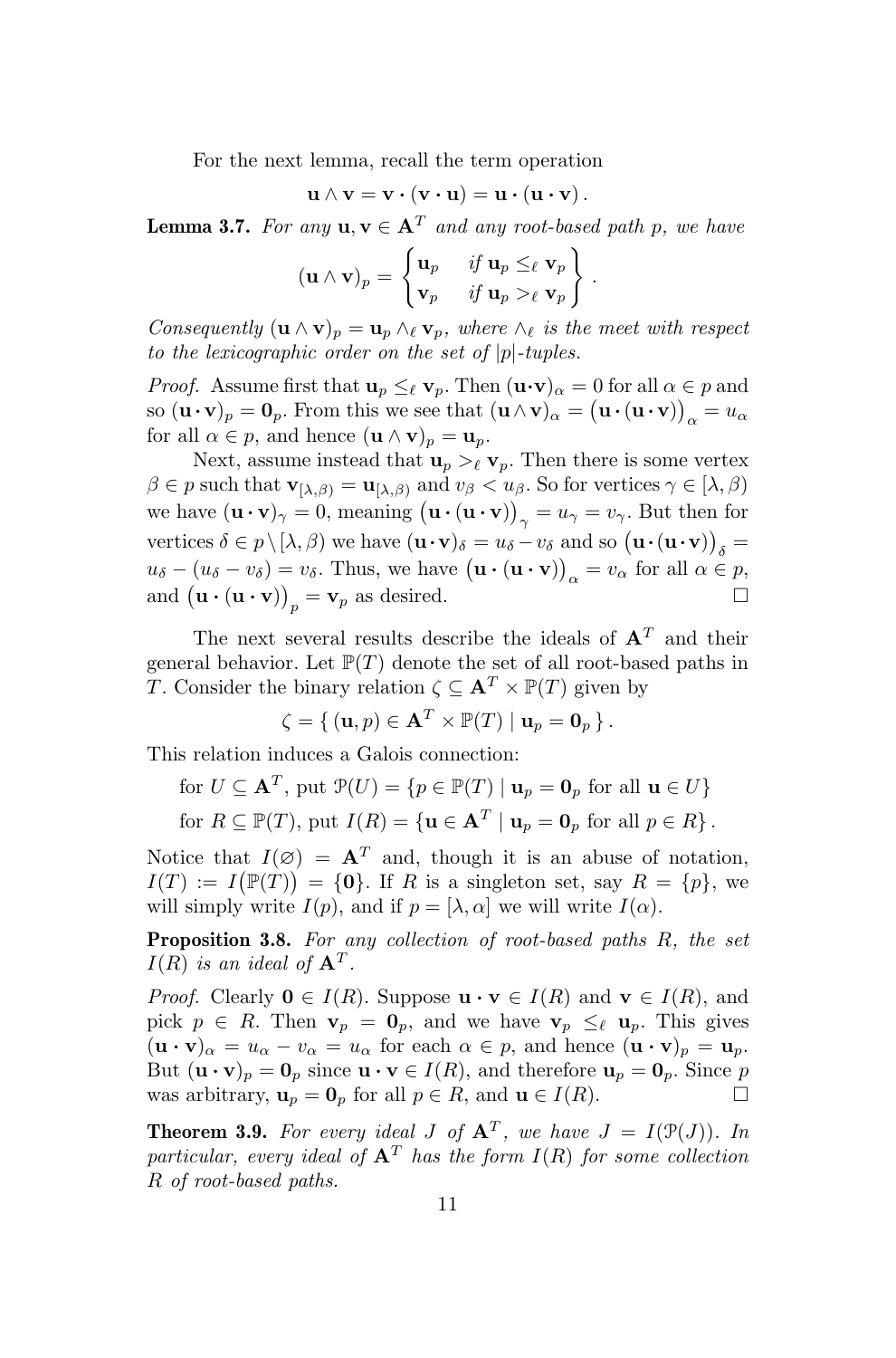*Proof.* Let J be an ideal of  $A<sup>T</sup>$ . We claim that  $J = I(\mathcal{P}(J))$ . The inclusion ⊂ follows from the fact that  $\mathcal{P}(-)$  and  $I(-)$  form a Galois connection.

For the other inclusion, take  $\mathbf{u} \in I(\mathcal{P}(J))$  with  $\mathbf{u} \neq \mathbf{0}$ . Let  $\alpha \in V(T)$  be such that  $\mathbf{u}_{[\lambda,\alpha)} = \mathbf{0}_{[\lambda,\alpha)}$  but  $u_{\alpha} \neq 0$ ; then  $u_{\alpha} > 0$ . Set  $p := [\lambda, \alpha]$ . Then  $p \notin \mathcal{P}(I(\mathcal{P}(J))) = \mathcal{P}(J)$ . So there is  $\mathbf{v} \in J$  such that  $\mathbf{v}_p \neq \mathbf{0}_p$ . Let  $\beta \in [\lambda, \alpha]$  be such that  $\mathbf{v}_{[\lambda,\beta)} = \mathbf{0}_{[\lambda,\beta)}$  and  $v_\beta \neq 0$ . Note that  $v_{\beta} > 0$ .

Let  $k = \left\lceil \frac{u_\beta}{v_\beta} \right\rceil$  and put  $n = k + 1$ . We claim that  $(\mathbf{u} \cdot \mathbf{v}^n)_q = \mathbf{0}_q$ for any root-based path  $q$  having  $p$  as a prefix.

If  $\beta <_{T} \alpha$ , then  $u_{\beta} = 0$  and  $n = 1$ . But  $v_{\beta} > 0$  tells us  $\mathbf{u}_{n} <_{\ell} \mathbf{v}_{n}$ , meaning  $\mathbf{u}_q \lt_{\ell} \mathbf{v}_q$  for any root-based q having p as a prefix, and so  $(\mathbf{u} \cdot \mathbf{v}^n)_q = (\mathbf{u} \cdot \mathbf{v})_q = \mathbf{0}_q$  for any such path q.

So suppose  $\beta = \alpha$ . We know that k is the smallest positive integer such that  $\frac{u_{\alpha}}{v_{\alpha}} < k$ , or equivalently  $u_{\alpha} - k v_{\alpha} < 0$ . By the definition of  $\cdot$ , this means  $(\mathbf{u} \cdot \mathbf{v}^k)_{\alpha} = 0$ . Since  $v_{\alpha} = v_{\beta} > 0$ , we see that  $(\mathbf{u} \cdot \mathbf{v}^k)_q \leq \ell \mathbf{v}_q$  for any root-based q containing p as a prefix, and therefore  $(\mathbf{u} \cdot \mathbf{v}^n)_q = ((\mathbf{u} \cdot \mathbf{v}^k) \cdot \mathbf{v})_q = \mathbf{0}_q$  for any such path q. This proves the claim.

By definition of  $\mathbf{A}^T$ , the element **u** has finitely many non-zero vertices, and so in particular there are finitely many vertices  $\alpha$  such that  $u_{\alpha} \neq 0$  but  $\mathbf{u}_{[\lambda,\alpha)} = \mathbf{0}_{[\lambda,\alpha)}$ . Said differently, there are only finitely many paths along which u takes on a non-zero value. Enumerate these vertices  $\alpha_1, \alpha_2, \ldots, \alpha_m$ . By the argument in the preceding paragraphs, for each  $\alpha_i$  we can find an element  $\mathbf{v}_i \in J$  and positive integer  $l_i$  such that  $(\mathbf{u} \cdot \mathbf{v}_i^{l_i})_q = \mathbf{0}_q$  for any root-based path q containing  $[\lambda, \alpha_i]$  as a prefix. But then

$$
\left(\cdots\left((\mathbf{u}\boldsymbol{\cdot}\mathbf{v}_{1}^{l_{1}})\boldsymbol{\cdot}\mathbf{v}_{2}^{l_{2}}\right)\boldsymbol{\cdot}\cdots\right)\boldsymbol{\cdot}\mathbf{v}_{m}^{l_{m}}=\mathbf{0}\in J.
$$

Since each  $v_i \in J$ , repeatedly applying the ideal property gives us  $\mathbf{u} \in J$  as well.

Hence,  $I(\mathcal{P}(J)) \subseteq J$ , and therefore  $I(\mathcal{P}(J)) = J$ .

For two root-based paths p and q we will write  $p \subseteq q$  to indicate that  $p$  is a prefix of  $q$ .

<span id="page-11-0"></span>**Proposition 3.10.** Let  $R, R_1, R_2 \subseteq \mathbb{P}(T)$  and  $p, q \in \mathbb{P}(T)$ .

- (1) If  $p \in R$ , then  $I(R) \subseteq I(p)$ .
- (2)  $I(R) = \bigcap_{p \in R} I(p)$ .
- (3) If  $p \subseteq q$ , then  $I(q) \subseteq I(p)$ .
- (4)  $I(p) \vee I(q) = I(p \cap q)$ , and consequently  $I(\alpha) \vee I(\beta) = I(\alpha \wedge_T \beta)$ for vertices  $\alpha, \beta \in V(T)$ .
- (5)  $I(R_1) \vee I(R_2) = \bigcap_{p \in R_1} \bigcap_{q \in R_2} I(p \cap q)$ . 12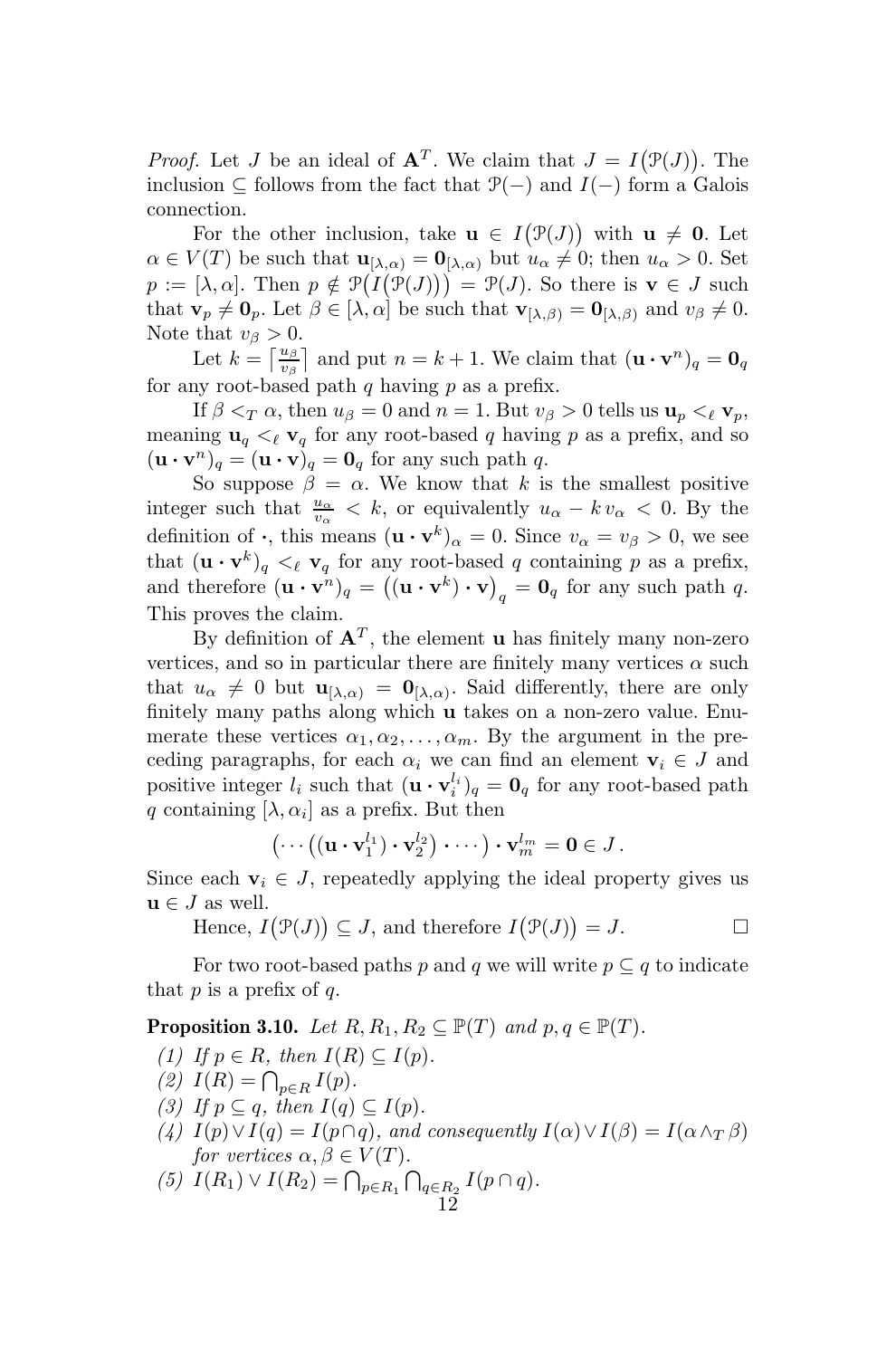$$
(6) I(R_1) \cap I(R_2) = I(R_1 \cup R_2).
$$

Proof.

(1), (2), and (3) are clear.

(4) From (3), we know  $I(p)$ ,  $I(q) \subseteq I(p \cap q)$ , and thus  $I(p) \vee I(q) \subseteq$  $I(p\cap q)$ . For the other inclusion, take  $\mathbf{u} \in I(p\cap q)$  so that  $\mathbf{u}_{p\cap q} = \mathbf{0}_{p\cap q}$ . Define  $\mathbf{v} \in \mathbf{A}^T$  by

$$
v_{\alpha} = \begin{cases} 0 & \text{if } \alpha \in p \\ u_{\alpha} & \text{if } \alpha \in T \setminus p \end{cases}.
$$

Note that

$$
(\mathbf{u} \cdot \mathbf{v})_{\alpha} = 0
$$
 for all  $\alpha \in T \setminus (p \cap q^{c})$   
\n $(\mathbf{u} \cdot \mathbf{v})_{\alpha} = u_{\alpha}$  for all  $\alpha \in p \cap q^{c}$ ,

and that  $\mathbf{v} \in I(p)$ . Now define  $\mathbf{w} \in \mathbf{A}^T$  by

$$
w_{\alpha} = \begin{cases} 0 & \text{if } \alpha \in q \\ (\mathbf{u} \cdot \mathbf{v})_{\alpha} & \text{if } \alpha \in T \setminus q \end{cases}
$$

and notice that

$$
\begin{aligned} \left( (\mathbf{u} \cdot \mathbf{v}) \cdot \mathbf{w} \right)_{\alpha} &= 0 \text{ for all } \alpha \in T \setminus (p \cap q^c) \\ \left( (\mathbf{u} \cdot \mathbf{v}) \cdot \mathbf{w} \right)_{\alpha} &= 0 \text{ for all } \alpha \in p \cap q^c \text{ since } p \cap q^c \subseteq T \setminus q \,, \end{aligned}
$$

and  $\mathbf{w} \in I(q)$ . Hence  $(\mathbf{u} \cdot \mathbf{v}) \cdot \mathbf{w} = \mathbf{0}$  with  $\mathbf{w}, \mathbf{v} \in I(p) \cup I(q)$ , so by Theorem [2.6](#page-4-0) we have  $\mathbf{u} \in (I(p) \cup I(q)) = I(p) \vee I(q)$ . Thus  $I(p \cap q) \subseteq I(p) \vee I(q)$ , and therefore  $I(p \cap q) = I(p) \vee I(q)$ .

(5) Using (2) and (4), together with the fact that  $\text{Id}(\mathbf{A}^T)$  is distributive, we have

$$
I(R_1) \vee I(R_2) = \left(\bigcap_{p \in R_1} I(p)\right) \vee \left(\bigcap_{q \in R_2} I(q)\right) = \bigcap_{p \in R_1} \bigcap_{q \in R_2} I(p) \vee I(q)
$$

$$
= \bigcap_{p \in R_1} \bigcap_{q \in R_2} I(p \cap q).
$$

(6) Since  $R_1, R_2 \subseteq R_1 \cup R_2$ , an easy extension of (1) above gives  $I(R_1 \cup R_2) \subseteq I(R_1), I(R_2)$ . Hence  $I(R_1 \cup R_2) \subseteq I(R_1) \cap I(R_2)$ . For the other inclusion, take  $\mathbf{u} \in I(R_1) \cap I(R_2)$  so that  $\mathbf{u}_p = \mathbf{0}_p$  for all  $p \in R_1$  and  $\mathbf{u}_q = \mathbf{0}_q$  for all  $q \in R_2$ . Then  $\mathbf{u}_p = \mathbf{0}_p$  for all  $p \in R_1 \cup R_2$ , so  $\mathbf{u} \in I(R_1 \cup R_2)$  and the result follows.

<span id="page-12-0"></span>**Theorem 3.11.** An ideal of  $A<sup>T</sup>$  is prime if and only if it can be realized as  $I(p)$  for a root-based path p.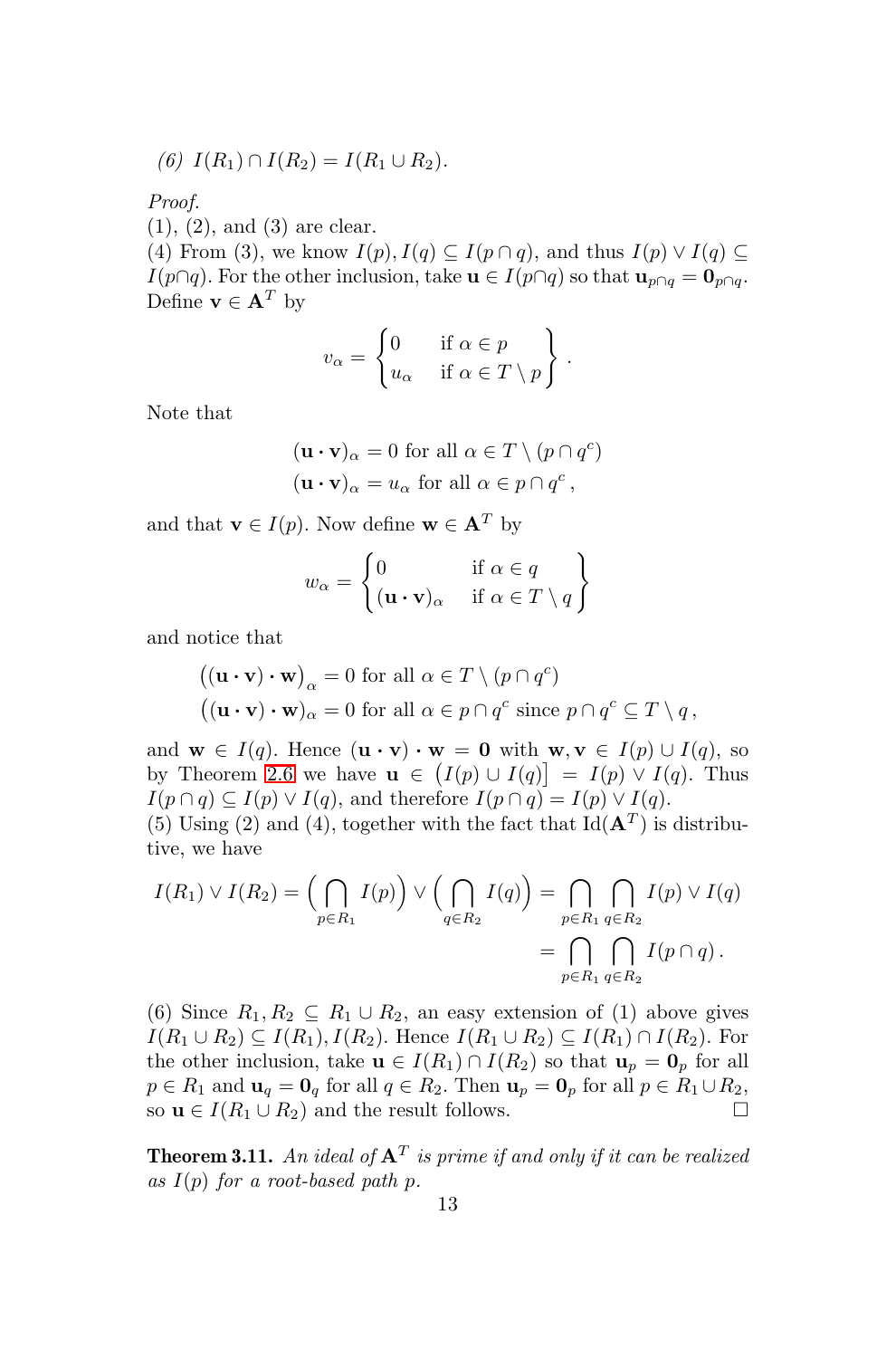*Proof.* We first prove  $I(p)$  is a prime ideal. By Proposition [3.8](#page-10-0) we know  $I(p)$  is an ideal, and we note that it is a proper ideal since  $u_{\lambda} = 0$  for all  $\mathbf{u} \in I(p)$ . Suppose  $\mathbf{u} \wedge \mathbf{v} \in I(p)$ . Then  $(\mathbf{u} \wedge \mathbf{v})_p = \mathbf{0}_p$ and by Lemma [3.7](#page-10-1) we have either  $\mathbf{u}_p = \mathbf{0}_p$  or  $\mathbf{v}_p = \mathbf{0}_p$ . That is, either  $\mathbf{u} \in I(p)$  or  $\mathbf{v} \in I(p)$ .

Assume now that  $I$  is a prime ideal. By Theorem [3.9,](#page-10-2) we must have  $I = I(R)$  for some collection R of root-based paths. We note R must be non-empty, for otherwise  $I = \mathbf{A}^T$ , which is a contradiction since prime ideals are proper. And if  $R$  is a singleton set, we're done.

So suppose  $|R| > 2$ , and assume that R contains two root-based paths, say  $p$  and  $q$ , neither of which is a prefix of the other. Then we may choose vertices  $\alpha \in p \setminus (p \cap q)$  and  $\beta \in q \setminus (p \cap q)$ . Define  $\mathbf{u} \in \mathbf{A}^T$ to be zero everywhere except  $u_{\alpha} = 1$ , and similarly define  $\mathbf{v} \in \mathbf{A}^T$ to be zero everywhere except  $v_\beta = 1$ . Then certainly  $\mathbf{u} \wedge \mathbf{v} = \mathbf{0} \in I$ , but  $\mathbf{u} \notin I$  and  $\mathbf{v} \notin I$ . Thus, I is not prime, a contradiction.

Therefore, the root-based paths appearing in  $R$  must form an ascending chain  $p_1 \subseteq p_2 \subseteq p_3 \subseteq \cdots$ . If this chain is finite, stopping at some  $p_n \in R$ , then we have  $p_i \subseteq p_n$  for all i, meaning  $I(p_n) \subseteq I(p_i)$ for all i, and consequently  $I(R) = I(p_n)$  by Proposition [3.10\(](#page-11-0)2). If this chain is infinite, let  $p$  represent the infinite-length root-based path carved out by the  $p_i$ 's. Note that  $\mathbf{u}_p = \mathbf{0}_p$  if and only if  $\mathbf{u}_{p_i} = \mathbf{0}_{p_i}$ for all i, and so again  $I(R) = I(p)$ .

<span id="page-13-0"></span>**Proposition 3.12.** As posets,  $X(A^T) \cong \mathbb{P}(T)^{\partial}$ , where  $\mathbb{P}(T)^{\partial}$  is the order-dual of  $\mathbb{P}(T)$ .

*Proof.* Define a map  $\varphi \colon \mathbb{P}(T) \to X(\mathbf{A}^T)$  by  $\varphi(p) = I(p)$ . If p and q are two root-based paths with  $p \subseteq q$ , then  $I(p) \supseteq I(q)$  by Proposition [3.10\(](#page-11-0)3), and so  $\varphi(p) \supseteq \varphi(q)$ .

On the other hand, suppose  $\varphi(q) \subseteq \varphi(p)$ . If  $p \not\subseteq q$  then there is a vertex  $\alpha$  along p which is not on the path q. Define  $\mathbf{u} \in \mathbf{A}^T$  to be zero everywhere except  $u_{\alpha} = 1$ . Then  $\mathbf{u}_q = \mathbf{0}_q$  and so  $\mathbf{u} \in I(q)$ , but  $\mathbf{u} \notin I(p)$ , meaning  $I(q) \nsubseteq I(p)$ , a contradiction. Thus, we must have  $p \subseteq q$ .

The argument above can be modified slightly to show that  $\varphi$  is injective: if  $p \neq q$ , then  $I(p) \neq I(q)$ . Finally, this map is surjective by Theorem [3.11.](#page-12-0) Hence,  $\varphi$  is an order-anti-isomorphism.  $\square$ 

<span id="page-13-1"></span>**Corollary 3.13.** If T is a finite rooted tree, then  $X(A^T) \cong T^{\partial}$  as posets.

*Proof.* Suppose  $T$  is finite. Then any root-based path in  $T$  is finite and hence determined by its terminal vertex. Define  $\psi \colon T \to \mathbb{P}(T)$ by  $\psi(\alpha) = [\lambda, \alpha]$ . That this is a bijection is straightforward, and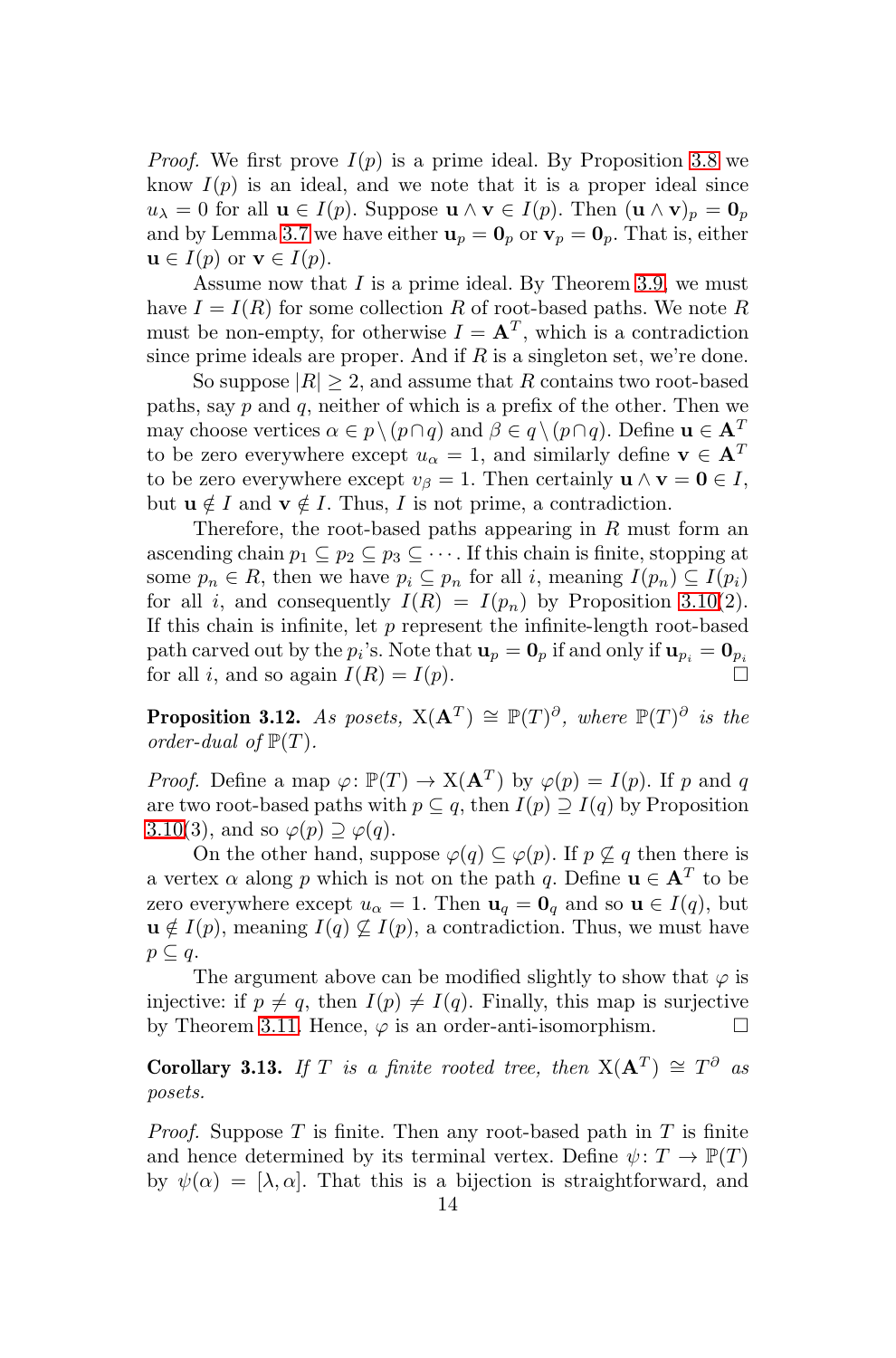certainly  $\alpha \leq_T \beta$  if and only if  $[\lambda, \alpha] \subseteq [\lambda, \beta]$ , meaning  $\psi$  is an orderisomorphism. But then  $T^{\partial} \cong \mathbb{P}(T)^{\partial} \cong X(\mathbf{A}^T)$  by Proposition [3.12](#page-13-0) above.  $\Box$ 

## 3.3. Examples

<span id="page-14-0"></span>**Example 3.14.** Let  $\text{Ch}_n$  denote the chain of length  $n-1$  viewed as a rooted tree. So Ch<sub>n</sub> has n vertices. The algebra  ${\bf A}^{\rm Ch_n}$  is a cBCKchain, so the ideals are linearly ordered. That is, the ideal lattice  $\mathrm{Id}(\mathbf{A}^{\mathrm{Ch}_n})$  is itself a chain and the prime ideals are exactly the proper ideals. From Theorem [3.9](#page-10-2) we see that  ${\bf A}^{\text{Ch}_n}$  has  $n+1$  ideals, and thus it has *n* prime ideals. That is, the chain  $X(A^{Ch_n})$  is isomorphic to the n-element chain, n, which we could also see immediately from Corollary [3.13.](#page-13-1)

<span id="page-14-1"></span>Example 3.15. Let  $\text{Ch}_{\infty}$  denote a rooted tree that is a countably infinite chain. As in the previous example, the algebra  ${\bf A}^{\rm Ch_{\infty}}$  is a  $cBCK$ -chain and therefore  $Id(\mathbf{A}^{Ch_{\infty}})$  is itself a chain and  $X(\mathbf{A}^{Ch_{\infty}})$  =  $\text{Id}(\mathbf{A}^{\text{Ch}_{\infty}})\setminus\{\mathbf{A}^{\text{Ch}_{\infty}}\}.$  For a root-based path p in  $\text{Ch}_{\infty}$ , let  $\ell(p)$  denote the length of p. Let  $\mathbb{N}_0^{\infty} = \mathbb{N}_0 \cup \{\infty\}$ , where  $k < \infty$  for all  $k \in \mathbb{N}_0$ , and note that  $\ell \colon \mathbb{P}(\mathrm{Ch}_{\infty}) \to \mathbb{N}_{\mathbb{Q}}^{\infty}$  is an order-isomorphism. Hence, by Proposition [3.12](#page-13-0) we have  $X(\mathbf{A}^{\tilde{C}h_{\infty}}) \cong (\mathbb{N}_0^{\infty})^{\partial}$  as posets. This algebra has the peculiar property that  $\mathrm{Id}(\mathbf{A}^{\mathrm{Ch}_{\infty}}) \cong (\mathbb{N}_0^{\infty})^{\partial}$  as well.

In the following examples, we adopt the notation  $I_R$  in place of  $I(R)$  for  $R \subseteq \mathbb{P}(T)$ . In particular, for an interval  $[\lambda, \alpha]$ , the ideal  $I(\alpha)$  will be denoted  $I_{\alpha}$ .

<span id="page-14-3"></span>**Example 3.16.** Figure [2](#page-14-2) shows a tree we will call  $T_2$  and the Hasse diagram for the ideals of  $\mathbf{A}^{T_2}$ , with  $X(\mathbf{A}^{T_2})$  indicated in red, obtained by applying Theorem [3.9](#page-10-2) and Proposition [3.11.](#page-12-0)



<span id="page-14-2"></span>FIGURE 2. The tree  $T_2$  and Id( $\mathbf{A}^{T_2}$ )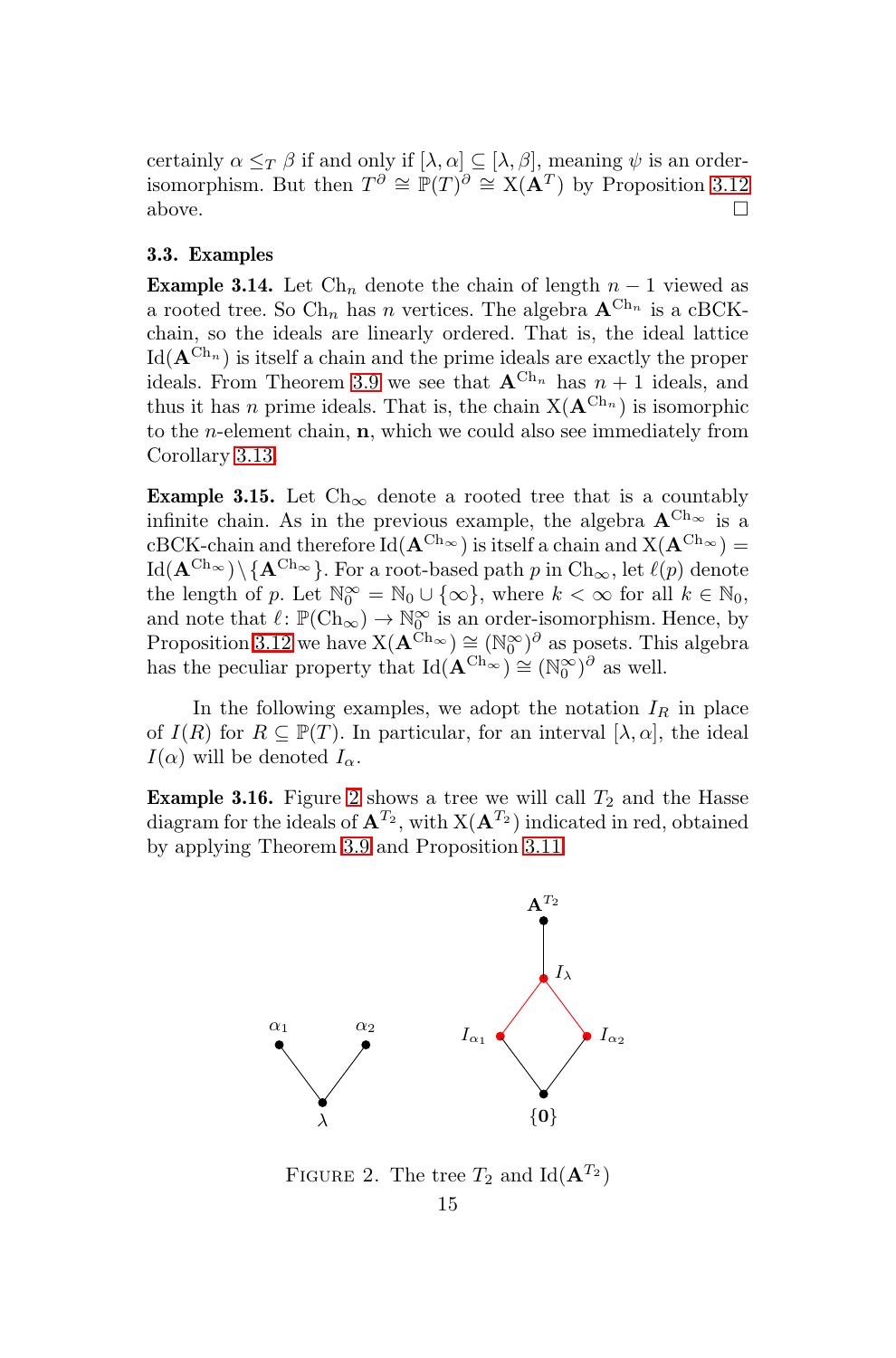Similarly, consider  $T_3$  as in Figure [3.](#page-15-0) For notational brevity, let  $I_j = I_{\alpha_j}$  and  $I_{jk} = I_{\alpha_j} \cap I_{\alpha_k}$ . Similar computations give the Hasse diagram for Id( $\mathbf{A}^{T_3}$ ), where again  $X(\mathbf{A}^{T_3})$  is indicated in red.



<span id="page-15-0"></span>FIGURE 3. The tree  $T_3$  and Id( $\mathbf{A}^{T_3}$ )

Example 3.17. Figure ?? shows a tree with height 2; call this tree H. As in the above examples, Theorem [3.9](#page-10-2) tells us that the ideals of



FIGURE 4. The tree  $H$ 

 ${\bf A}^H$  are essentially determined by non-empty subsets of  $V(T)$ , but in this example we also have  $\beta \in [\lambda, \gamma] \cap [\lambda, \delta]$ . This reduces some of the possibilities for ideals. Similar to the previous example, write  $I_{xy}$ to mean  $I_x \cap I_y$ . The Hasse diagram for Id( $\mathbf{A}^H$ ) is shown in Figure [5,](#page-16-0) where again  $X(A^H)$  is indicated in red.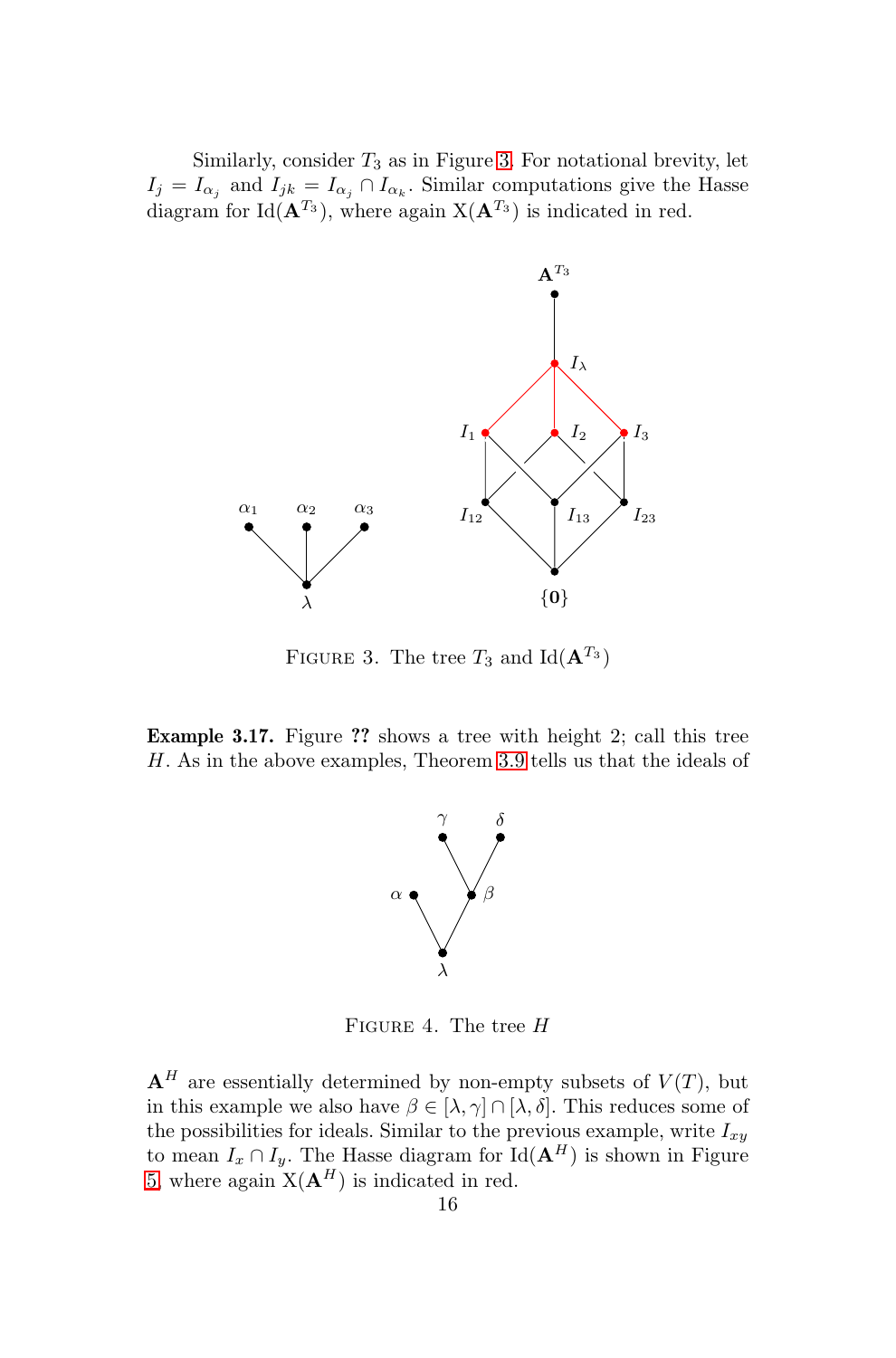

<span id="page-16-0"></span>FIGURE 5. The ideals of  $A^H$ 

# 3.4. The algebras  $A^{T_n}$

Let  $T_n$  denote the rooted tree of height one with n leaves as shown in Figure [6.](#page-16-1) Our objective is to generalize the observations made in the examples of [3.16.](#page-14-3) To that end, let  $\mathbb{B}_n$  denote the powerset of  $\{1, 2, \ldots, n\}$ ; this is the unique (up to isomorphism) finite Boolean algebra with *n* atoms. We will let  $\overline{\mathbb{B}}_n$  denote  $\mathbb{B}_n \oplus \mathbb{1}$ , which is  $\mathbb{B}_n$ with a new top element 1 adjoined. So  $S < 1$  for all  $S \in \mathbb{B}_n$ . The poset of meet-irreducible elements of  $\overline{\mathbb{B}}_n$  is also shown in Figure [6.](#page-16-1)

Remark 3.18. In the literature, pseudocomplemented lattices are sometimes referred to as p-algebras. Theorem 2 of Lakser's paper [\[28\]](#page-34-13) characterizes algebras of the form  $\overline{\mathbb{B}}_n$  for  $n \in \mathbb{N}$  as precisely the finite subdirectly irreducible distributive p-algebras.

For a lattice  $D$ , let  $MI(D)$  denote the poset of meet-irreducible elements in **D**. It is a theorem of Birkhoff that a finite poset  $(P, \leq)$ 



<span id="page-16-1"></span>FIGURE 6. The tree  $T_n$  and the poset  $\text{MI}(\overline{\mathbb{B}}_n)$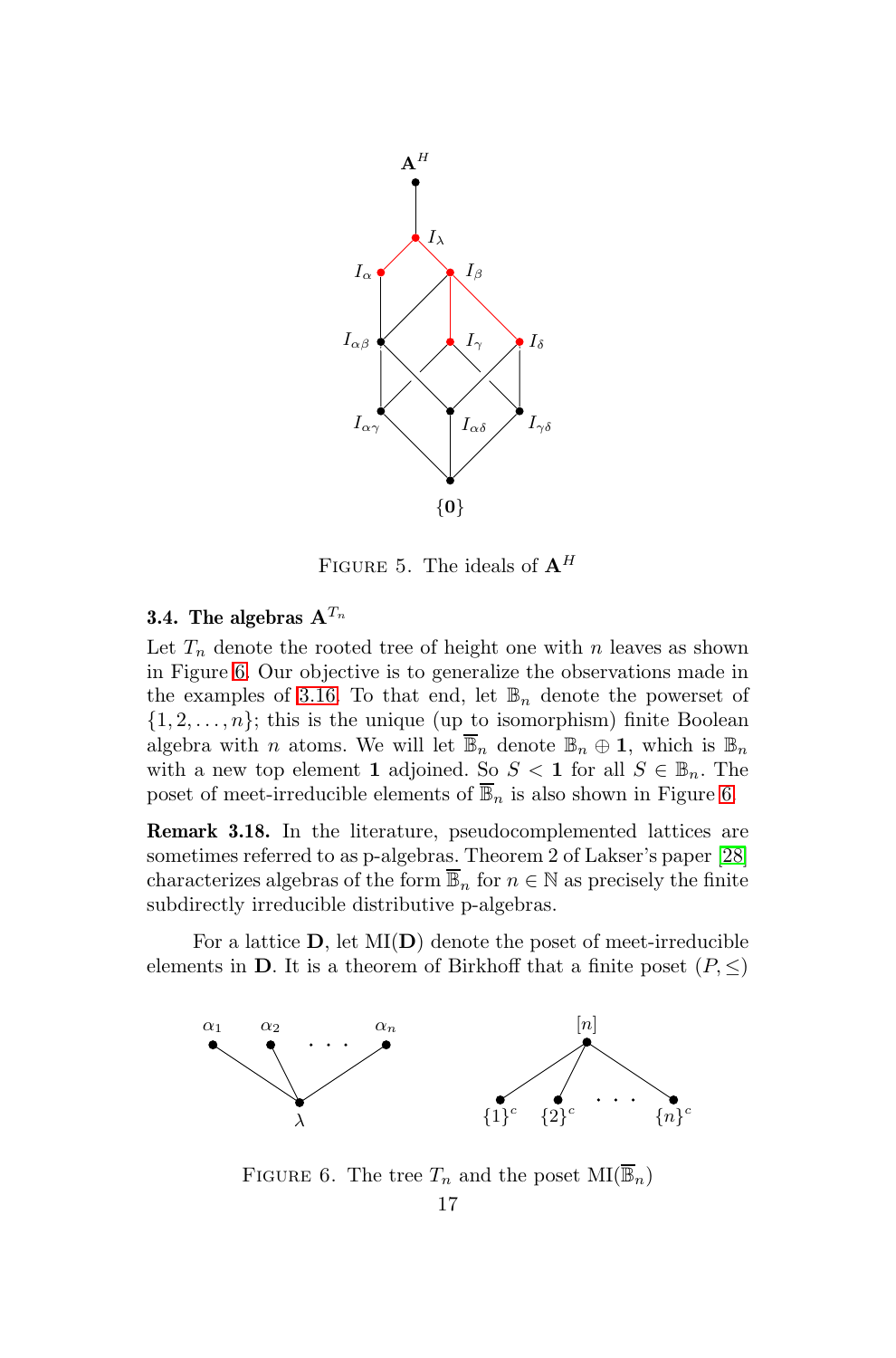uniquely determines (up to isomorphism) a finite distributive lattice **D** such that  $P \cong MI(D)$  as posets; see [\[5\]](#page-32-2).

<span id="page-17-0"></span>Theorem 3.19. As lattices, Id( ${\bf A}^{T_n}$ ) ≅  $\overline{\mathbb{B}}_n$ .

*Proof.* Since  $T_n$  is a finite rooted tree we have  $X(\mathbf{A}^{T_n}) \cong T_n^{\partial}$  as posets by Corollary [3.13,](#page-13-1) and so  $\text{MI}(\overline{\mathbb{B}}_n) \cong T_n^{\partial} \cong X(\mathbf{A}^{T_n})$ . However,  $X(\mathbf{A}^{T_n})$ is precisely the set of meet-irreducible elements of  $\text{Id}(\mathbf{A}^T)$ , and we know that  $\text{Id}(\mathbf{A}^T)$  is a distributive lattice. By Birkhoff's theorem we therefore have Id $(\mathbf{A}^{T_n}) \cong \overline{\mathbb{B}}_n$   $\square$ 

# 4. Spectra

In this section we consider spectra of cBCK-algebras. Pałasinski first explored a topological representation for cBCK-algebras in [\[36\]](#page-34-14). Hoo and Murty defined the spectrum of a bounded cBCK-algebra in [\[22\]](#page-33-13); the topological space they define is not the same as Pałasinski's. The spectrum as defined by Hoo and Murty became the standard. Later Meng and Jun proved in [\[31\]](#page-34-15) that the spectrum of a bounded cBCK-algebra is a spectral space. Aslam, Deeba, and Thaheem studied spectra of cBCK-algebras both with and without the assumption boundedness in [\[2\]](#page-32-3). The present work should be viewed as a continuation of the work in [\[2\]](#page-32-3), as well as a generalization of the work in [\[31\]](#page-34-15). In particular, we will show that the spectrum of any cBCK-algebra is a locally compact generalized spectral space, with compactness if and only if the algebra is finitely generated as an ideal. We go on to show that when the algebra is involutory, whether bounded or not, the spectrum is a Priestley space.

Let **A** be a cBCK-algebra. For  $S \subseteq \mathbf{A}$ , define

$$
\sigma(S) = \{ P \in X(\mathbf{A}) \mid S \nsubseteq P \}.
$$

We will write  $\sigma(a)$  for  $\sigma({a})$ . It is straightforward to show that, for any  $S \subseteq \mathbf{A}$ , we have  $\sigma(S) = \sigma((S))$ . In particular  $\sigma(a) = \sigma((a))$ . Another computation gives  $\sigma(a) \cap \sigma(b) = \sigma(a \wedge b)$  for  $a, b \in \mathbf{A}$ .

The collection

$$
\mathfrak{T}(\mathbf{A}) = \{ \sigma(I) \mid I \in \mathrm{Id}(\mathbf{A}) \}
$$

is a topology on  $X(A)$ , and the set

$$
\mathfrak{T}_0(\mathbf{A}) = \{ \sigma(a) \mid a \in \mathbf{A} \}
$$

is a basis. There are several proofs of this in the literature, but we point the reader to Proposition 3.1 of [\[2\]](#page-32-3).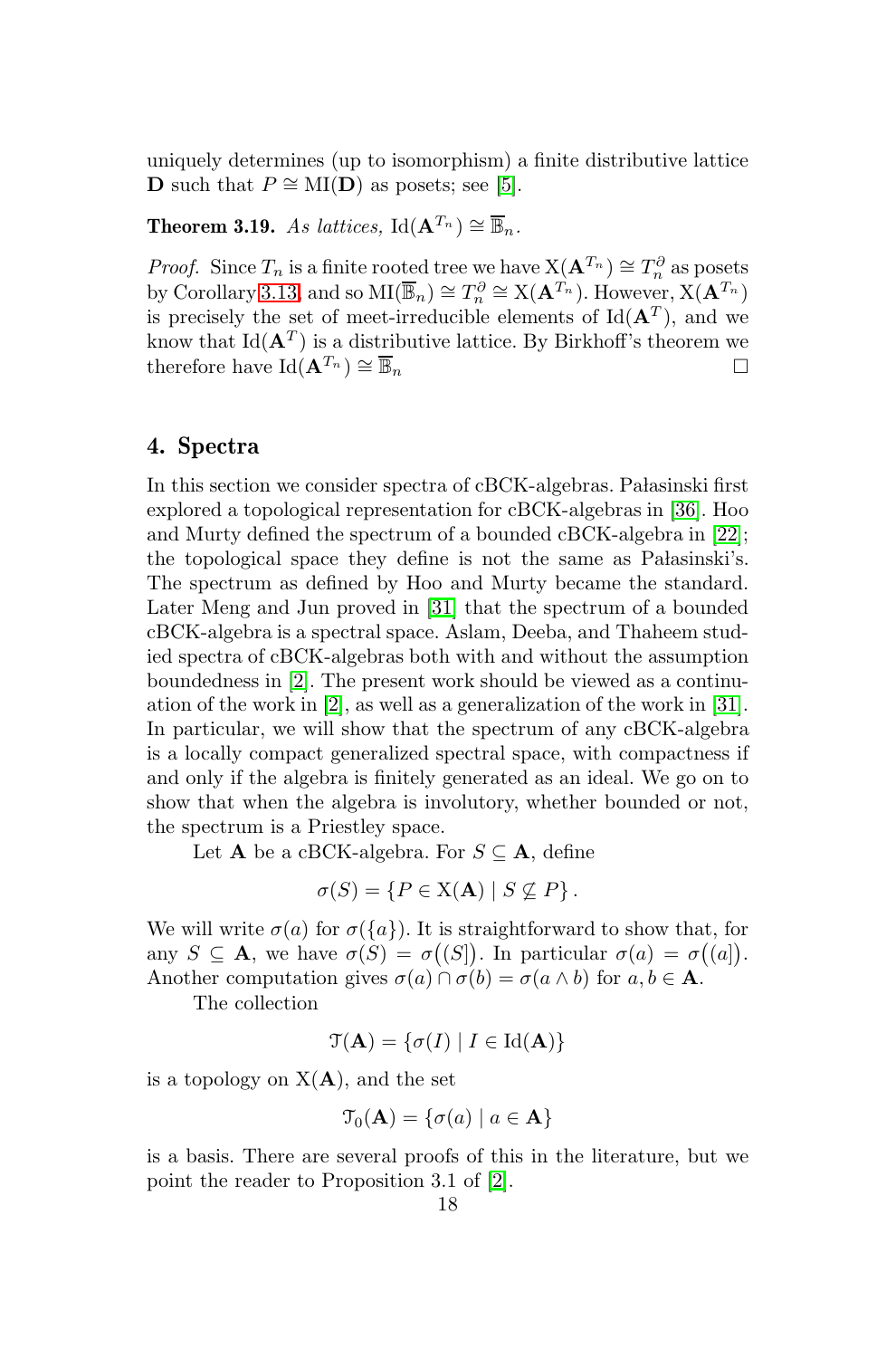<span id="page-18-0"></span>**Remark 4.1.** In [\[2\]](#page-32-3) it is also shown that the map  $\sigma : Id(\mathbf{A}) \to \mathcal{T}(\mathbf{A})$ is a lattice isomorphism. This gives an alternate proof that cBCK is a congruence-distributive variety since we now have  $\mathcal{T}(\mathbf{A}) \cong \mathrm{Id}(\mathbf{A}) \cong$  $Con(\mathbf{A})$  and any topology forms a distributive lattice.

**Definition 4.2.** The space  $(X(A), T(A))$  is the *spectrum* of A.

For a topological space  $X$ , denote the collection of compact open subsets of X by  $\mathcal{K}^{\circ}(X)$ . We say a topological space X is quasisober if every non-empty irreducible closed subset is the closure of a point, and sober if that point is unique. It is well-known that a space is sober if and only if it is both  $T_0$  and quasi-sober.

A topological space  $X$  is called a *spectral space* if  $X$  is homeomorphic to the spectrum of some commutative ring. Hochster provided the following characterization of spectral spaces in his PhD thesis.

**Theorem 4.3 ( [\[21\]](#page-33-14)).** A space X is spectral if and only if the following conditions are satisfied:

 $(H1)$  X is compact  $(H2)$  X is  $T_0$ (H3)  $\mathcal{K}^{\circ}(X)$  is a basis and closed under finite intersections  $(H_4)$  X is quasi-sober.

**Remark 4.4.** The term *multiplicative basis* is sometimes used when a space satisfies (H3). We will use this terminology.

Remark 4.5. As mentioned at the beginning of this section, Meng and Jun proved in [\[31\]](#page-34-15) that  $X(A)$  is a spectral space for any *bounded* cBCK-algebra A. Confusingly, in their paper they use the term "Stone space" instead of "spectral space." This use of terminology seems to come from Balbes and Dwinger's text [\[4\]](#page-32-4). In the literature, "Stone space" typically refers to a topological space which is compact, Hausdorff, and totally disconnected. The spectrum of a commutative ring  $R$  – by definition a spectral space – is rarely Hausdorff: the closed points in  $Spec(R)$  with respect to the Zariski topology are precisely the maximal ideals of R. The same is true for the spectrum of a cBCK-algebra as well.

Despite this bit of confusion, the theorem of Meng and Jun points at a connection between bounded cBCK-algebras and commutative rings. Namely, if **A** is a bounded cBCK-algebra then  $X(A) \simeq$  $Spec(R)$  for some commutative ring R. In general, constructing such a ring  $R$  is a rather complicated process. We refer the reader to Hochster's original 1969 paper [\[21\]](#page-33-14), the papers by Lewis [\[29\]](#page-34-16) and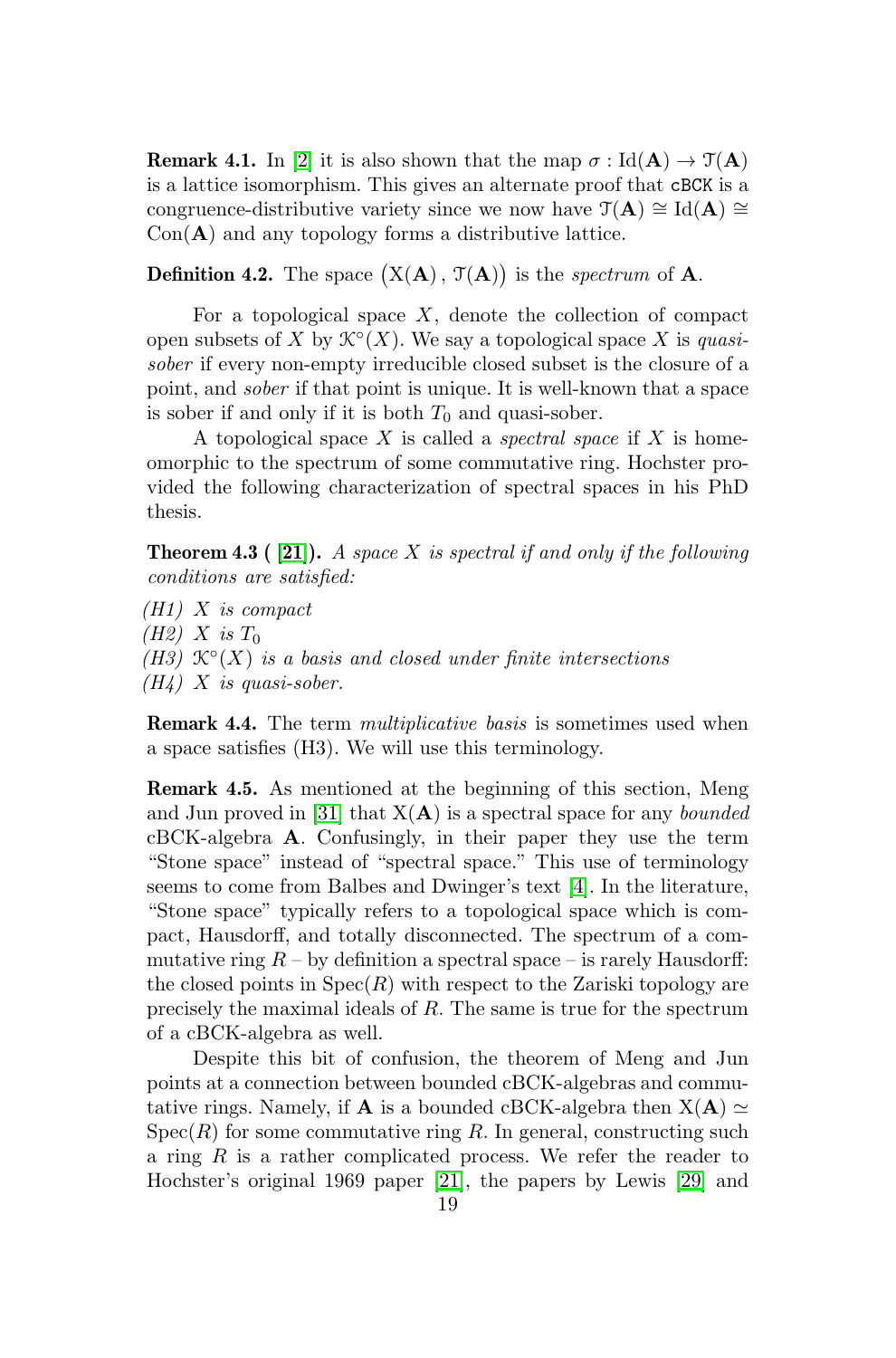Ershov [\[18\]](#page-33-15) which discuss alternate constructions in the finite setting, or the very readable thesis by Tedd [\[44\]](#page-34-17) which compares and generalizes the various constructions.

Let us note here that  $\sigma(a)$  is compact open in  $X(A)$  for any  $a \in \mathbf{A}$ . We point to Corollary 4 of [\[31\]](#page-34-15) for the proof, which does not require  $A$  to be bounded. So if  $A$  is bounded with upper bound 1, say, then  $\sigma(1) = X(\mathbf{A})$  since any ideal containing 1 cannot be proper. In this case,  $X(A)$  is compact.

What happens to the spectrum  $X(A)$  when A is not assumed to be bounded? We will see in Example [4.17](#page-25-0) that compactness can fail. On the other hand boundedness is not necessary for compactness: any finite spectrum  $X(A)$  is trivially compact whether A is bounded or not. If nothing else, local compactness is always guaranteed.

<span id="page-19-0"></span>**Corollary 4.6.** For any cBCK-algebra  $\bf{A}$ , the spectrum  $X(\bf{A})$  is locally compact.

*Proof.* Every prime ideal is contained in  $\sigma(a)$  for some a since these sets form a basis, and the  $\sigma(a)$ 's are compact.

Here we provide necessary and sufficient conditions for compactness of  $X(A)$ .

**Theorem 4.7.** The space  $X(A)$  is compact if and only if  $A$  is finitely generated as an ideal.

*Proof.* Suppose  $X(A)$  is compact. Since  $\mathcal{T}_0 = {\sigma(a) | a \in A}$  is a basis for  $X(\mathbf{A})$ , we can write  $X(\mathbf{A}) = \bigcup_{a \in A} \sigma(a)$ . By compactness we must have  $X(\mathbf{A}) = \bigcup_{i=1}^{k} \sigma(u_i)$  for some elements  $u_1, \ldots, u_k \in A$ . We notice that no prime ideal can contain all the  $u_i$ 's, for otherwise  $P \notin \mathcal{L}$  $\sigma(u_i)$  for every *i*; this is a contradiction since  $X(\mathbf{A}) = \bigcup_{i=1}^k \sigma(u_i)$ . In particular, since maximal ideals are prime, no maximal ideal can contain the set  $\{u_1, \ldots, u_k\}$ . Thus the smallest ideal containing all of the  $u_i$ 's is **A**. That is,  $\mathbf{A} = (u_1, \dots, u_k]$ .

Conversely, assume A is finitely generated as an ideal. Then  $A = (u_1, \ldots, u_k]$  for some elements  $u_1, \ldots, u_k \in A$ . Because prime ideals are proper, we must have  $\{u_1, \ldots, u_k\} \nsubseteq P$  for all  $P \in X(\mathbf{A})$ . This means that for each prime ideal P there is some  $i \in \{1, ..., k\}$ such that  $P \in \sigma(u_i)$ , and hence  $X(\mathbf{A}) = \bigcup_{i=1}^k \sigma(u_i)$ . We know each  $\sigma(u_i)$  is compact, and so  $X(A)$  is a finite union of compact sets.

**Definition 4.8.** A topological space  $X$  is a *generalized spectral space* if it satisfies  $(H2)-(H4)$ .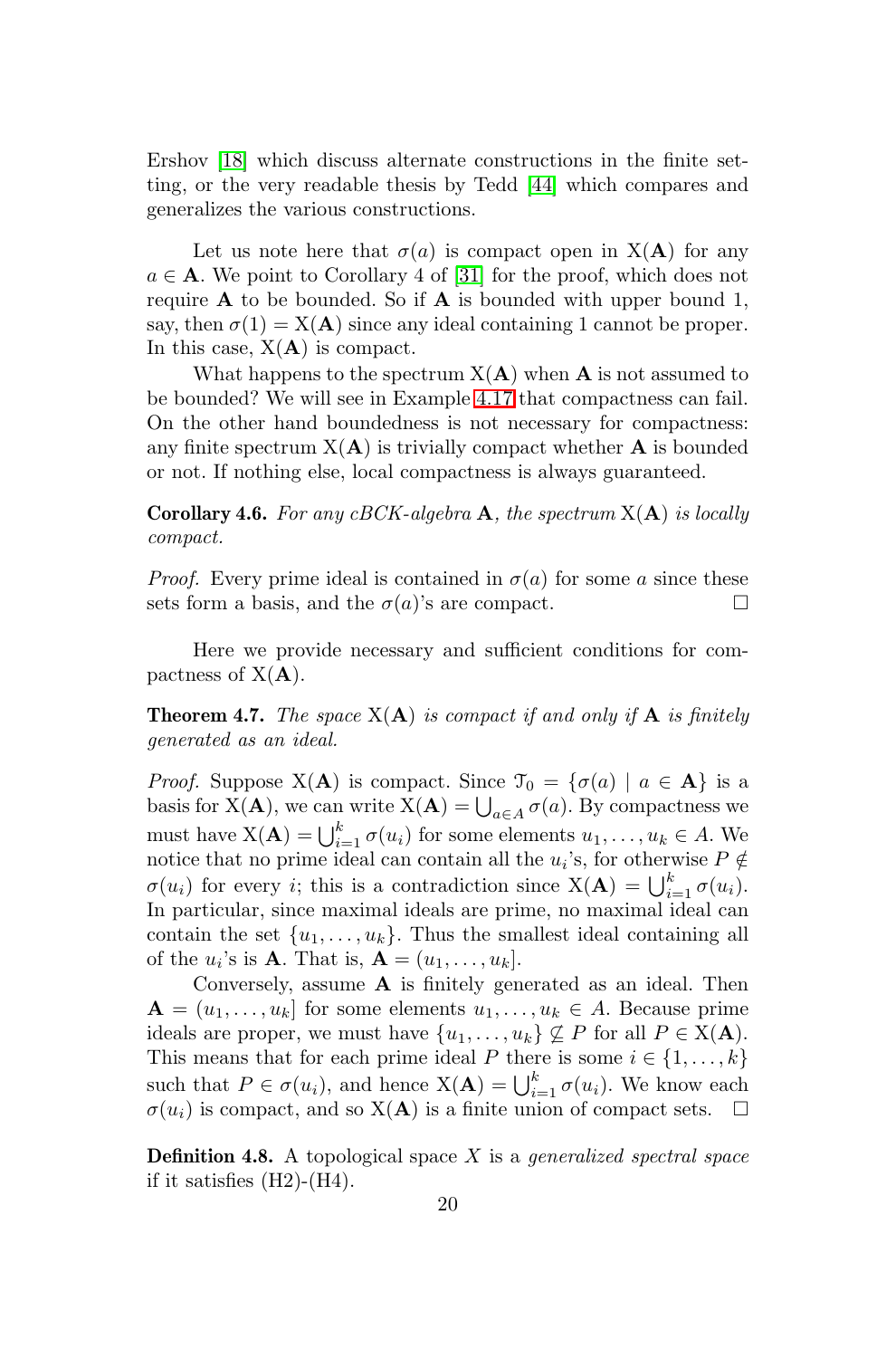So a generalized spectral space which happens to be compact is a spectral space. We will prove that  $X(A)$  is a generalized spectral space in steps.

<span id="page-20-0"></span>**Lemma 4.9.**  $X(A)$  is  $T_0$ .

*Proof.* Take  $P, Q \in X(A)$  with  $P \neq Q$ . Without loss of generality there is some  $a \in P$  such that  $a \notin Q$ . Then  $Q \in \sigma(a)$  and  $P \notin \sigma(a)$ , so  $\sigma(a)$  is an open set separating P and Q.

<span id="page-20-1"></span>**Lemma 4.10.** The compact open sets  $\mathcal{K}^{\circ}$   $X(A)$  form a multiplicative basis for  $X(A)$ , so  $X(A)$  satisfies (H3).

*Proof.* We know  $\mathcal{T}_0 = {\sigma(a) | a \in \mathbf{A}}$  is a basis for  $X(\mathbf{A})$  consisting of compact subsets. Let  $\overline{\mathcal{T}}_0$  be the closure of  $\mathcal{T}_0$  under finite unions; a moment's thought gives  $\overline{\mathcal{T}}_0 = \mathcal{K}^\circ X(\mathbf{A})$ , and this is certainly a basis for the same topology. Take  $U, V \in \mathcal{K}^{\circ} \times (\mathbf{A})$ . Then

$$
U \cap V = \left(\bigcup_{i=1}^{n} \sigma(a_i)\right) \cap \left(\bigcup_{j=1}^{m} \sigma(b_j)\right) = \bigcup_{i=1}^{n} \bigcup_{j=1}^{m} \sigma(a_i) \cap \sigma(b_j)
$$
  
= 
$$
\bigcup_{i=1}^{n} \bigcup_{j=1}^{m} \sigma(a_i \wedge b_j) \in \mathcal{K}^{\circ} \mathbf{X}(\mathbf{A}),
$$

and thus  $\overline{\mathcal{T}}_0 = \mathcal{K}^\circ X(\mathbf{A})$  is a multiplicative basis.

For  $I \in \text{Id}(\mathbf{A})$ , define  $V(I) := \{ Q \in \text{X}(\mathbf{A}) \mid I \subseteq Q \} = \sigma(I)^c$ . It is straightforward to check that  $V$  is order-reversing and that  $V(I \cap J) = V(I) \cup V(J)$  for any ideals I and J.

<span id="page-20-2"></span>**Lemma 4.11.** Every irreducible closed set in  $X(A)$  has the form  $V(P)$ for some  $P \in X(\mathbf{A})$ , and  $V(P)$  is the closure of  $\{P\}$ . Consequently,  $X(A)$  is quasi-sober, satisfying  $(H_4)$ .

*Proof.* Let  $P \in X(\mathbf{A})$ . Note that  $V(P) = \sigma(P)^c$ , so  $V(P)$  is closed. Next, suppose  $V(P) = C \cup D$  for two proper closed subsets  $C, D \subset$  $V(P)$ . Since C and D are closed, there are ideals  $I, J \in Id(A)$  such that  $C = \sigma(I)^c$  and  $D = \sigma(J)^c$ . Thus,

$$
\sigma(P)^c = V(P) = \sigma(I)^c \cup \sigma(J)^c = (\sigma(I) \cap \sigma(J))^c = \sigma(I \cap J)^c
$$

which implies that  $\sigma(P) = \sigma(I \cap J)$ . But by Remark [4.1,](#page-18-0)  $\sigma$  is injective, so  $P = I \cap J$ . Since P is prime it is irreducible, so either  $P = I$  or  $P =$ J. Without loss of generality, assume  $P = I$ . Then  $V(P) = V(I) =$  $\sigma(I)^c = C$ , which is a contradiction. Hence, we cannot write  $V(P)$ as a union of proper closed subsets, meaning  $V(P)$  is irreducible.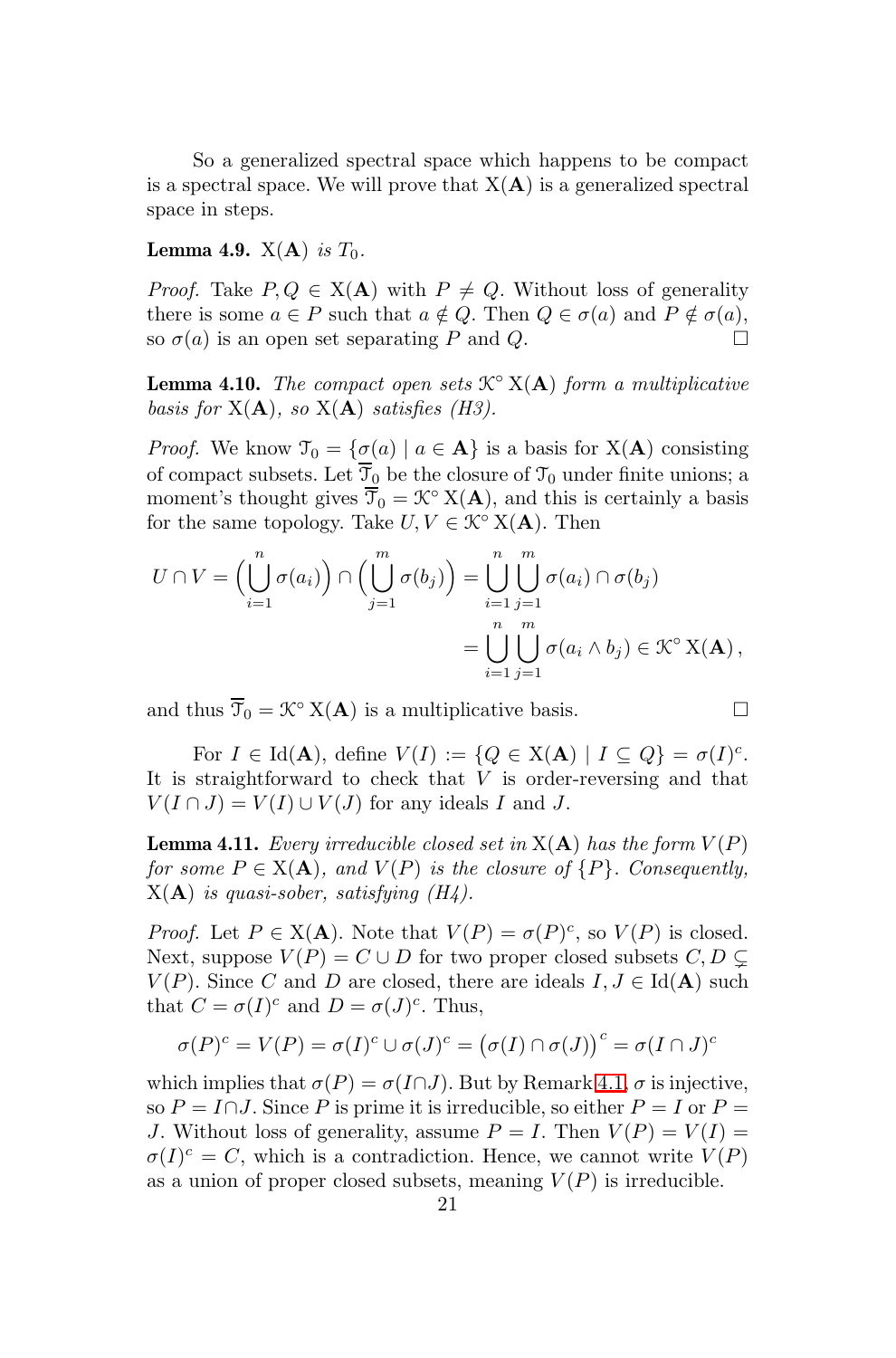On the other hand, assume  $C$  is an irreducible closed subset of  $X(A)$ . Since C is closed we have  $C = \sigma(I)^c = V(I)$  for some ideal I. We claim that  $I$  is prime.

Suppose not. Then there are ideals  $J_1$  and  $J_2$  such that  $J_1 \cap J_2 =$ I but  $J_1 \neq I$  and  $J_2 \neq I$ . Then

$$
V(I) = V(J_1 \cap J_2) = V(J_1) \cup V(J_2).
$$

Suppose  $V(I) = V(J_1)$ . Palasinski proved in [35] that any ideal is equal to the intersection of the prime ideals containing it; from this we obtain

$$
I = \bigcap_{P \in V(I)} P = \bigcap_{Q \in V(J_1)} Q = J_1.
$$

This is a contradiction, and a similar analysis holds for  $J_2$ . But  $J_1 \cap$  $J_2 \subseteq J_1$  means  $V(J_1) \subseteq V(J_1 \cap J_2) = V(I)$ , so we must have  $V(J_1) \subsetneq$  $V(I)$ . Similarly,  $V(J_2) \subseteq V(I)$ . Hence, if I is not prime, we can decompose  $C = V(I) = V(J_1) \cup V(J_2)$  into a union of proper closed subsets, a contradiction. Therefore, any irreducible closed subset has the form  $V(P)$  for some  $P \in X(\mathbf{A})$ .

Lastly we show that  $V(P) = \{P\}$ . Suppose  $P \in C$  where C is a closed set; there is some ideal I such that  $C = \sigma(I)^c = V(I)$ . So  $P \in V(I)$ , meaning  $I \subseteq P$ , and thus  $V(P) \subseteq V(I) = C$ . Hence,  $V(P)$ is the smallest closed set containing P, meaning  $V(P) = \overline{\{P\}}$ .

**Theorem 4.12.** For any cBCK-algebra  $\bf{A}$ , the spectrum  $X(\bf{A})$  is a locally compact generalized spectral space.

*Proof.* Combine Corollary [4.6](#page-19-0) and Lemmas [4.9,](#page-20-0) [4.10,](#page-20-1) and [4.11.](#page-20-2)  $\Box$ 

We recall that a *Priestley space* is an ordered topological space  $(X, \leq, \mathcal{T})$  that is compact and satisfies the following separation property (PSA): if  $x \not\leq y$ , there exists a clopen up-set U such that  $x \in U$ but  $y \notin U$ . Notice that (PSA) implies that X is Hausdorff. It is a theorem (see Theorem 4.2 of [\[27\]](#page-34-18)) that the following conditions are equivalent:

- (1) X is Hausdorff, sober, and  $\mathcal{K}^{\circ}(X)$  is a multiplicative basis.
- (2) X is compact, Hausdorff, and totally disconnected (that is, X is a Stone space).

Thus, if a space X satisfies (PSA), is sober, and  $\mathcal{K}^{\circ}(X)$  is a multiplicative basis, then  $X$  is a Priestley space.

In [\[2\]](#page-32-3), the authors showed that if **A** is involutory then  $P \in \sigma(I)$ if and only if  $P \notin \sigma(I^*)$  for any  $I \in \text{Id}(A)$ . Said another way, if A is involutory, then  $\sigma(I) = V(I^*) = \sigma(I^*)^c$  for any ideal I of **A**.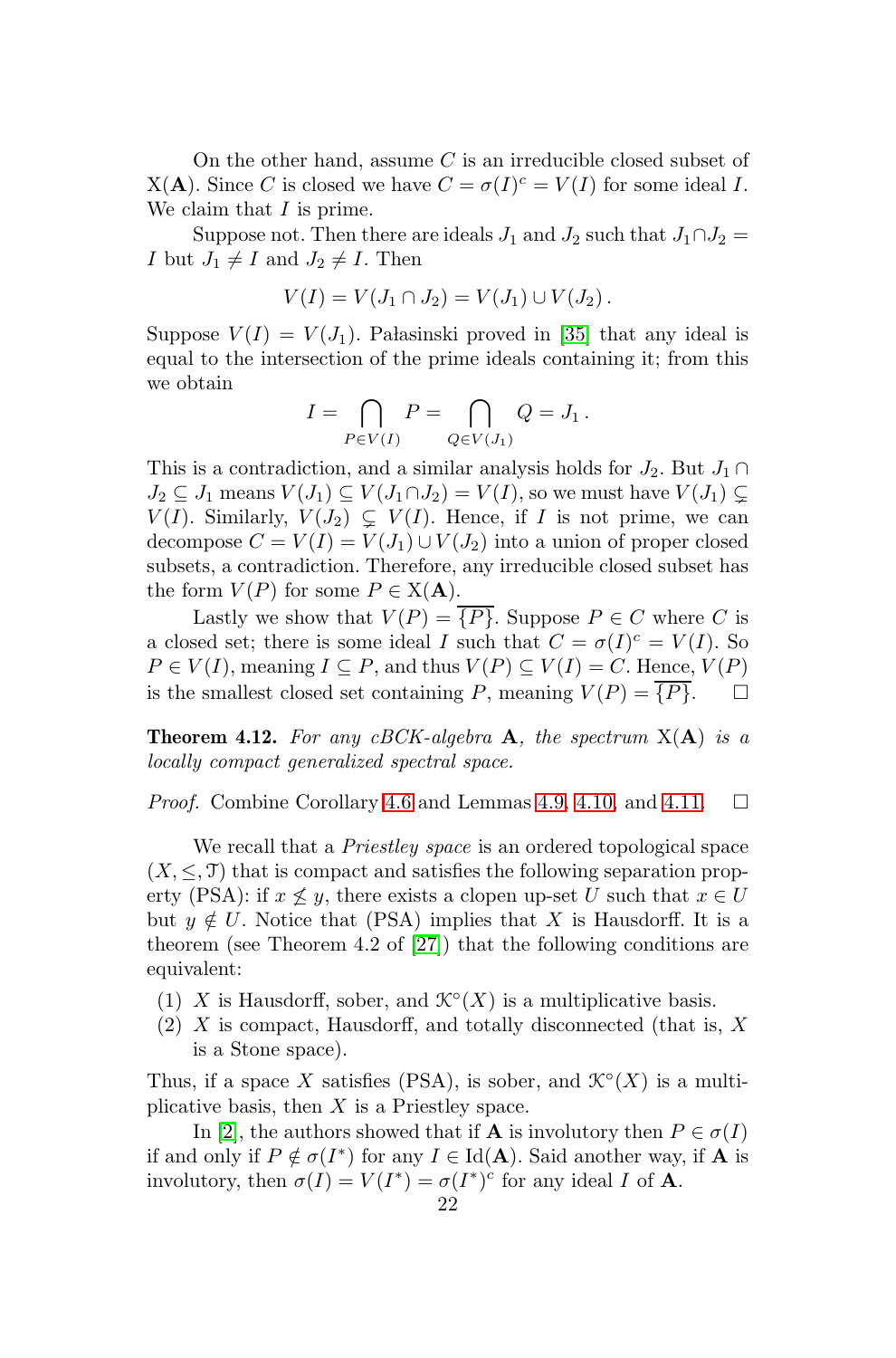<span id="page-22-1"></span>**Lemma 4.13.** Let A be involutory. Then  $\sigma(I)$  is a clopen up-set in  $X(A)$  for all  $I \in Id(A)$ .

*Proof.* Take  $I \in \text{Id}(\mathbf{A})$ . Then  $\sigma(I^*)^c = \sigma(I)$ . Since  $I^*$  is an ideal,  $\sigma(I^*)$  is an open set and hence  $\sigma(I)$  is clopen.

Now take  $P, Q \in X(\mathbf{A})$  with  $P \subseteq Q$ . Assume  $P \in \sigma(I)$ . Then

$$
P \notin \sigma(I^*) \Longrightarrow I^* \subseteq P \subseteq Q
$$

$$
\Longrightarrow Q \notin \sigma(I^*)
$$

$$
\Longrightarrow Q \in \sigma(I)
$$

which shows that  $\sigma(I)$  is an up-set.

<span id="page-22-0"></span>**Theorem 4.14.** If  $A$  is involutory, then  $X(A)$  is a Priestley space.

*Proof.* We first show  $X(A)$  satisfies (PSA). Suppose we have  $P, Q \in$  $X(A)$  with  $P \not\subseteq Q$ . Then there is some  $a \in A$  such that  $a \in P$  and  $a \notin Q$ , which implies  $P \notin \sigma(a)$  and  $Q \in \sigma(a)$ . Therefore we have  $P \in \sigma({a}^*)$  and  $Q \notin \sigma({a}^*)$ . Lemma [4.13](#page-22-1) tells us  $\sigma({a}^*)$  is a clopen up-set. Hence,  $X(A)$  satisfies (PSA).

We have already seen in Lemmas [4.11](#page-20-2) and [4.10](#page-20-1) that  $X(A)$  is sober and that  $\mathcal{K}^{\circ} X(\mathbf{A})$  is a multiplicative basis. So  $X(\mathbf{A})$  is a Priestley space.

We now collect some properties of spectra for any cBCK-algebra **A.** Let  $M(A)$  denote the maximal spectrum of A; that is, the subset of  $X(A)$  consisting of maximal ideals, endowed with the subspace topology.

A cBCK-algebra A is directed if each pair of elements has an upper bound.

### **Proposition 4.15.** Let  $A$  be a cBCK-algebra.

- (1)  $X(A)$  is Hausdorff if and only if each  $\sigma(a)$  is clopen.
- (2) If each  $\sigma(a)$  is clopen, then  $X(A)$  is zero-dimensional, totally disconnected, and completely regular.
- (3) A point  $\{M\} \in X(\mathbf{A})$  is closed if and only if M is a maximal ideal.
- (4) If every prime ideal of  $A$  is maximal, then  $X(A)$  is Hausdorff
- (5) If  $\bf{A}$  is directed, then  $M(\bf{A})$  is Hausdorff.
- (6) If **A** is directed, then  $X(A)$  is Hausdorff if and only if  $X(A) =$  $M(A)$ .

*Proof.* (1) Assume each  $\sigma(a)$  is clopen. Take  $P, Q \in X(\mathbf{A})$  with  $P \neq$ Q. Without loss of generality, there is some  $x \in P$  such that  $x \notin$ Q. Then  $Q \in \sigma(x)$  while  $P \in \sigma(x)^c$ . The sets  $\sigma(x)$  and  $\sigma(x)^c$  are obviously disjoint and open, so  $X(A)$  is Hausdorff.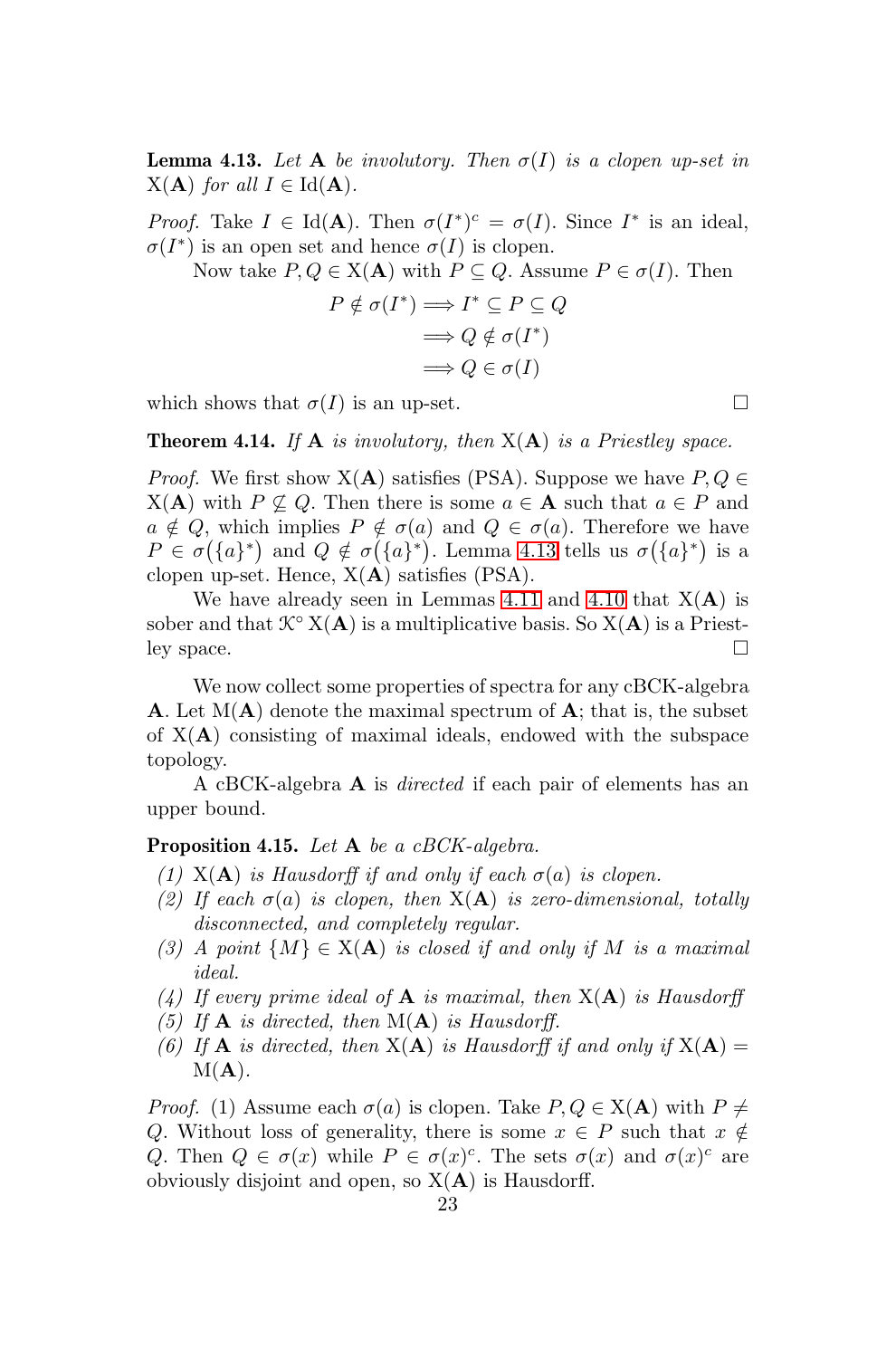On the other hand, assume  $X(A)$  is Hausdorff and take  $a \in A$ . We know  $\sigma(a)$  is compact open, but compact subsets of Hausdorff spaces are closed. So  $\sigma(a)$  is clopen.

(2) Assume each  $\sigma(a)$  is clopen. Then  $\mathcal{T}_0$  is a basis of clopen sets which means  $X(A)$  is zero-dimensional. From Lemma [4.9](#page-20-0) and (1) above, we see that  $X(A)$  is locally compact Hausdorff. Any locally compact Hausdorff space is completely regular. Lastly, for locally compact Hausdorff spaces, being zero-dimensional is equivalent to being totally disconnected.

(3) We know maximal ideals are prime, and we saw in Lemma [4.11](#page-20-2) that  $\overline{\{P\}} = V(P) = \{Q \in X(\mathbf{A}) \mid P \subseteq Q\}$  for any prime ideal P. Thus, if M is a maximal ideal, we have  $\overline{\{M\}} = \{M\}$  by maximality.

On the other hand, suppose  $\{P\} \subseteq X(\mathbf{A})$  is closed. We claim that  $P$  is a maximal ideal. To see this, suppose there is an ideal  $M$ with  $P \subseteq M$  and let C be a closed set containing P. Then  $C = \sigma(J)^c$ for some ideal J, and so  $P \in \sigma(J)^c$ . Thus,  $J \subseteq P \subseteq M$ , meaning  $M \in \sigma(J)^c = C$  as well. But this implies  $M \in \bigcap \{C \subseteq X(\mathbf{A}) \mid P \in$ C, C is closed} =  $\{P\}$ . Thus,  $P = M$  and P is maximal.

(4) Assume  $X(A) = M(A)$ . By (3), then, it follows that every point is closed and hence  $X(A)$  is Hausdorff.

(5) Assume **A** is directed. Then  $(x \cdot y) \wedge (y \cdot x) = 0$  for all  $x, y \in A$  (see Lemma 5.2.2 and Theorem 5.2.28 of [\[16\]](#page-33-16)). Now take  $M_1, M_2 \in M(\mathbf{A})$  with  $M_1 \neq M_2$ . By maximality we have  $M_1 \not\subseteq M_2$ and  $M_2 \nsubseteq M_1$ . Pick  $a \in M_1 \setminus M_2$  and  $b \in M_2 \setminus M_1$ . We know  $a \cdot b \le a$ and  $b \cdot a \leq b$ , and since ideals are down-sets this means  $a \cdot b \in M_1$  and  $b \cdot a \in M_2$ . If  $a \cdot b \in M_2$ , then we must have  $a \in M_2$ , a contradiction. So  $a \cdot b \in M_1 \setminus M_2$ , and similarly  $b \cdot a \in M_2 \setminus M_1$ . Thus,  $M_1 \in \sigma(b \cdot a)$ and  $M_2 \in \sigma(a \cdot b)$ . But notice that

$$
\sigma(a \cdot b) \cap \sigma(b \cdot a) = \sigma((a \cdot b) \wedge (b \cdot a)) = \sigma(0) = \varnothing,
$$

so  $\sigma(a \cdot b)$  and  $\sigma(b \cdot a)$  are disjoint open sets separating  $M_1$  and  $M_2$ . Hence,  $M(A)$  is Hausdorff.

(6) This follows from the fact that  $(x \cdot y) \wedge (y \cdot x) = 0$  for all  $x, y \in \mathbf{A}$  together with Theorem 6.1.7 of [\[16\]](#page-33-16).

We close this section with a theorem that will allow us to more effectively compute spectra for certain algebras, as well as one example computation to illustrate the idea.

<span id="page-23-0"></span>**Theorem 4.16.** Let  $\mathbf{U} = \bigsqcup_{\lambda \in \Lambda} \mathbf{A}_{\lambda}$ , where  $\Lambda$  is any indexing set. Then X(U) is homeomorphic to  $\bigsqcup_{\lambda \in \Lambda} X(\mathbf{A}_{\lambda})$  with the disjoint union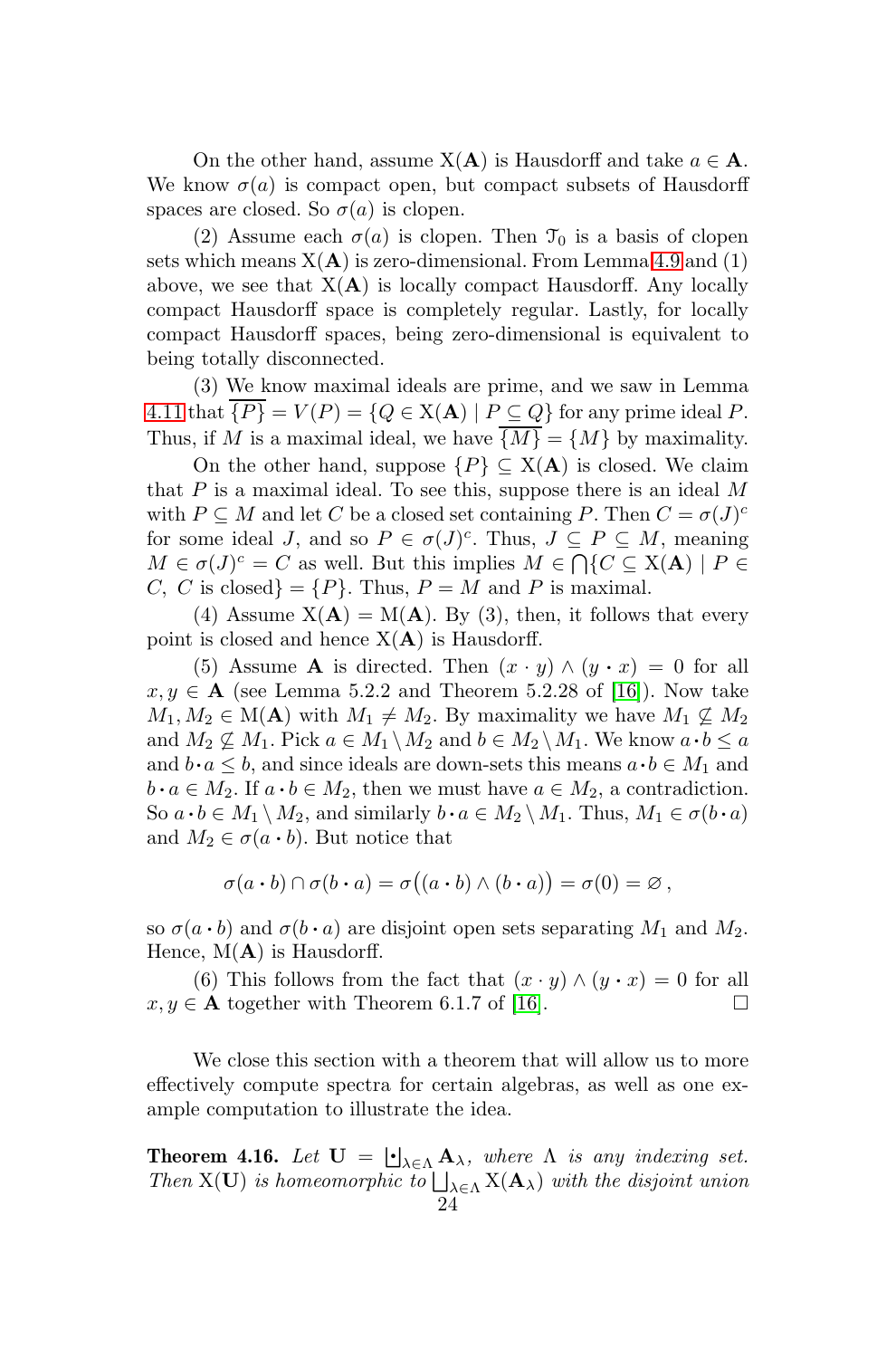topology. That is,

$$
X\left(\underbrace{\cdot\cdot}_{\lambda\in\Lambda}\mathbf{A}_{\lambda}\right)\simeq \bigsqcup_{\lambda\in\Lambda}X(\mathbf{A}_{\lambda}).
$$

*Proof.* For any  $P \in \bigsqcup_{\lambda \in \Lambda} X(\mathbf{A}_{\lambda})$ , we know P is a prime ideal of  $\mathbf{A}_{\mu}$ for some  $\mu$ . Define

$$
\Phi\colon \bigsqcup_{\lambda\in\Lambda}X(\mathbf A_\lambda)\to X\Big(\bigsqcup_{\lambda\in\Lambda}\mathbf A_\lambda\Big)
$$

by  $\Phi(P) = \bigsqcup_{\lambda \in \Lambda} \mathbf{A}_{\lambda,\mu}^P$ . By Theorem [3.2](#page-7-2) this map is surjective. If  $\Phi(P) = \Phi(Q)$ , then  $\Box_{\lambda \in \Lambda} \mathbf{A}_{\lambda, \alpha}^P = \Box_{\lambda \in \Lambda} \mathbf{A}_{\lambda, \beta}^Q$ , where  $P \in X(\mathbf{A}_{\alpha})$ and  $Q \in X(\mathbf{A}_{\beta})$ . This is only possible if  $\alpha = \beta$  and  $P = Q$ . So  $\Phi$  is a bijection.

We now show that  $\Phi$  is continuous. Let  $\sigma_{\mathbf{U}}(a)$ , for  $a \in \mathbf{U}$ , be a basic open set in X(U). Since  $a \in U$ , we have  $a \in A_\beta$  for some  $\beta \in \Lambda$ . We claim that  $\Phi^{-1}(\sigma_{\mathbf{U}}(a)) = \sigma_{\mathbf{A}_{\beta}}(a)$ .

Take  $P \in \Phi^{-1}(\sigma_{\mathbf{U}}(a))$ , so  $\Phi(P) \in \sigma_{\mathbf{U}}(a)$ . By definition of  $\Phi$ we have  $\Phi(P) = \bigsqcup_{\substack{\lambda \in \Lambda}} A_{\lambda,\mu}^P$  for some index  $\mu$ . Since  $a \in A_\beta$  but  $a \notin \Phi(P) = \bigsqcup_{\lambda \in \Lambda} A_{\lambda,\mu}^P$ , it follows that  $\mu = \beta$ ; that is,  $P \in X(\mathbf{A}_{\beta})$ and  $\Phi(P) = \bigcup_{\lambda \in \Lambda} A_{\lambda,\beta}^{P,\mu}$ . So then  $a \notin P$  which means  $P \in \sigma_{A_{\beta}}(a)$ .

For the other inclusion, take  $P \in \sigma_{\mathbf{A}_{\beta}}(a)$ . So  $P \in X(\mathbf{A}_{\beta})$  and  $a \notin P$ . Then  $\Phi(P) = \bigsqcup_{\lambda \in \Lambda} \mathbf{A}_{\lambda, \beta}^P$  and  $a \notin \Phi(P)$  as well, so  $\Phi(P) \in$  $\sigma_{\mathbf{U}}(a)$ . Hence  $P \in \Phi^{-1}(\sigma_{\mathbf{U}}(a))$ , and therefore  $\Phi^{-1}(\sigma_{\mathbf{U}}(a)) = \sigma_{\mathbf{A}_{\beta}}(a)$ as claimed.

Next we note that  $\sigma_{\mathbf{A}\beta}(a)$  is open in the disjoint union topology on  $\bigsqcup_{\lambda \in \Lambda} X(\mathbf{A}_{\lambda})$ . To see this, notice

$$
\sigma_{\mathbf{A}_{\beta}}(a) \cap X(\mathbf{A}_{\lambda}) = \begin{cases} \varnothing & \text{if } \beta \neq \lambda \\ \sigma_{\mathbf{A}_{\beta}}(a) & \text{if } \beta = \lambda \end{cases},
$$

meaning  $\sigma_{\mathbf{A}_{\beta}}(a) \cap X(\mathbf{A}_{\lambda})$  is open in  $X(\mathbf{A}_{\lambda})$  for all  $\lambda$ , and therefore  $\sigma_{\mathbf{A}_{\beta}}(a)$  is open in the disjoint union topology. Thus, the preimage under  $\Phi$  of any basic open set of  $X(U)$  is open in  $\bigsqcup_{\lambda \in \Lambda} X(\mathbf{A}_{\lambda}),$ meaning  $\Phi$  is continuous.

We show that  $\Phi$  is an open map. Let  $V \subseteq \bigsqcup_{\lambda \in \Lambda} X(\mathbf{A}_{\lambda})$  be open. Then  $V \cap X(\mathbf{A}_{\lambda})$  is open in  $X(\mathbf{A}_{\lambda})$  for each  $\lambda$ . Thus, for each  $\lambda$ , we have  $V \cap X(\mathbf{A}_{\lambda}) = \sigma_{\mathbf{A},i}(I_{\lambda})$  for some  $I_{\lambda} \in \text{Id}(\mathbf{A}_{\lambda})$ . Put  $I = \bigsqcup_{\lambda \in \Lambda} I_{\lambda}$ . We will prove that  $\Phi(V) = \sigma_{\mathbf{U}}(I)$ .

Take  $Q \in \Phi(V)$ ; so Q is a prime ideal in  $\bigcup_{\lambda \in \Lambda} \mathbf{A}_{\lambda}$ . Thus,  $Q =$ Take  $Q \in \Phi(V)$ ; so Q is a prime ideal in  $\bigcup_{\lambda \in \Lambda} A_{\lambda}$ . Thus,  $Q = \bigcup_{\lambda \in \Lambda} A_{\lambda,\mu}^P$  for some index  $\mu$  and some  $P \in X(A_{\mu})$ . So  $\Phi(P) = Q$ meaning  $P \in V$ , and so  $P \in V \cap X(\mathbf{A}_{\mu}) = \sigma_{\mathbf{A}_{\mu}}(I_{\mu})$ . Thus,  $I_{\mu} \nsubseteq P$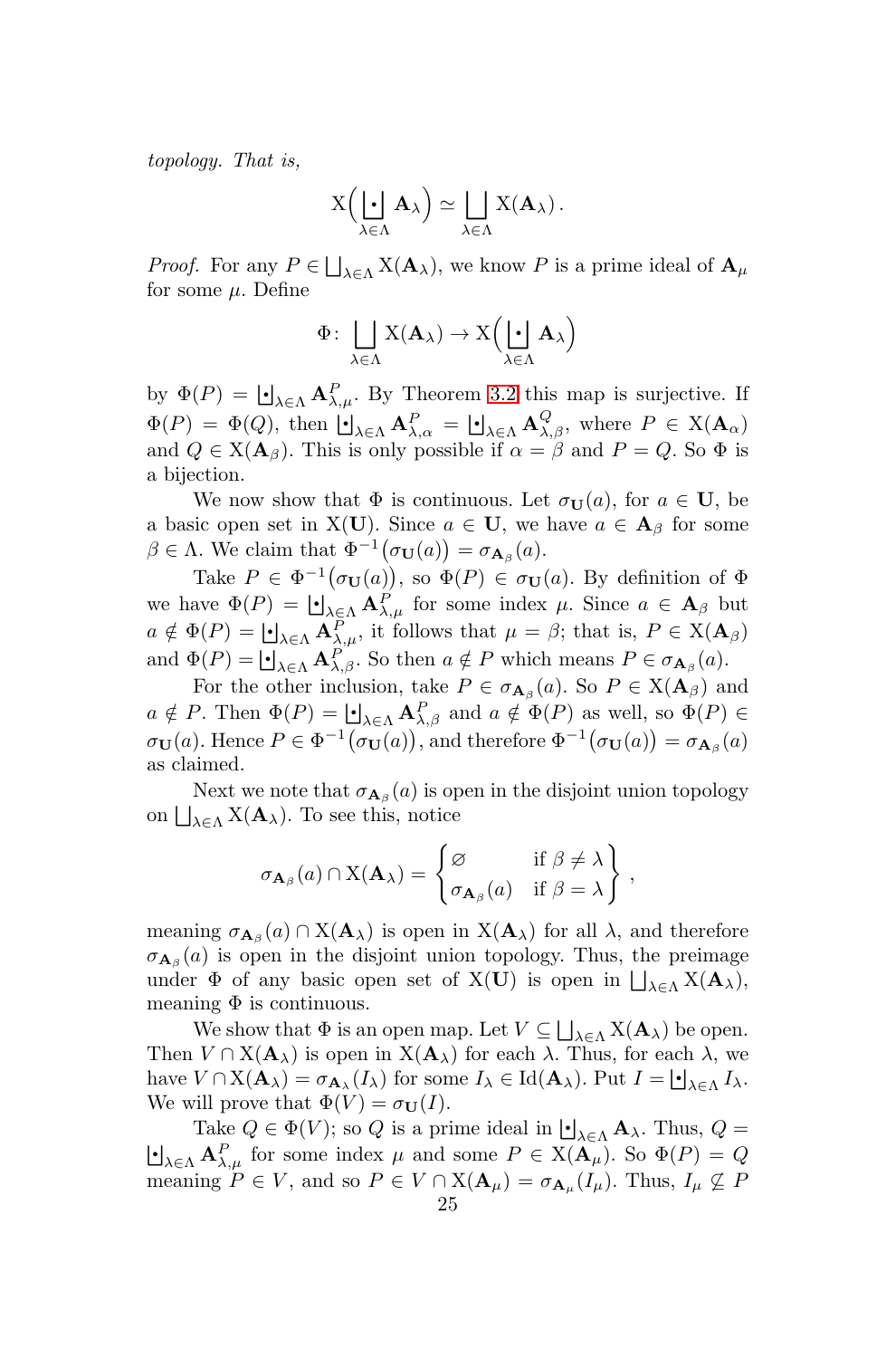which implies that  $I = \bigcup_{\lambda \in \Lambda} I_{\lambda} \not\subseteq \bigcup_{\lambda \in \Lambda} A_{\lambda,\mu}^P = Q$ . Hence  $Q \in$  $\sigma_{\mathbf{U}}(I).$ 

On the other hand, take  $Q \in \sigma_{\mathbf{U}}(I)$ . Then  $I \nsubseteq Q$  and  $Q =$  $\Box_{\lambda \in \Lambda} \mathbf{A}_{\lambda,\mu}^P$  for some  $\mu$  and some  $P \in X(\mathbf{A}_\mu)$ . It follows that  $I_\mu \nsubseteq P$ , and so  $P \in \sigma_{\mathbf{A}_{\mu}}(I_{\mu}) = V \cap X(\mathbf{A}_{\mu})$ . In particular,  $P \in V$  and  $\Phi(P) =$ Q, so  $Q \in \Phi(V)$ .

Therefore,  $\Phi(V) = \sigma_{\mathbf{U}}(I)$  which tells us  $\Phi$  is open map. Since  $\Phi$  is an open continuous bijection, it is a homeomorphism.  $\square$ 

Let  $\bf{A}$  be a simple cBCK-algebra. Then  $\bf{A}$  has exactly two ideals; the trivial ideal is automatically maximal, and therefore prime. Thus, for any simple cBCK-algebra the spectrum  $X(A)$  is a onepoint space, and so the spectra of any two simple cBCK-algebras are homeomorphic. For example,  $X(C_1) \simeq X(N_0)$ , despite the algebras  $C_1$  and  $N_0$  being different order types!

<span id="page-25-0"></span>**Example 4.17.** Consider  $\mathbf{U} = \bigcup_{\lambda \in \Lambda} \mathbf{C}_1$ . By Theorem [4.16](#page-23-0) we have  $X(U) \simeq \bigsqcup_{\lambda \in \Lambda} X(C_1)$  with the disjoint union topology. But  $X(C_1)$  is a one-point space, so  $X(U)$  is a discrete space with cardinality  $|\Lambda|$ . Thus,  $X(U)$  is not compact unless  $\Lambda$  is finite, and a subset V of  $X(U)$ is compact if and only if  $V$  is finite.

Let us label the atoms of U by  $\{a_{\lambda}\}_{{\lambda}\in\Lambda}$ . Applying Theorem [3.2,](#page-7-2) every prime ideal of **U** is of the form  $P_{\lambda} = \mathbf{U} \setminus \{a_{\lambda}\}\$ and the basis for our topology is

$$
\mathcal{T}_0 = \left\{ \sigma(0) \right\} \cup \left\{ \sigma(a_\lambda) \right\}_{\lambda \in \Lambda} = \left\{ \varnothing \right\} \cup \left\{ \left\{ P_\lambda \right\} \right\}_{\lambda \in \Lambda}.
$$

Hence,  $\mathfrak{T}(\mathbf{U})$  is lattice-isomorphic to P( $\Lambda$ ), the powerset of  $\Lambda$ , and  $\mathcal{K}^{\circ}$  X(U) is lattice-isomorphic to  $P_{fin}(\Lambda)$ , the lattice of finite subsets of Λ.

In particular, we have  $\mathcal{K}^{\circ} X(\bigsqcup_{i=1}^{n} \mathbf{C}_1)$  is lattice-isomorphic to  $\mathbb{B}_n$ , the finite Boolean algebra of order  $2^n$ .

# 5. Functoriality of  $K<sup>°</sup>$  and X

Let X and Y be generalized spectral spaces. A map  $g: X \to Y$  is a spectral map if the inverse image of every compact open subset of Y is compact open in X. That is,  $g^{-1}(\mathcal{K}^{\circ}(Y)) \subseteq \mathcal{K}^{\circ}(X)$ . Since  $\mathcal{K}^{\circ}(Y)$ forms a basis for the topology on  $Y$ , any spectral map is continuous. Let GSpec denote the category of generalized spectral spaces with spectral maps as morphisms. Similarly, let Spec denote the category of spectral spaces with spectral maps as morphisms.

We have already seen that the spectrum of any cBCK-algebra is a generalized spectral space. That is,  $X(A) \in GSpec$  for any  $A \in$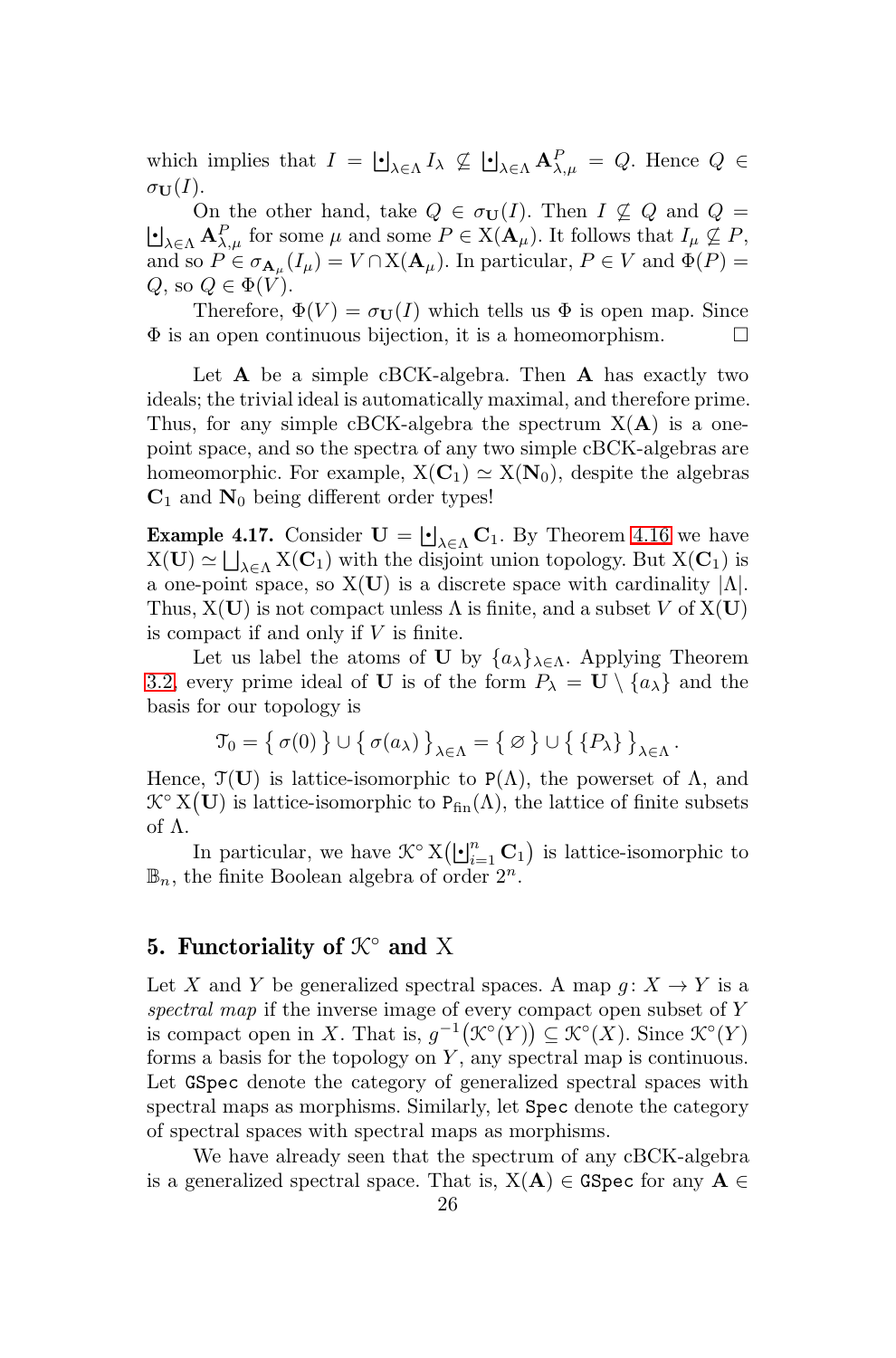cBCK. Suppose  $f: \mathbf{A} \to \mathbf{B}$  is a BCK-homomorphism. For any prime ideal Q in **B**, the preimage  $f^{-1}(Q)$  is a prime ideal in **A**. So we define  $X(f) \colon X(\mathbf{B}) \to X(\mathbf{A})$  by  $X(f)(Q) = f^{-1}(Q)$  for  $Q \in X(\mathbf{B})$ . It is straightforward to check that  $X : cBCK \rightarrow GSpec$  is a contravariant functor; for a proof see Proposition 4.1.1 of [\[19\]](#page-33-5)

This functor cannot be fully faithful since fully faithful functors are injective on objects. We saw earlier that  $X(\mathbf{C}_1) \simeq X(\mathbf{N}_0) - \text{they}$ are both one-point spaces – but certainly  $C_1 \not\cong N_0$ .

This has the further implication that X does not yield a dual equivalence of categories. In this way, our situation is similar to that of commutative rings. The functor Spec: CommRing  $\rightarrow$  Spec which associates a commutative ring to its prime spectrum is also not a dual equivalence. We contrast this with the well-known dual equivalences between Boolean algebras and Stone space,  $BA \cong^{\partial}$  Stone, or between bounded distributive lattices and Priestley spaces, BDL  $\cong^{\partial}$  Pries (see [\[41\]](#page-34-3) and [\[37\]](#page-34-4)).

It is also well-known that the category of Priestley spaces is equivalent to (in fact, isomorphic to) the category of spectral spaces (see [\[11\]](#page-33-17)). So by the preceding paragraph we have BDL  $\cong^{\partial}$  Pries  $\cong$ Spec. Hence, there is a dual equivalence BDL  $\cong^\partial$  Spec between bounded distributive lattices and spectral spaces. This duality extends to a duality between the category  $DL_0$  of distributive lattices with 0, where the morphisms are 0-preserving lattice homomorphisms with cofinal range, and the category GSpec of generalized spectral spaces (see [\[42\]](#page-34-19)). This duality sends a distributive lattice  **to its prime** spectrum  $Spec(D)$  endowed with the Zariski topology in one direction, and it sends a generalized spectral space Y to the lattice  $\mathcal{K}^{\circ}(Y)$ of compact open subsets in the other. Our situation is diagrammed below.

$$
\texttt{cBCK} \xrightarrow{\texttt{X}} \texttt{GSpec} \xrightarrow{\texttt{X}^{\circ}} \texttt{DL}_0
$$

It would be very nice to have an explicit characterization of the image of X in GSpec, but this is a difficult problem. On the other hand, the dual equivalence between  $DL_0$  and  $GSpec$  (as well as BDL and Spec) has been studied and may be a fruitful way of gaining leverage on the situation. In particular, it would be interesting to know what distributive lattices lie in the image of the composite functor  $\mathcal{K}^{\circ}$  X. We give partial results in Theorem [5.6,](#page-28-0) Corollary [5.14,](#page-32-5) and Corollary [5.15](#page-32-6)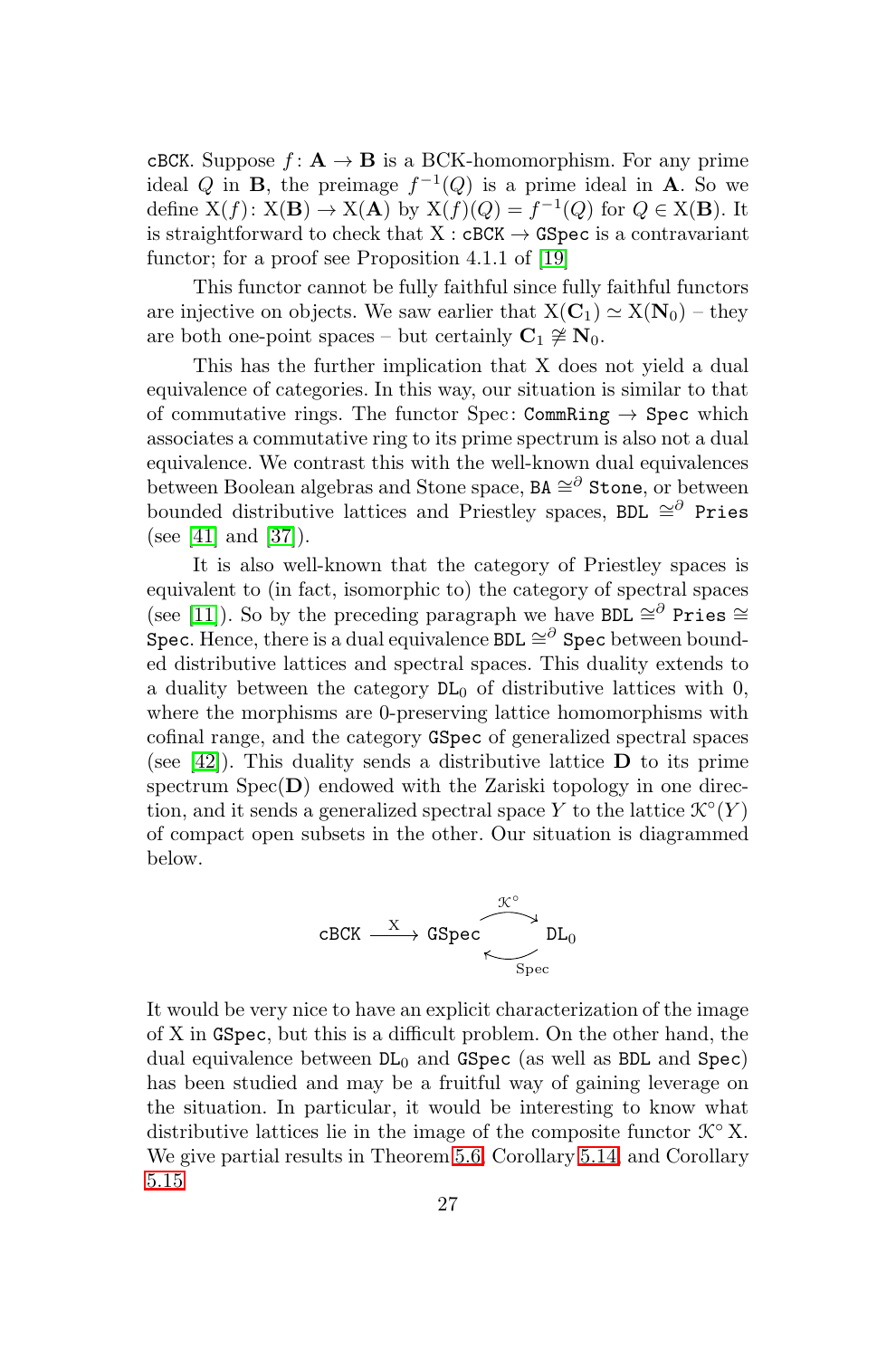For a topological space X we use the notation  $\mathcal{T}_X$  for the lattice of open sets. It is known (see [\[9\]](#page-33-18), Proposition 1.2) that two generalized spectral spaces  $X$  and  $Y$  are homeomorphic if and only if the lattices  $\mathcal{T}_X$  and  $\mathcal{T}_Y$  are isomorphic.

**Corollary 5.1.** Let  $A$  be a cBCK-algebra and Y a generalized spectral space. Then  $Y \simeq X(A)$  if and only if  $\mathfrak{T}_Y \cong \text{Id}(A)$  as lattices, if and only if  $\mathcal{K}^{\circ}(Y) \cong \mathcal{K}^{\circ} \times (\mathbf{A})$ .

Proof. This follows from the preceding paragraph together with Re-mark [4.1](#page-18-0) which tells us  $\mathcal{T}_{X(A)} = \mathcal{T}(A) \cong Id(A)$  as lattices. The second equivalence follows because the compact open sets form a basis for the topology.  $\Box$ 

While this does give a small inroad for understanding the image of X in GSpec, it represents more a change of perspective rather than a reduction in difficulty. For now we will focus our attention on a particular class of topological spaces.

### 5.1. Noetherian spaces

**Definition 5.2.** A topological space Y is *Noetherian* if it satisfies the descending chain condition on closed subsets: for any sequence  $C_1 \supseteq C_2 \supseteq \cdots$  of closed subsets of Y, there is some  $n \in \mathbb{N}$  such that  $C_{n+k} = C_n$  for all  $k > 0$ .

This is equivalent to saying that  $Y$  satisfies the ascending chain condition on open subsets. One can show (see [\[20\]](#page-33-19), Exercise 2.13) that a space Y is Noetherian if and only if every open set is compact. We also note that any finite topological space is obviously Noetherian.

<span id="page-27-1"></span>**Proposition 5.3.** If T is a finite rooted tree, the space  $X(A^T)$  is Noetherian. For any  $n \in \mathbb{N}$ , the space  $X(\lfloor \frac{n}{i-1} C_1 \rfloor)$  is Noetherian.

*Proof.* These spaces are finite.  $\square$ 

<span id="page-27-0"></span>**Theorem 5.4.** The space  $X(A^{Ch_{\infty}})$  is Noetherian.

*Proof.* Let V be an open set and let  $\mathcal{U} = \{U_j\}_{j\in J}$  be an open cover of V. Since  $\mathbb{P}(\mathrm{Ch}_{\infty})$  is linearly ordered, every open set of  $X(\mathbf{A}^{\mathrm{Ch}_{\infty}})$  has the form  $\sigma(I(p'))$  for some root-based path p'. Thus there is a rootbased path p such that  $V = \sigma(I(p))$ , and for each j there is a rootbased path  $q_j$  such that  $U_j = \sigma(I(q_j))$ . Let q be the shortest-length path among the  $q_j$ 's. Then  $q \subseteq q_j$  for all  $j \in J$ , which means  $I(q_j) \subseteq$  $I(q)$  for all  $j \in J$ . Hence,  $V \subseteq \bigcup_{j \in J} U_j \subseteq I(q)$ , and therefore V is compact. Since every open set is compact,  $X(\mathbf{A}^{Ch_{\infty}})$  is Noetherian.  $\Box$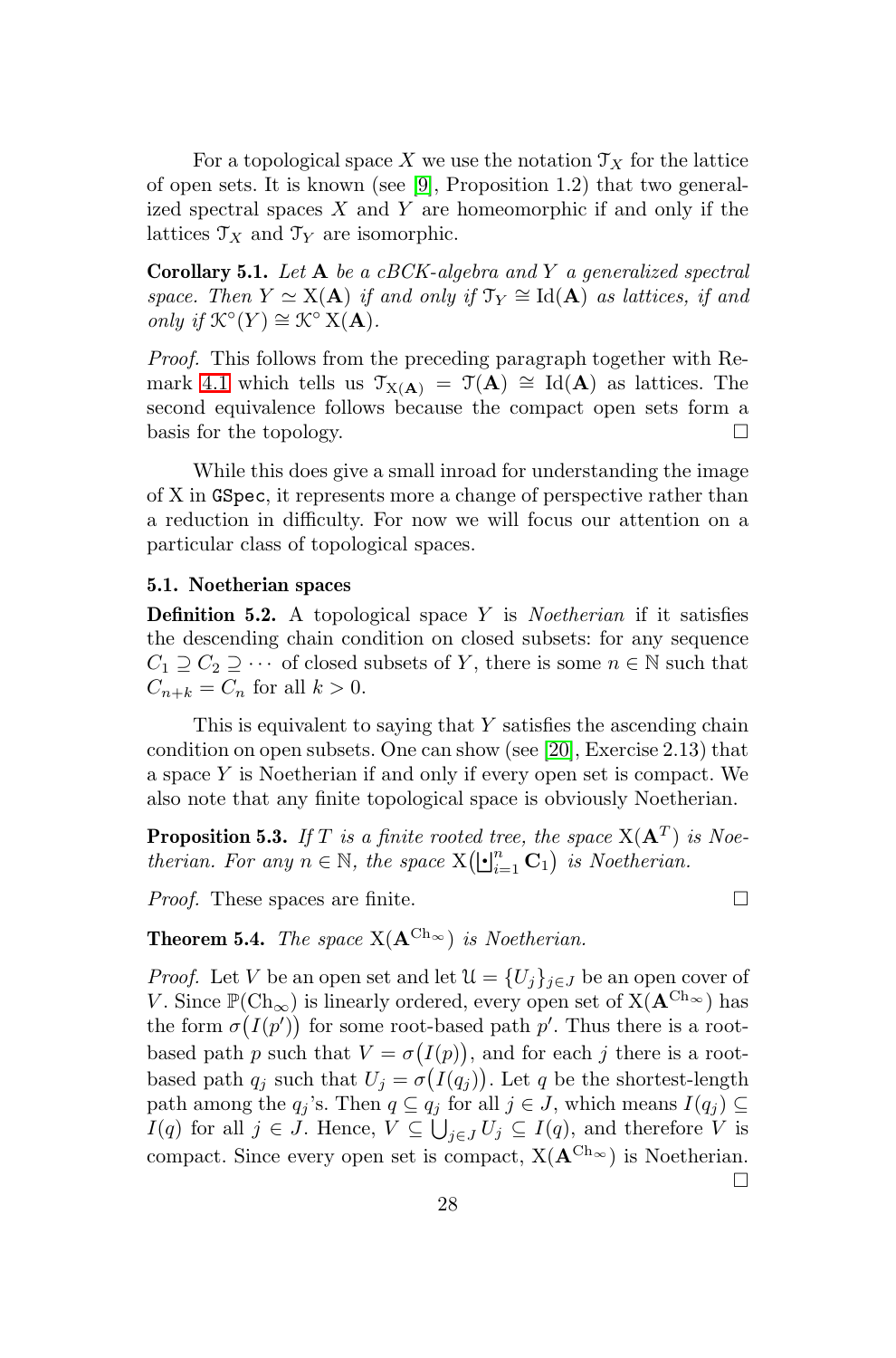The usefulness of an algebra having a Noetherian spectrum is the following:

<span id="page-28-1"></span>**Lemma 5.5.** If  $A \in \text{cBCK}$  is such that  $X(A)$  is Noetherian, then  $\mathcal{K}^{\circ} X(\mathbf{A}) \cong \mathrm{Id}(\mathbf{A}).$ 

*Proof.* Suppose  $X(A)$  is Noetherian. Then every open set is compact; that is  $\mathcal{K} \circ X(\mathbf{A}) = \mathcal{T}(\mathbf{A})$ , but then  $\mathcal{K} \circ X(\mathbf{A}) = \mathcal{T}(\mathbf{A}) \cong \text{Id}(\mathbf{A})$  by Remark [4.1.](#page-18-0)  $\Box$ 

Thus, under the right circumstances, we can find lattices in the image  $\mathcal{K}^{\circ}$  X by finding lattices that occur as the lattice of ideals of a cBCK-algebra. Of course the assumption that  $X(A)$  be Noetherian is rather strong, and not all spectra are Noetherian. For example, we saw that  $X(\sqcup_{\lambda \in \Lambda} C_1)$  is discrete with cardinality  $|\Lambda|$ , so if  $\Lambda$ is infinite this spectrum is not compact and cannot be Noetherian. Nevertheless, the above lemma is still a useful tool.

<span id="page-28-0"></span>**Theorem 5.6.** The following all lie in the image of  $\mathcal{K}^{\circ}$  X:

- (1) every distributive lattice **D** such that  $MI(D) \cong T^{\partial}$ , as posets, for some finite rooted tree T .
- (2) every finite chain,
- (3) any countably infinite chain isomorphic to  $(\mathbb{N}_0^{\infty})^{\partial}$ ,
- $(4)$  the underlying lattice of every finite subdirectly irreducible distributive p-algebra,
- (5) the underlying lattice of every finite Boolean algebra.

Proof.

(1) This proof follows the same strategy as the proof of Theorem [3.19.](#page-17-0) Let D be such a distributive lattice. By Birkhoff's theorem, this lattice is unique up to isomorphism. Since  $T$  is finite so too is  $X(A^T)$ , and we already know that  $X(A^T) \cong T^{\partial}$  as posets by Corollary [3.13](#page-13-1) so we have MI(D)  $\cong T^{\partial} \cong X(A^T)$ . But we know that  $X(\mathbf{A}^T) = MI(Id(\mathbf{A}^T)),$  and we know  $Id(\mathbf{A}^T)$  is a distributive lattice. Hence,  $\mathbf{D} \cong \text{Id}(\mathbf{A}^T)$  as lattices by the uniqueness of  $\mathbf{D}$ .

Further, because  $X(A^T)$  is finite it is Noetherian as a topolog-ical space. Applying Lemma [5.5](#page-28-1) gives  $\mathbf{D} \cong \text{Id}(\mathbf{A}^T) \cong \mathcal{K}^{\circ} \text{X}(\mathbf{A}^T)$ .

(2) This is a special case of (1) with  $\mathbf{D} \cong \mathbf{n}$ , the *n*-element chain. In this case, MI(n) is a chain with  $n-1$  elements, which we view as a rooted tree. We therefore have **n** in the image of  $\mathcal{K}^{\circ}$  X. This could also be seen using Example [3.14](#page-14-0) together with the fact that  $X(A^{Ch_{n-1}})$  is Noetherian.

(3) Theorem [5.4](#page-27-0) shows  $X(\mathbf{A}^{Ch_{\infty}})$  is Noetherian, and therefore  $\mathcal{K}^{\circ} X(\mathbf{A}^{\mathrm{Ch}_{\infty}}) \cong \mathrm{Id}(\mathbf{A}^{\mathrm{Ch}_{\infty}}) \cong (\mathbb{N}_0^{\infty})^{\partial}$ , where the last isomorphism was shown in Example [3.15.](#page-14-1)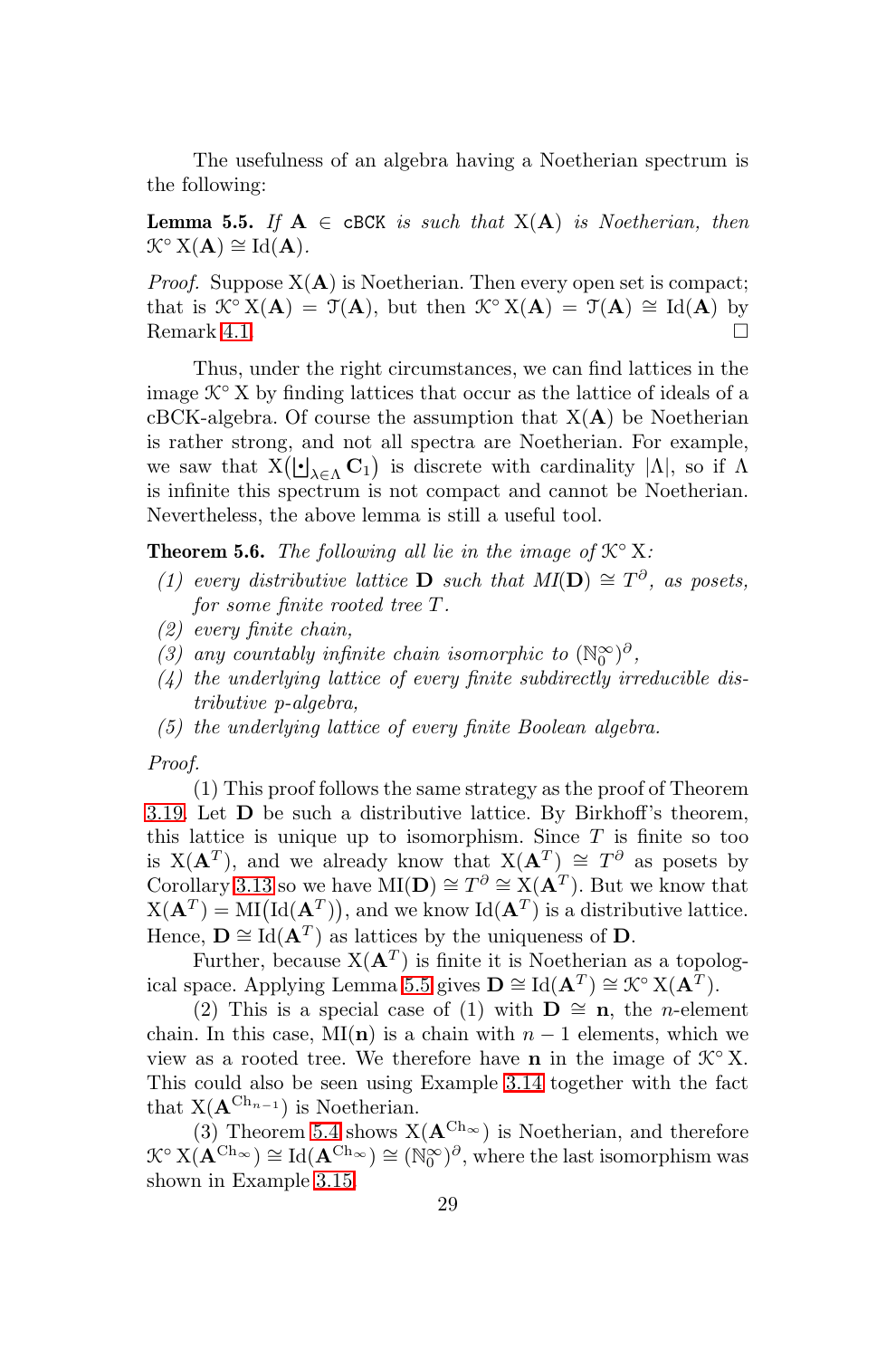- (4) Combine Theorem [3.19,](#page-17-0) Proposition [5.3,](#page-27-1) and Lemma [5.5.](#page-28-1)
- (5) Combine Proposition [5.3](#page-27-1) and Lemma [5.5.](#page-28-1)

**Remark 5.7.** We note that the process used in Theorem  $5.6(1)$  will not yield every finite distributive lattice. Consider the free bounded distributive lattice on two generators  $\mathbf{F}_2$  shown in Figure [7,](#page-29-1) where  $MI(\mathbf{F}_2)$  is indicated in red. Since the poset of meet-irreducibles is not connected, it does not form a tree. Therefore  $\mathbf{F}_2$  cannot be obtained as  $\text{Id}(\mathbf{A}^T)$  for any finite tree T.



<span id="page-29-1"></span>Figure 7.

#### <span id="page-29-0"></span>5.2. Disjoint union in GSpec

Recall that the functor  $\mathcal{K}^{\circ}$ : GSpec  $\rightarrow$  DL<sub>0</sub> provides a dual equivalence. From this it follows that  $\mathcal{K}^{\circ}$  sends coproducts to products and vice versa. Given a family of generalized spectral spaces  $\{X_{\lambda}\}_{\lambda \in \Lambda}$ , the disjoint union  $\bigsqcup_{\lambda \in \Lambda} X_{\lambda}$  with the disjoint union topology is the coproduct in the category Top of all topological spaces. Unfortunately it may not be the coproduct in GSpec, as the next example shows.

**Example 5.8.** Suppose  $\Lambda$  is an infinite indexing set, each  $X_{\lambda} = \{*\},\$ the one-point space, and put  $Z = \{*\}$  as well. The one-point space is a spectral space while the disjoint union  $\mathfrak{X} := \bigsqcup_{\lambda \in \Lambda} X_{\lambda}$  is a general-ized spectral space, see Theorem [5.11.](#page-31-0) For each  $\lambda$  we have a unique spectral map  $f_{\lambda}: X_{\lambda} \to Z$ , and the inclusion maps incl $_{\lambda}: X_{\lambda} \to \mathfrak{X}$ are spectral maps as well. Now consider the following diagram: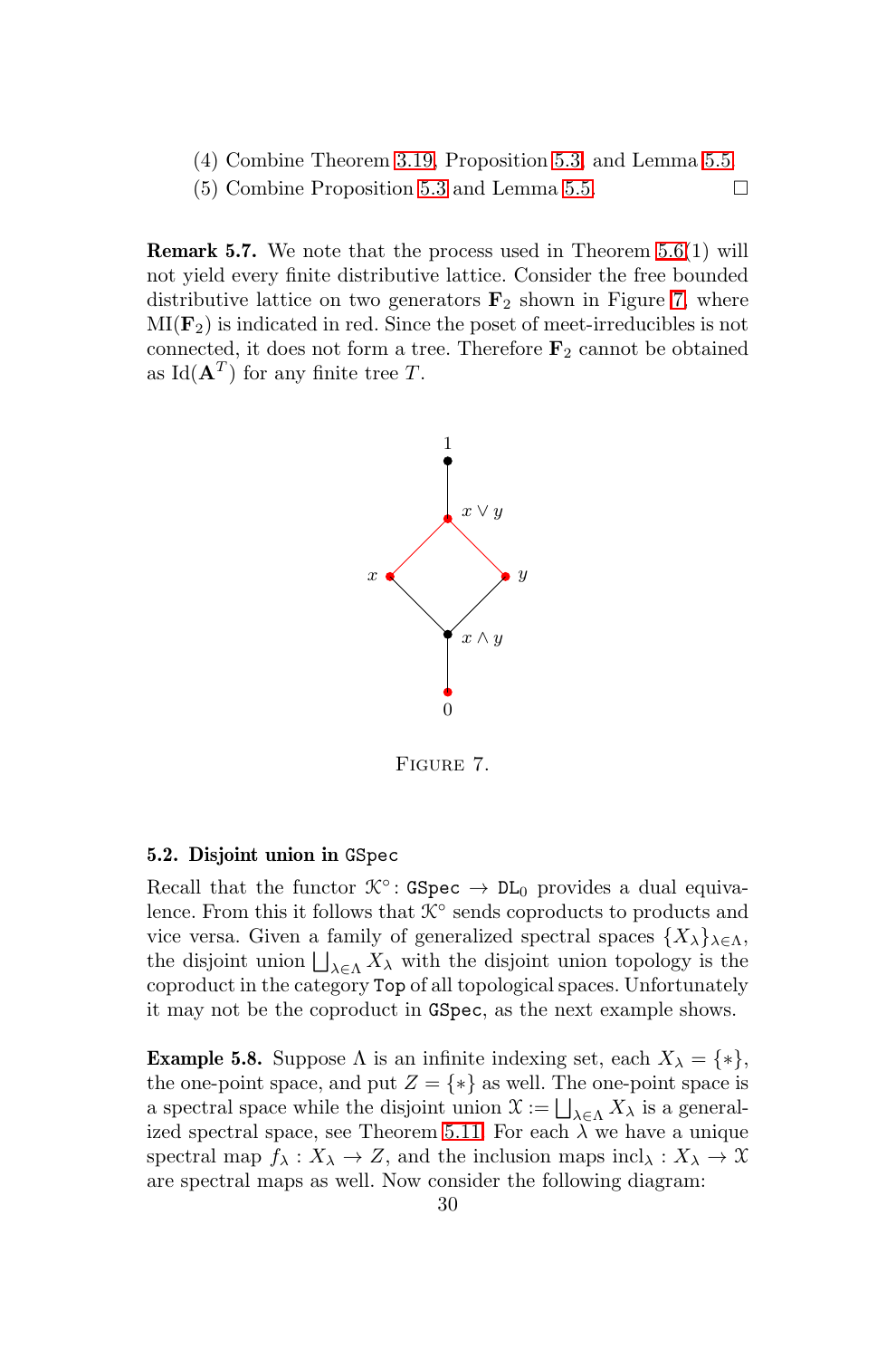

There is exactly one set map  $f$  which makes this diagram commute for all  $\lambda$ , which is  $f(x) = *$  for all  $x \in \mathcal{X}$ . But this map is not a spectral map since  $f^{-1}(\{\ast\}) = \mathfrak{X}$ , which is not compact since  $\Lambda$  is infinite. That is, f is not a morphism in GSpec. In fact,  $\text{Hom}_{\text{GSpec}}(\mathfrak{X}, Z)$ is empty! Hence,  $\mathfrak X$  is not the coproduct of the  $X_\lambda$ 's in GSpec.

However, we will see that for *finite* families in GSpec, the disjoint union is indeed the coproduct. To do this, we first need to know that the disjoint union of generalized spectral spaces is again generalized spectral. We break the proof into some smaller lemmas.

Let  ${X_{\lambda}}_{\lambda \in \Lambda}$  be a family of generalized spectral spaces and put  $\mathfrak{X} = \bigsqcup_{\lambda \in \Lambda} X_{\lambda}$ , endowed with the disjoint union topology. Open sets in X are of the form  $\bigsqcup_{\lambda \in \Lambda} U_{\lambda}$ , where  $U_{\lambda}$  is open in  $X_{\lambda}$ . We collect here several useful observations; we refer the reader to the text [\[15\]](#page-33-20) by Dickmann, Schwartz, and Tressl.

- (1) For each  $\lambda$ , any open set of  $X_{\lambda}$  is open in  $\mathfrak{X}$ .
- (2) A subset  $C \subseteq \mathfrak{X}$  is closed in  $\mathfrak{X}$  if and only if  $C = \bigsqcup_{\lambda \in \Lambda} C_{\lambda}$ , where each  $C_{\lambda}$  is closed in  $X_{\lambda}$ . Consequently, for each  $\lambda$ , any closed subset of  $X_{\lambda}$  is closed in  $\mathfrak{X}$ .
- (3) A non-empty subset  $C \subseteq \mathfrak{X}$  is irreducible in  $\mathfrak{X}$  if and only if there is some index  $\lambda \in \Lambda$  such that  $C \subseteq X_{\lambda}$  and C is irreducible in  $X_{\lambda}$ .
- (4) The compact open subsets of  $\mathfrak X$  are of the form  $\bigsqcup_{\lambda\in F}V_\lambda$ , where  $V_{\lambda} \in \mathcal{K}^{\circ}(X_{\lambda})$  and F is a finite subset of  $\Lambda$ . Consequently, for each  $\lambda$ , any compact open subset of  $X_{\lambda}$  is also compact open in X.
- (5) A disjoint union of  $T_0$  spaces is  $T_0$ .

<span id="page-30-0"></span>**Lemma 5.9.** The compact open subsets of  $\mathfrak X$  are a multiplicative basis.

*Proof.* Let  $U = \bigsqcup_{\lambda \in \Lambda} U_{\lambda}$  be open in X. Since  $\mathcal{K}^{\circ}(X_{\lambda})$  is basis for  $X_{\lambda}$ , each  $U_{\lambda}$  can be written as a union of elements in  $\mathcal{K}^{\circ}(X_{\lambda})$ , which are elements of  $\mathcal{K}^{\circ}(\mathfrak{X})$  by observation (1). Thus we can write U as a union of elements in  $\mathcal{K}^{\circ}(\mathfrak{X})$ , meaning  $\mathcal{K}^{\circ}(\mathfrak{X})$  is a basis for the disjoint union topology.

Now take  $U, V \in \mathcal{K}^{\circ}(\mathfrak{X})$ . By observation (4) we can write  $U =$  $\bigsqcup_{\lambda \in F} U_{\lambda}$  and  $V = \bigsqcup_{\mu \in G} V_{\mu}$  where F and G are finite subsets of  $\Lambda$ , each  $U_{\lambda}$  is compact open in  $X_{\lambda}$ , and each  $V_{\mu}$  is compact open in  $X_{\mu}$ .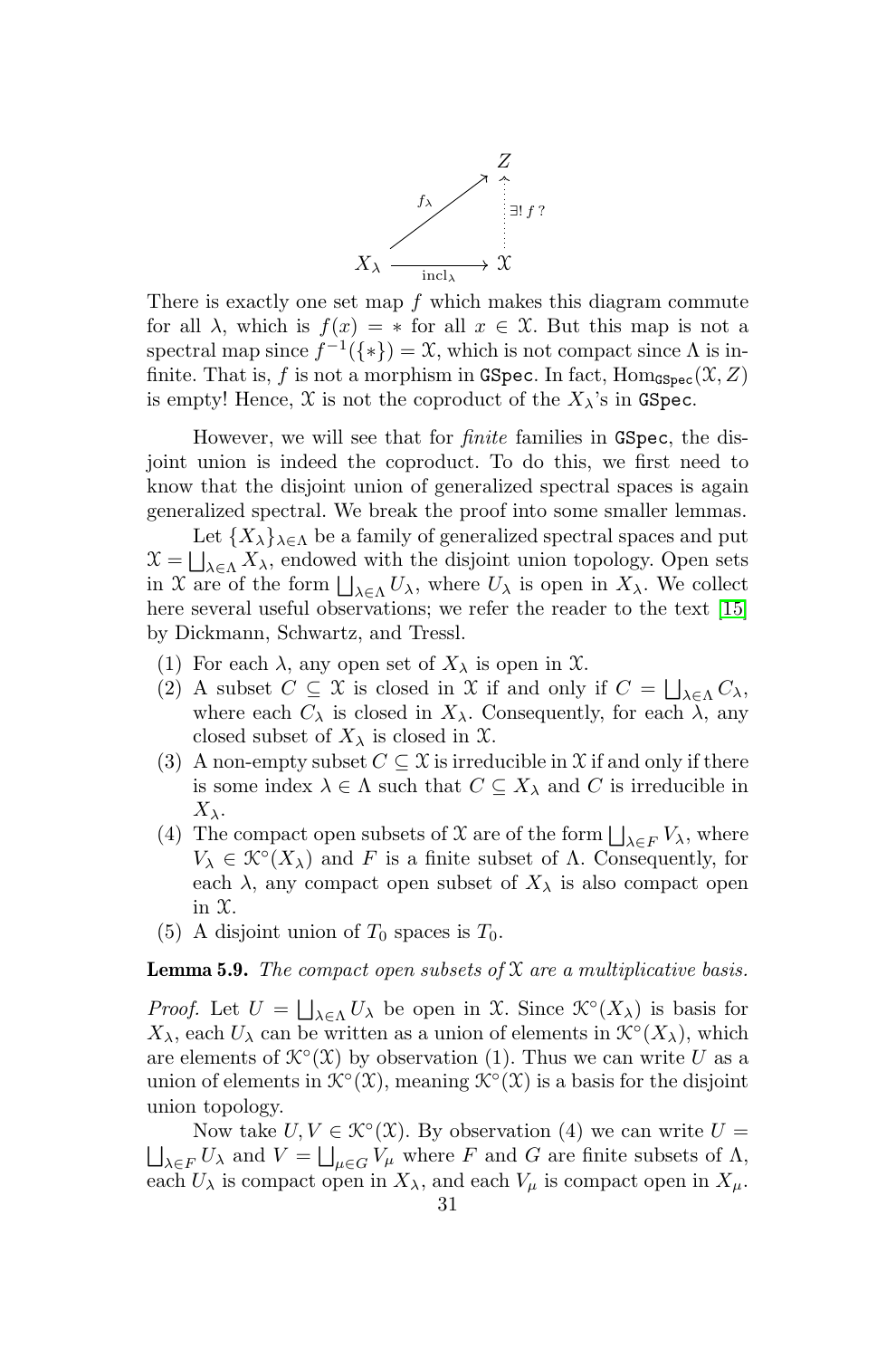If  $\lambda \neq \mu$ , then  $U_{\lambda} \cap V_{\mu} = \emptyset$ , and so

$$
U \cap V = \left(\bigsqcup_{\lambda \in F} U_{\lambda}\right) \cap \left(\bigsqcup_{\mu \in G} V_{\mu}\right) = \bigsqcup_{\lambda \in F} \bigsqcup_{\mu \in G} (U_{\lambda} \cap V_{\mu})
$$

$$
= \bigsqcup_{\alpha \in F \cap G} (U_{\alpha} \cap V_{\alpha}).
$$

For each  $\alpha \in F \cap G$  we know  $U_{\alpha} \cap V_{\alpha} \in \mathcal{K}^{\circ}(X_{\alpha})$  since  $\mathcal{K}^{\circ}(X_{\alpha})$  is a multiplicative basis, which further means  $U_{\alpha} \cap V_{\alpha} \in \mathcal{K}^{\circ}(\mathfrak{X})$ . Lastly we note that  $F \cap G$  is a finite subset of  $\Lambda$ , and we have  $U \cap V \in \mathcal{K}^{\circ}(\mathfrak{X})$ .  $\Box$ 

<span id="page-31-1"></span>**Lemma 5.10.** The space  $\mathfrak X$  is quasi-sober.

*Proof.* This follows from observation (3) and the fact that each  $X_\lambda$ is closed in  $\mathfrak{X}$ .

<span id="page-31-0"></span>**Theorem 5.11.** The disjoint union  $X = \bigsqcup_{\lambda \in \Lambda} X_{\lambda}$  of a family of generalized spectral spaces with the disjoint union topology is also a generalized spectral space.

*Proof.* Combine observation (5), Lemma [5.9,](#page-30-0) and Lemma [5.10.](#page-31-1)  $\Box$ 

<span id="page-31-2"></span>**Theorem 5.12.** Let  $\{X_j\}_{j=1}^n$  be a finite family of generalized spectral spaces. The coproduct of this family in GSpec is the disjoint union  $\bigcup_{j=1}^n X_j.$ 

*Proof.* Suppose we have a generalized spectral space  $Z$  equipped with spectral maps  $f_i : X_j \to Z$  for  $j = 1, ..., n$ . Consider the diagram



For  $x \in \bigsqcup_{j=1}^n X_j$ , we must have  $x \in X_j$  for some index j, and so we define  $f(x) := f_i(x)$ . This is the unique map making the above diagram commute. We show  $f$  is a spectral map.

Let  $V$  be a compact open subset of  $Z$ . A computation gives  $f^{-1}(V) = \bigsqcup_{j=1}^n f_j^{-1}(V)$ . Since each  $f_j$  is a spectral map, each preimage  $f_j^{-1}(V)$  is compact open in  $X_j$ . Thus, applying observation (4) we see that  $f^{-1}(V)$  is compact open in  $\bigsqcup_{j=1}^n X_j$ . So f is a spectral map.  $\Box$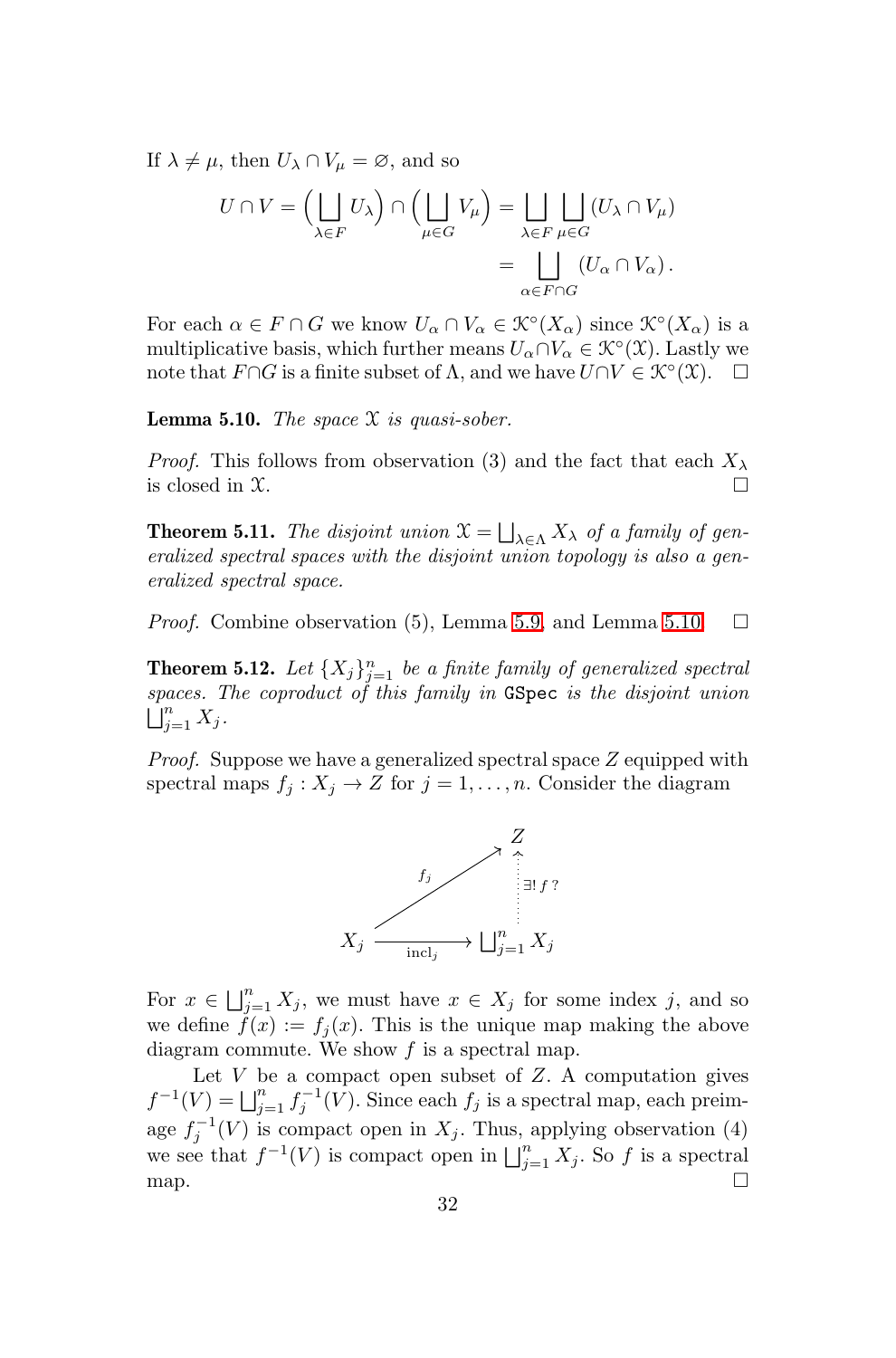#### 5.3.  $K^{\circ}$  X obtains certain products

Combining results from previous sections, we can now state the following.

<span id="page-32-7"></span>**Lemma 5.13.** For a finite family  $\{A_j\}_{j=1}^n$  of cBCK-algebras we have lattice-isomorphisms

$$
\mathcal{K}^{\circ} \mathbf{X} \Big( \bigcup_{j=1}^{n} \mathbf{A}_{j} \Big) \cong \mathcal{K}^{\circ} \Big( \bigsqcup_{j=1}^{n} \mathbf{X}(\mathbf{A}_{j}) \Big) \cong \prod_{j=1}^{n} \mathcal{K}^{\circ} \mathbf{X}(\mathbf{A}_{j}).
$$

Proof. The first isomorphism follows from Theorem [4.16.](#page-23-0) The second follows from the fact that  $\mathcal{K}^{\circ}$  sends coproducts in GSpec to products in  $DL_0$ , together with Theorem [5.12.](#page-31-2)

<span id="page-32-5"></span>**Corollary 5.14.** Let  $\{D_j\}_{j=1}^n$  be a finite family of distributive lattices such that, for each  $j \in \{1, \ldots, n\}$ , we have  $\mathbf{D}_j \cong \mathcal{K}^\circ \mathbf{X}(\mathbf{A}_j)$  for some cBCK-algebra  $\mathbf{A}_j$ . Then the lattice  $\mathbf{P} = \prod_{j=1}^n \mathbf{D}_j$  is in the image of K◦ X.

*Proof.* Let  $\mathbf{U} = \bigsqcup_{j=1}^{n} \mathbf{A}_{j}$ . Then by Lemma [5.13](#page-32-7) we have

$$
\mathcal{K}^{\circ} \mathbf{X}(\mathbf{U}) \cong \prod_{j=1}^{n} \mathcal{K}^{\circ} \mathbf{X}(\mathbf{A}_{j}) \cong \prod_{j=1}^{n} \mathbf{D}_{j} \cong \mathbf{P}.
$$

 $\Box$ 

<span id="page-32-6"></span>**Corollary 5.15.** Let  $\{D_j\}_{j=1}^n$  be a collection of distributive lattices such that each  $D_j$  is one of the five types from Theorem [5.6,](#page-28-0) and let  $\mathbf{P} = \prod_{j=1}^n \mathbf{D}_j$ . Then  $\mathbf{P}$  is in the image of  $\mathcal{K}^\circ$  X.

For example, pick  $n \in \mathbb{N}$  and let  $\mathbf{D}(n)$  be the divisor lattice of n. Since  $\mathbf{D}(n)$  is a finite product of finite chains it is in the image of K◦ X.

# <span id="page-32-0"></span>References

- [1] Ahsan, J., Thaheem, A.: On ideals in BCK-algebras. Mathematics Seminar Notes 5, 167–172 (1977)
- <span id="page-32-3"></span>[2] Aslam, M., Deeba, E., Thaheem, A.: On spectral properties of BCKalgebras. Math. Japonica 38(6), 1121–1128 (1993)
- <span id="page-32-1"></span>[3] Aslam, M., Thaheem, A.: On certain ideals in BCK-algebras. Math. Japonica 36(5), 895–906 (1991)
- <span id="page-32-4"></span>[4] Balbes, R., Dwinger, P.: Distributive Lattices. Abstract Space Publishing (2011)
- <span id="page-32-2"></span>[5] Birkhoff, G.: Lattice Theory. American Mathematical Society Colloquium Publications (1967)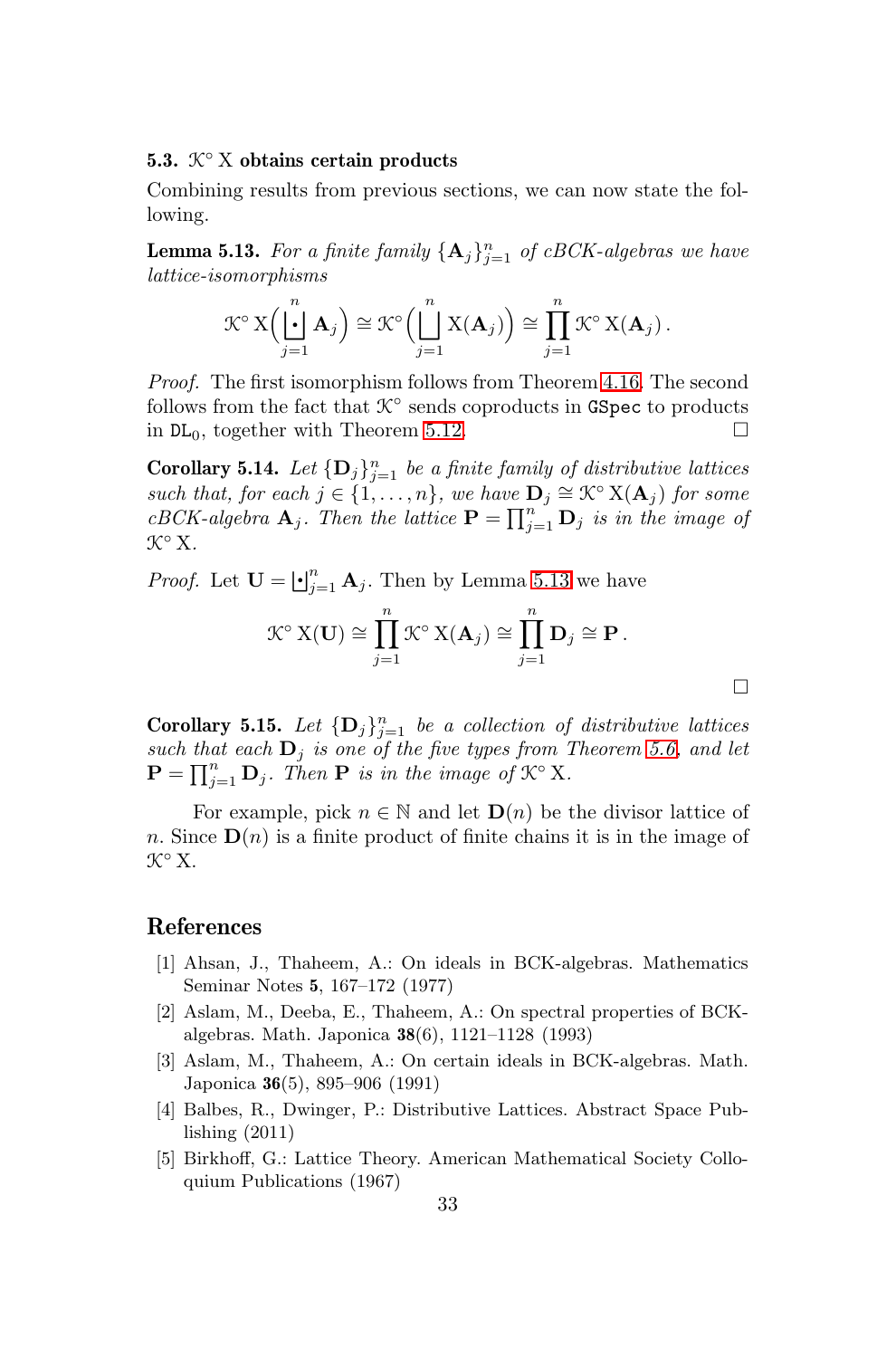- <span id="page-33-7"></span>[6] Chang, C.: Algebraic analysis of many-valued logic. Trans. Amer. Math. Soc. 88, 467–490 (1958)
- <span id="page-33-8"></span>[7] Chang, C.: A new proof of the completeness of the Lukasiewicz axioms. Trans. Amer. Math. Soc. 93, 75–90 (1959)
- <span id="page-33-9"></span>[8] Cignoli, R., D'Ottaviano, I., Mundici, D.: Algebraic Foundations of Many-valued Reasoning, Trends in Logic, vol. 7. Kluwer Academic Publishers (2000)
- <span id="page-33-18"></span>[9] Cignoli, R., Gluschankof, D., Lucas, F.: Prime spectra of latticeordered abelian groups. J. of Pure Appl. Algebra 136(3), 217–229 (1999)
- <span id="page-33-3"></span>[10] Clark, D., Davey, B.: Natural Dualities for the Working Algebraist. Cambridge University Press (1998)
- <span id="page-33-17"></span>[11] Cornish, W.: On H. Priestley's dual of the category of bounded distributive lattices. Mat. Vesnik  $12(27(4))$ , 329–332 (1975)
- <span id="page-33-10"></span>[12] Cornish, W.: Varieties generated by finite BCK-algebras. Bull. Austral. Math. Soc. 22, 411–430 (1980)
- <span id="page-33-12"></span>[13] Cornish, W.: Trees as commutative BCK-algebras. Bull. Austral. Math. Soc. 23, 181–190 (1981)
- <span id="page-33-2"></span>[14] Curry, H.: Grundlagen der kombinatorischen logik. Amer. J. Math. 52(3), 509–536 (1930)
- <span id="page-33-20"></span>[15] Dickmann, M., Schwartz, N., Tressl, M.: Spectral Spaces. Cambridge University Press (2019)
- <span id="page-33-16"></span>[16] Dvurečenskij, A., Pulmannová, S.: New Trends in Quantum Structures. Kluwer Academic Publishers (2000)
- <span id="page-33-11"></span>[17] Dyrda, K.: None of the variety  $E_n$ ,  $n > 2$ , is locally finite. Demonstr. Math. 20(1-2), 215–219 (1987)
- <span id="page-33-15"></span>[18] Ershov, Y.: Spectra of rings and lattices. Sib. Math. J. 46, 283–292 (2005)
- <span id="page-33-5"></span>[19] Evans, C.M.: Spectral properties of commutative BCK-algebras. Ph.D. thesis, Binghamton University (2020)
- <span id="page-33-19"></span><span id="page-33-14"></span>[20] Hartshorne, R.: Algebraic Geometry. Springer (1977)
- [21] Hochster, M.: Prime ideal structure in commutative rings. Trans. Amer. Math. Soc. 142, 43–60 (1969)
- <span id="page-33-13"></span>[22] Hoo, C., Murty, P.: The ideals of a bounded commutative BCKalgebra. Math. Japonica 32(5), 723–733 (1987)
- <span id="page-33-0"></span>[23] Imai, Y., Iséki, K.: On axiom systems of propositonal calculi, xiv. Proc. Japan Acad. Ser. A Math. Sci. 42(1), 19–22 (1966)
- <span id="page-33-1"></span> $[24]$  Iséki, K.: An algebra related with a propositional calculus. Proc. Japan Acad. Ser. A Math. Sci. 42(1), 26–29 (1966)
- <span id="page-33-4"></span>[25] Iséki, K., Tanaka, S.: Ideal theory of BCK-algebras. Math. Japonica 21, 351–366 (1976)
- <span id="page-33-6"></span>[26] Iséki, K., Tanaka, S.: An introduction to the theory of BCK-algebras. Math. Japonica 23, 1–26 (1978)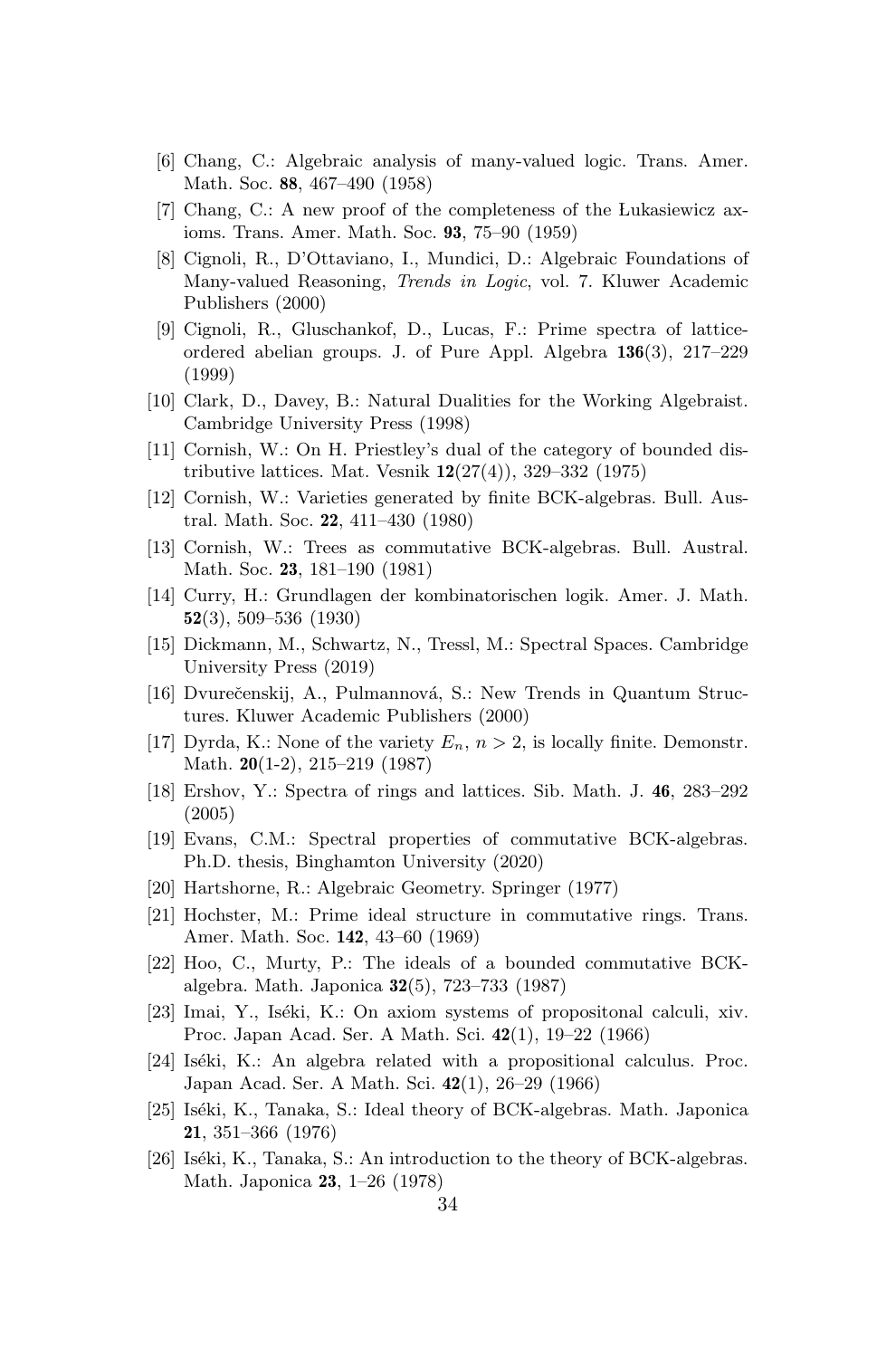- <span id="page-34-18"></span><span id="page-34-13"></span>[27] Johnstone, P.: Stone spaces. Cambridge University Press (1982)
- [28] Lakser, H.: The structure of pseudocomplemented distributive lattices. I: Subdirect decomposition. Trans. Amer. Math. Soc. 156, 335– 342 (1971)
- <span id="page-34-16"></span>[29] Lewis, W.: The spectrum of a ring as a partially ordered set. J. Algebra 25, 419–434 (1973)
- <span id="page-34-15"></span><span id="page-34-9"></span>[30] Meng, J., Jun, Y.: BCK-Algebras. Kyung Moon Sa Co. (1994)
- [31] Meng, J., Jun, Y.: The spectral space of MV-algebras is a Stone space. Sci. Math. Jpn. 1(2), 211–215 (1998)
- <span id="page-34-2"></span>[32] Mundici, D.: MV-algebras are categorically equivalent to bounded commutative BCK-algebras. Math. Japonica 31(6), 889–894 (1986)
- <span id="page-34-5"></span>[33] Niederkorn, P.: Dualisable simple MV-algebras. In: Contributions to general algebra, vol. 12, pp. 311–316 (2000)
- <span id="page-34-10"></span>[34] Pałasinski, M.: Ideals in BCK-algebras which are lower semilattices. Math. Japonica 26(5), 245–250 (1981)
- [35] Pałasinski, M.: Decomposition of ideals in certain BCK-algebras. Mathematics Seminar Notes 10, 467–471 (1982)
- <span id="page-34-14"></span>[36] Pa lasinski, M.: On a space of prime ideals of a BCK-algebra. Mathematics Seminar Notes 10, 463–465 (1982)
- <span id="page-34-4"></span>[37] Priestley, H.: Representation of Distributive Lattices by means of ordered Stone Spaces. Bull. Lond. Math. Soc. 2(2), 186–190 (1970)
- <span id="page-34-7"></span>[38] Romanowska, A., Traczyk, T.: On commutative BCK-algebras. Math. Japonica 25(5), 567–583 (1980)
- <span id="page-34-11"></span>[39] Romanowska, A., Traczyk, T.: Commutative BCK-algebras. Subdirectly irreducible algebras and varieties. Math. Japonica 27, 35–48 (1982)
- <span id="page-34-0"></span>[40] Schönfinkel, M.: Über die bausteine der mathematischen logik. Math. Ann. 92(3), 305–316 (1924)
- <span id="page-34-3"></span>[41] Stone, M.: The theory of representations for Boolean algebras. Trans. Amer. Math. Soc. 40, 37–111 (1936)
- <span id="page-34-19"></span>[42] Stone, M.: Topological representation of distributive lattices and Brouwerian logics. Casopis Pest. Mat. Fys.  $67, 1-25$  (1938)
- <span id="page-34-6"></span>[43] Tanaka, S.: On ∧-commutative algebras. Mathematics Seminar Notes 3, 59–64 (1975)
- <span id="page-34-17"></span>[44] Tedd, C.: Ring constructions on spectral spaces. Ph.D. thesis, University of Manchester (2016)
- <span id="page-34-8"></span>[45] Traczyk, T.: On the variety of bounded commutative BCK-algebras. Math. Japonica 24(3), 283–292 (1979)
- <span id="page-34-1"></span>[46] Wronski, A.: BCK-algebras do not form a variety. Math. Japonica 28(2), 211–213 (1983)
- <span id="page-34-12"></span>[47] Xin, X.: On equivalent condition of the involutory BCK-algebras. Sci. Math. Jpn. Online 5, 161–165 (2001)